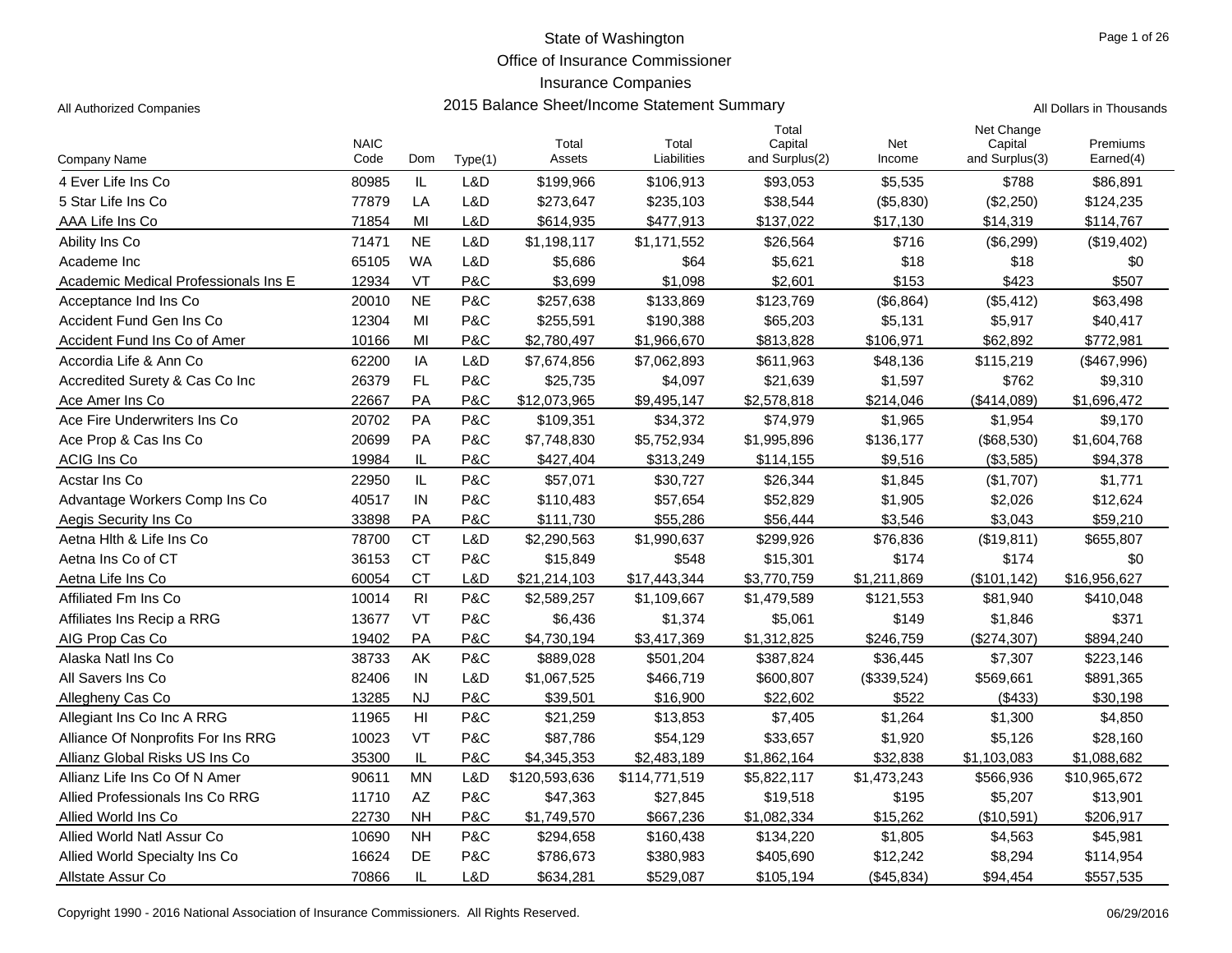Office of Insurance Commissioner

#### Insurance Companies

| ll Dollars in Thousands |  |  |
|-------------------------|--|--|
|                         |  |  |

|                                      | <b>NAIC</b> |            |         | Total         | Total         | Total<br>Capital | Net         | Net Change<br>Capital | Premiums     |
|--------------------------------------|-------------|------------|---------|---------------|---------------|------------------|-------------|-----------------------|--------------|
| Company Name                         | Code        | <b>Dom</b> | Type(1) | Assets        | Liabilities   | and Surplus(2)   | Income      | and Surplus(3)        | Earned(4)    |
| Allstate Ins Co                      | 19232       | IL         | P&C     | \$43,271,170  | \$27,952,898  | \$15,318,272     | \$1,705,438 | (\$947,291)           | \$27,444,832 |
| Allstate Life Ins Co                 | 60186       | IL         | L&D     | \$32,348,142  | \$29,479,433  | \$2,868,709      | \$15,868    | \$156,454             | \$773,155    |
| ALPS Prop & Cas Ins Co               | 32450       | MT         | P&C     | \$111,649     | \$74,503      | \$37,146         | \$2,071     | \$999                 | \$29,990     |
| Alterra Amer Ins Co                  | 21296       | <b>DE</b>  | P&C     | \$454,766     | \$297,567     | \$157,199        | (\$9,460)   | (\$8,248)             | \$50,613     |
| Ambac Assur Corp                     | 18708       | WI         | P&C     | \$4,824,376   | \$4,199,581   | \$624,795        | \$772,282   | \$524,795             | \$307,920    |
| American Amicable Life Ins Co Of TX  | 68594       | ТX         | L&D     | \$286.984     | \$208.572     | \$78.412         | \$11,265    | (S14.995)             | \$50.177     |
| American Assoc Of Othodontists RRG   | 10232       | AZ         | P&C     | \$43,844      | \$31,302      | \$12,542         | \$72        | (\$411)               | \$6,521      |
| American Bankers Ins Co Of FL        | 10111       | FL.        | P&C     | \$1,877,636   | \$1,394,387   | \$483,249        | \$142,273   | (\$80,689)            | \$839,071    |
| American Bankers Life Assur Co Of FL | 60275       | <b>FL</b>  | L&D     | \$406,180     | \$349,514     | \$56,666         | \$21,238    | \$749                 | \$30,607     |
| American Commerce Ins Co             | 19941       | OH         | P&C     | \$329,898     | \$225,052     | \$104,846        | (\$6,500)   | \$1,162               | \$185,837    |
| American Contractors Ind Co          | 10216       | CA         | P&C     | \$324,842     | \$211,793     | \$113,049        | \$25,501    | \$26,846              | \$41,655     |
| American Equity Invest Life Ins Co   | 92738       | IA         | L&D     | \$41,615,584  | \$39,200,165  | \$2,415,419      | \$131,452   | \$242,964             | \$6,409,634  |
| American Excess Ins Exch RRG         | 10903       | VT         | P&C     | \$345,918     | \$158,826     | \$187,093        | (\$1,592)   | (\$55,172)            | \$22,475     |
| American Family Home Ins Co          | 23450       | FL         | P&C     | \$544,256     | \$360,354     | \$183,902        | \$27,244    | \$28,242              | \$248,005    |
| American Family Life Assur Co of Col | 60380       | <b>NE</b>  | L&D     | \$101,566,006 | \$90,268,152  | \$11,297,855     | \$2,273,563 | \$458,735             | \$17,495,160 |
| American Family Life Ins Co          | 60399       | WI         | L&D     | \$5,331,746   | \$4,386,636   | \$945,110        | \$51,733    | \$56,501              | \$338,002    |
| American Family Mut Ins Co           | 19275       | WI         | P&C     | \$15,343,878  | \$8,840,788   | \$6,503,090      | \$570,526   | \$473,007             | \$6,633,744  |
| American Fidelity Assur Co           | 60410       | OK         | L&D     | \$5,181,111   | \$4,772,614   | \$408,498        | \$75,367    | \$28,124              | \$957,892    |
| American Fidelity Life Ins Co        | 60429       | FL.        | L&D     | \$426,409     | \$358,666     | \$67,743         | \$2,372     | $($ \$403)            | \$10,312     |
| American Forest Cas Co RRG           | 11590       | VT         | P&C     | \$8,615       | \$4,536       | \$4,078          | \$334       | ( \$4)                | \$1,587      |
| American Gen Life Ins Co             | 60488       | <b>TX</b>  | L&D     | \$166,711,283 | \$157,817,438 | \$8,893,845      | \$1,412,872 | (\$272,898)           | \$15,632,038 |
| American Hallmark Ins Co Of TX       | 43494       | <b>TX</b>  | P&C     | \$375,858     | \$236,621     | \$139,237        | \$7,846     | \$17,960              | \$118,689    |
| American Heritage Life Ins Co        | 60534       | FL.        | L&D     | \$1,830,900   | \$1,501,227   | \$329,673        | \$56,331    | (\$23,583)            | \$785,939    |
| American Hith & Life Ins Co          | 60518       | <b>TX</b>  | L&D     | \$923,889     | \$740,365     | \$183,525        | \$55,523    | (\$5,092)             | \$199,773    |
| American Home Assur Co               | 19380       | <b>NY</b>  | P&C     | \$26,103,896  | \$19,463,096  | \$6,640,800      | (\$75,233)  | (\$607, 104)          | \$5,494,716  |
| American Income Life Ins Co          | 60577       | IN         | L&D     | \$3,078,080   | \$2,835,559   | \$242,521        | \$141,522   | \$13,658              | \$730,398    |
| American Maturity Life Ins Co        | 81213       | <b>CT</b>  | L&D     | \$60,597      | \$13,084      | \$47,513         | \$380       | \$243                 | \$5          |
| American Memorial Life Ins Co        | 67989       | <b>SD</b>  | L&D     | \$2,761,648   | \$2,645,981   | \$115,668        | \$26,539    | \$3,235               | \$495,647    |
| American Mercury Ins Co              | 16810       | OK         | P&C     | \$367,725     | \$204,764     | \$162,961        | (\$4,547)   | (\$11,429)            | \$177,168    |
| American Modern Home Ins Co          | 23469       | OH         | P&C     | \$1,277,226   | \$841,155     | \$436,071        | \$54,189    | \$55,610              | \$436,305    |
| American Modern Life Ins Co          | 65811       | OH         | L&D     | \$46,905      | \$17,867      | \$29,038         | \$928       | \$1,112               | \$4,248      |
| American Modern Select Ins Co        | 38652       | OH         | P&C     | \$292,808     | \$240,076     | \$52,731         | \$9,350     | \$7,852               | \$45,927     |
| American Natl Gen Ins Co             | 39942       | <b>MO</b>  | P&C     | \$101,542     | \$36,535      | \$65,006         | \$3,342     | \$4,185               | \$31,719     |
| American Natl Ins Co                 | 60739       | <b>TX</b>  | L&D     | \$18,342,074  | \$15,416,139  | \$2,925,935      | \$118,589   | \$46,780              | \$1,645,172  |
| American Natl Life Ins Co Of TX      | 71773       | <b>TX</b>  | L&D     | \$127,523     | \$91,596      | \$35,926         | (\$5,348)   | (\$824)               | \$35,495     |
| American Natl Prop & Cas Co          | 28401       | <b>MO</b>  | P&C     | \$1,275,621   | \$639,767     | \$635,854        | \$33,126    | \$38,923              | \$483,238    |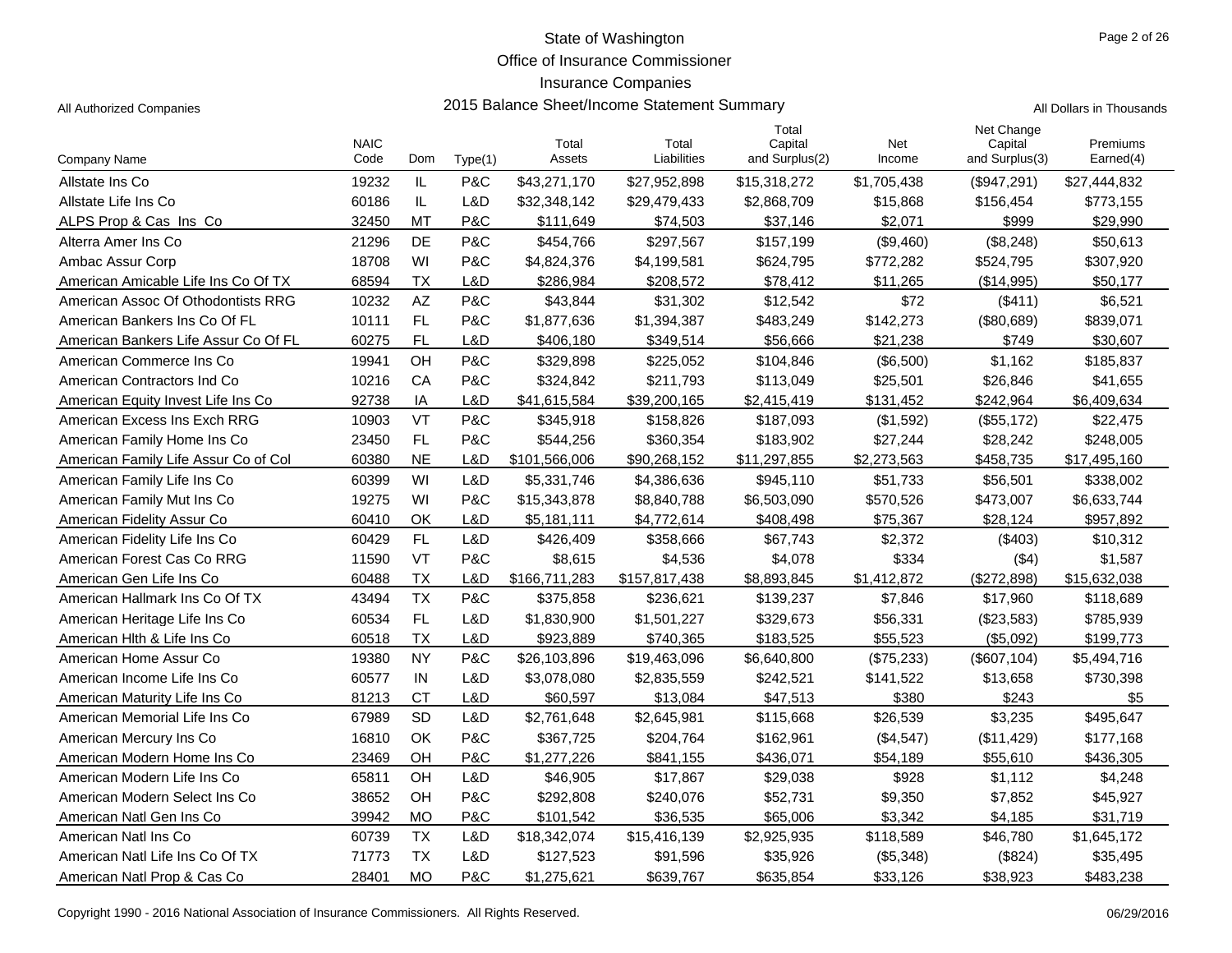Office of Insurance Commissioner

# Insurance Companies

Page 3 of 26

| All Authorized Companies | 2015 Balance Sheet/Income Statement Summary | All Dollars in Thousands |
|--------------------------|---------------------------------------------|--------------------------|
|                          | Totar                                       | Net Change               |

|                                    | <b>NAIC</b> |           |             | Total        | Total        | Total<br>Capital | <b>Net</b> | Net Change<br>Capital | Premiums    |
|------------------------------------|-------------|-----------|-------------|--------------|--------------|------------------|------------|-----------------------|-------------|
| Company Name                       | Code        | Dom       | Type(1)     | Assets       | Liabilities  | and Surplus(2)   | Income     | and Surplus(3)        | Earned(4)   |
| American Pet Ins Co                | 12190       | <b>NY</b> | P&C         | \$43,490     | \$17,422     | \$26,068         | \$1,386    | \$2,407               | \$115,010   |
| American Public Life Ins Co        | 60801       | OK        | L&D         | \$86,728     | \$63,136     | \$23,592         | \$5,013    | \$1,967               | \$61,446    |
| American Reliable Ins Co           | 19615       | <b>AZ</b> | P&C         | \$260,699    | \$172,374    | \$88,324         | \$20,018   | \$17,128              | \$55,190    |
| American Republic Ins Co           | 60836       | IA        | L&D         | \$820,045    | \$342,153    | \$477,892        | \$21,609   | \$9,831               | \$328,099   |
| American Road Ins Co               | 19631       | MI        | P&C         | \$642,209    | \$391,109    | \$251,100        | \$30,333   | \$4,511               | \$133,692   |
| American Safety Cas Ins Co         | 39969       | OK        | P&C         | \$153,284    | \$25,869     | \$127,415        | \$18,026   | (\$21,208)            | \$52        |
| American Safety RRG Inc            | 25448       | VT        | P&C         | \$8,350      | \$2,087      | \$6,263          | (\$810)    | (\$495)               | \$525       |
| American Security Ins Co           | 42978       | <b>DE</b> | P&C         | \$1,584,935  | \$1,026,090  | \$558,845        | \$298,533  | (\$102,662)           | \$1,184,551 |
| American Select Ins Co             | 19992       | OH        | P&C         | \$234,409    | \$131,518    | \$102,891        | \$6,823    | \$2,753               | \$87,340    |
| American Serv Ins Co Inc           | 42897       | IL        | P&C         | \$144,532    | \$93,414     | \$51,118         | \$6,111    | \$19,395              | \$62,840    |
| American Southern Home Ins Co      | 41998       | FL        | P&C         | \$163,125    | \$118,416    | \$44,709         | \$6,200    | \$6,004               | \$36,741    |
| American Southern Ins Co           | 10235       | KS        | P&C         | \$108,857    | \$70,549     | \$38,308         | \$4.626    | (S703)                | \$54,508    |
| American Strategic Ins Corp        | 10872       | <b>FL</b> | P&C         | \$981,754    | \$539,921    | \$441,833        | \$51,462   | \$66,405              | \$529,696   |
| American Surety Co                 | 31380       | IN        | P&C         | \$14,552     | \$4,296      | \$10,256         | \$1,231    | (\$577)               | \$9,797     |
| American T & T Ins Co RRG          | 11534       | MT        | P&C         | \$25,488     | \$22,261     | \$3,226          | (\$2,342)  | (\$3,624)             | \$6,904     |
| American United Life Ins Co        | 60895       | IN        | L&D         | \$23,571,671 | \$22,651,296 | \$920,374        | \$13,312   | (\$96,635)            | \$3,571,237 |
| Americo Fin Life & Ann Ins Co      | 61999       | <b>TX</b> | L&D         | \$4,117,883  | \$3,685,491  | \$432,392        | \$55,611   | (\$26,307)            | \$543,157   |
| Amerigroup Washington Inc          | 14073       | <b>WA</b> | <b>HMO</b>  | \$240,550    | \$119,643    | \$120,907        | \$18,719   | \$17,497              | \$509,568   |
| <b>AmeriGuard RRG Inc</b>          | 12171       | <b>VT</b> | P&C         | \$13,772     | \$5,881      | \$7,891          | \$638      | \$638                 | \$2,711     |
| Amerisure Ins Co                   | 19488       | MI        | P&C         | \$785,856    | \$547,172    | \$238,684        | \$14,246   | \$14,176              | \$227,898   |
| Amerisure Mut Ins Co               | 23396       | MI        | P&C         | \$2,124,488  | \$1,249,308  | \$875,180        | \$71,187   | \$32,173              | \$508,973   |
| Amerisure Partners Ins Co          | 11050       | MI        | P&C         | \$78,549     | \$54,665     | \$23,884         | \$1,071    | \$1,076               | \$22,790    |
| Ameritas Life Ins Corp             | 61301       | <b>NE</b> | L&D         | \$18,148,752 | \$16,637,225 | \$1,511,527      | (\$9,498)  | (\$111,931)           | \$3,359,643 |
| Amex Assur Co                      | 27928       | IL        | P&C         | \$256,278    | \$71,955     | \$184,323        | \$62,481   | (\$4,512)             | \$188,828   |
| Amica Life Ins Co                  | 72222       | RI        | L&D         | \$1,224,718  | \$937,191    | \$287,527        | \$5,003    | \$27,213              | \$63,620    |
| Amica Mut Ins Co                   | 19976       | RI        | P&C         | \$4,961,852  | \$2,350,588  | \$2,611,264      | \$56,189   | (\$148,491)           | \$1,889,024 |
| AmTrust Ins Co of KS Inc           | 15954       | KS        | P&C         | \$67,818     | \$43,126     | \$24,692         | \$5,562    | \$5,388               | \$15,637    |
| Annuity Investors Life Ins Co      | 93661       | OH        | L&D         | \$3,014,113  | \$2,768,545  | \$245,567        | \$25,032   | \$18,477              | \$215,590   |
| Anthem Life Ins Co                 | 61069       | IN        | L&D         | \$633,655    | \$537,726    | \$95,929         | \$18,243   | (\$13,209)            | \$368,877   |
| Applied Medico Legal Solutions RRG | 11598       | <b>AZ</b> | P&C         | \$131,873    | \$96,362     | \$35,511         | \$2,094    | \$2,495               | \$40,146    |
| Arag Ins Co                        | 34738       | IA        | P&C         | \$70,632     | \$17,336     | \$53,295         | \$12,106   | (\$643)               | \$69,214    |
| Arcadian Hith Plan Inc             | 12151       | <b>WA</b> | <b>HCSC</b> | \$77,719     | \$42,703     | \$35,017         | (\$32,675) | (\$22,862)            | \$71,089    |
| Arch Ins Co                        | 11150       | <b>MO</b> | P&C         | \$3,545,425  | \$2,718,886  | \$826,539        | \$52,807   | \$48,171              | \$770,429   |
| <b>ARCH Mortgage Assur Co</b>      | 29114       | WI        | P&C         | \$14,116     | \$238        | \$13,877         | (\$66)     | \$1,259               | \$69        |
| ARCH Mortgage Ins Co               | 40266       | WI        | P&C         | \$436,419    | \$301,934    | \$134,485        | (\$34,843) | (\$17,998)            | \$54,568    |
| ARCOA RRG Inc                      | 13177       | <b>NV</b> | P&C         | \$14,389     | \$9,002      | \$5,386          | \$1,391    | \$1,211               | \$10,237    |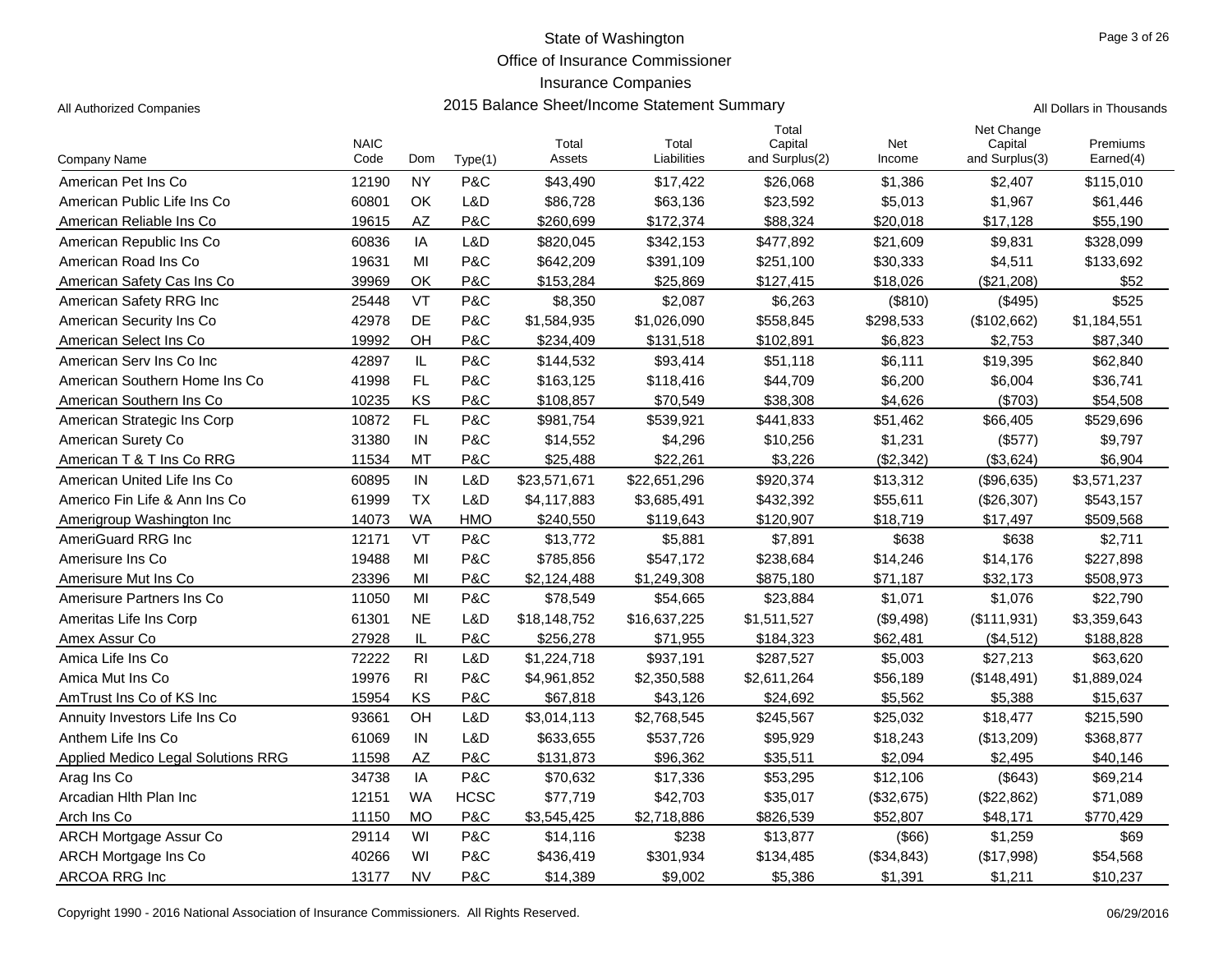Office of Insurance Commissioner

## Insurance Companies

All Authorized Companies **2015 Balance Sheet/Income Statement Summary** A

|  | All Dollars in Thousands |
|--|--------------------------|

|                                      | <b>NAIC</b> |           |             | Total         | Total         | Total<br>Capital | Net         | Net Change<br>Capital | Premiums     |
|--------------------------------------|-------------|-----------|-------------|---------------|---------------|------------------|-------------|-----------------------|--------------|
| Company Name                         | Code        | Dom       | Type(1)     | Assets        | Liabilities   | and Surplus(2)   | Income      | and Surplus(3)        | Earned(4)    |
| Argonaut Ins Co                      | 19801       | IL        | P&C         | \$1,268,864   | \$852,801     | \$416,063        | \$38,474    | \$25,298              | \$186,867    |
| ARISE Boiler Inspection & Ins Co RRG | 13580       | KY        | P&C         | \$3,626       | \$725         | \$2,901          | \$406       | \$399                 | \$841        |
| Armed Forces Ins Exch                | 41459       | KS        | P&C         | \$142,850     | \$66,738      | \$76,112         | \$7,143     | \$5,375               | \$68,855     |
| Aspen Amer Ins Co                    | 43460       | <b>TX</b> | P&C         | \$504,938     | \$236,390     | \$268,547        | (\$14,784)  | \$5,734               | \$63,701     |
| Assured Guar Municipal Corp          | 18287       | <b>NY</b> | P&C         | \$5,788,476   | \$3,347,667   | \$2,440,809      | \$216,695   | \$173,959             | \$222,958    |
| Assured Life Assn                    | 56499       | CO        | F           | \$57,887      | \$45,082      | \$12,805         | \$114       | \$366                 | \$6,534      |
| Assurity Life Ins Co                 | 71439       | <b>NE</b> | L&D         | \$2,472,008   | \$2,153,927   | \$318,082        | \$20,830    | \$17,535              | \$189,476    |
| <b>Asuris NW Hith</b>                | 47350       | <b>WA</b> | <b>HCSC</b> | \$91,738      | \$27,251      | \$64,487         | \$5,052     | \$4,245               | \$145,445    |
| Atain Ins Co                         | 29033       | <b>TX</b> | P&C         | \$77,180      | \$29,420      | \$47,761         | \$2,682     | \$2,018               | \$13,818     |
| Athene Ann & Life Assur Co of NY     | 68039       | <b>NY</b> | L&D         | \$3,236,759   | \$3,028,832   | \$207,927        | \$7,795     | \$39,780              | \$8,396      |
| Athene Ann & Life Co                 | 61689       | IA        | L&D         | \$44,053,155  | \$42,944,223  | \$1,108,932      | \$596,766   | \$68,906              | \$475,360    |
| Athene Annuity & Life Assur Co       | 61492       | DE        | L&D         | \$10,847,847  | \$9,597,078   | \$1,250,769      | \$67.774    | \$96,680              | \$40,361     |
| <b>Atlantic Specialty Ins Co</b>     | 27154       | <b>NY</b> | P&C         | \$2,340,296   | \$1,717,961   | \$622,335        | \$44,969    | (\$99,179)            | \$597,561    |
| Atradius Trade Credit Ins Co         | 25422       | <b>MD</b> | P&C         | \$112,034     | \$45,429      | \$66,606         | \$703       | \$2,374               | \$18,275     |
| Attorneys Liab Assur Society Inc RRG | 10639       | VT        | P&C         | \$1,944,690   | \$1,387,540   | \$557,151        | \$20,421    | (\$36,997)            | \$223,431    |
| AttPro RRG Recip RRG                 | 13795       | DC        | P&C         | \$2,553       | \$1,311       | \$1,242          | (\$99)      | (\$99)                | ( \$9)       |
| Aurora Natl Life Assur Co            | 61182       | CA        | L&D         | \$2,953,340   | \$2,650,164   | \$303,176        | \$21,385    | (\$17,922)            | \$509        |
| Auto Club Life Ins Co                | 84522       | MI        | L&D         | \$623,706     | \$546,618     | \$77,088         | (\$3,200)   | \$3,485               | \$141,100    |
| Auto Owners Life Ins Co              | 61190       | MI        | L&D         | \$3,739,349   | \$3,347,407   | \$391,942        | \$23,651    | \$47,919              | \$259,547    |
| Automobile Ins Co Of Hartford CT     | 19062       | <b>CT</b> | P&C         | \$1,000,829   | \$678,446     | \$322,383        | \$43.087    | \$1,600               | \$280,259    |
| Avemco Ins Co                        | 10367       | <b>MD</b> | P&C         | \$78,438      | \$31,212      | \$47,226         | \$10.811    | (\$29,362)            | \$28,680     |
| Aviation Alliance Ins RRG Inc        | 13791       | MT        | P&C         | \$3,948       | \$2,669       | \$1,280          | (\$318)     | (\$426)               | \$1,069      |
| AXA Equitable Life & Ann Co          | 62880       | CO        | L&D         | \$470.828     | \$448,657     | \$22,172         | (\$1,571)   | \$1,219               | \$1.104      |
| AXA Equitable Life Ins Co            | 62944       | <b>NY</b> | L&D         | \$164,667,583 | \$159,245,019 | \$5,422,563      | \$2,038,031 | \$252,550             | \$12,220,230 |
| AXA Ins Co                           | 33022       | <b>NY</b> | P&C         | \$208,478     | \$88,666      | \$119,812        | \$11,948    | \$7,688               | \$47,662     |
| Axis Ins Co                          | 37273       | IL        | P&C         | \$1,488,041   | \$922,960     | \$565,080        | \$32,058    | (\$13,067)            | \$296,802    |
| AXIS Reins Co                        | 20370       | <b>NY</b> | P&C         | \$2,863,345   | \$2,002,487   | \$860,859        | \$24,644    | (\$4,027)             | \$502,102    |
| <b>Balboa Ins Co</b>                 | 24813       | CA        | P&C         | \$106,424     | \$29,118      | \$77,306         | \$6,630     | (\$122,089)           | (\$498)      |
| Baltimore Life Ins Co                | 61212       | <b>MD</b> | L&D         | \$1,192,025   | \$1,112,684   | \$79,341         | \$5,326     | \$4,599               | \$134,254    |
| Bankers Fidelity Life Ins Co         | 61239       | GA        | L&D         | \$143,873     | \$108,551     | \$35,322         | \$4,006     | \$1,317               | \$96,114     |
| Bankers Ins Co                       | 33162       | FL        | P&C         | \$150,510     | \$73,830      | \$76,680         | \$4,720     | \$7,576               | \$48,161     |
| Bankers Life & Cas Co                | 61263       | IL        | L&D         | \$16,905,397  | \$15,666,754  | \$1,238,643      | \$188,744   | \$45,566              | \$2,385,005  |
| Bankers Life Ins Co                  | 81043       | <b>FL</b> | L&D         | \$418,790     | \$396,240     | \$22,550         | \$1,391     | (\$481)               | \$77,460     |
| Bankers Standard Ins Co              | 18279       | PA        | P&C         | \$470,568     | \$317,264     | \$153,303        | \$7,725     | \$12,038              | \$96,286     |
| Banner Life Ins Co                   | 94250       | <b>MD</b> | L&D         | \$2,213,712   | \$1,876,489   | \$337,223        | \$126,364   | (\$31,864)            | \$291,159    |
| <b>BCS Ins Co</b>                    | 38245       | OH        | P&C         | \$272,207     | \$110,891     | \$161,316        | \$13,324    | \$4,127               | \$105,943    |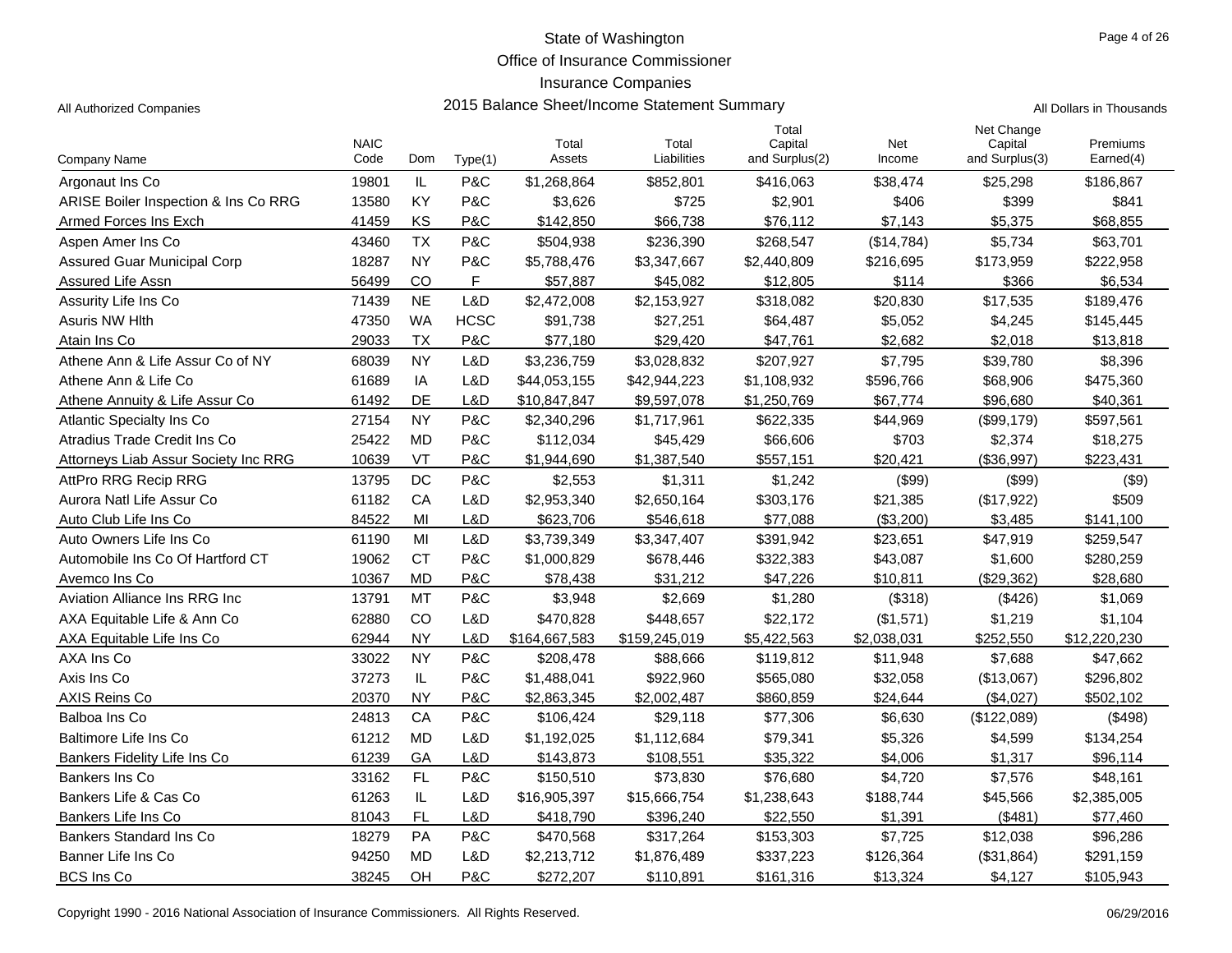Office of Insurance Commissioner

## Insurance Companies

All Authorized Companies **2015 Balance Sheet/Income Statement Summary** All Dollars in Thousands

Page 5 of 26

| Company Name                        | <b>NAIC</b><br>Code | Dom       | Type(1)     | Total<br>Assets | Total<br>Liabilities | Total<br>Capital<br>and Surplus(2) | Net<br>Income | Net Change<br>Capital<br>and Surplus(3) | Premiums<br>Earned(4) |
|-------------------------------------|---------------------|-----------|-------------|-----------------|----------------------|------------------------------------|---------------|-----------------------------------------|-----------------------|
| Beazley Ins Co Inc                  | 37540               | <b>CT</b> | P&C         | \$283,000       | \$163,849            | \$119,150                          | (\$3,471)     | (\$3,107)                               | \$61,038              |
| Benchmark Ins Co                    | 41394               | KS        | P&C         | \$214,604       | \$148,350            | \$66,254                           | \$5,934       | \$8,877                                 | \$29,815              |
| Beneficial Life Ins Co              | 61395               | UT        | L&D         | \$2,795,996     | \$2,210,877          | \$585,119                          | \$39,280      | \$31,483                                | \$39,980              |
| Berkley Ins Co                      | 32603               | DE        | P&C         | \$17,109,329    | \$11,813,770         | \$5,295,559                        | \$765,439     | (\$141,631)                             | \$5,175,020           |
| Berkley Life & Hith Ins Co          | 64890               | IA        | L&D         | \$223,851       | \$94,678             | \$129,173                          | \$23,120      | \$23,175                                | \$187,329             |
| Berkshire Hathaway Homestate Ins Co | 20044               | <b>NE</b> | P&C         | \$2,175,046     | \$1,007,348          | \$1,167,698                        | \$55,717      | \$8,183                                 | \$448,664             |
| Berkshire Hathaway Specialty Ins Co | 22276               | <b>NE</b> | P&C         | \$3,371,587     | \$327,475            | \$3,044,111                        | \$37,680      | (\$190,032)                             | \$32,977              |
| Berkshire Life Ins Co of Amer       | 71714               | MA        | L&D         | \$3,381,375     | \$3,173,433          | \$207,942                          | \$14,244      | (\$61,520)                              | \$118,225             |
| Best Life & Hith Ins Co             | 90638               | <b>TX</b> | L&D         | \$18,544        | \$4,939              | \$13,605                           | \$2,237       | \$2,197                                 | \$33,879              |
| <b>BITCO Gen Ins Corp</b>           | 20095               | $\sf IL$  | P&C         | \$820,842       | \$545,695            | \$275,146                          | \$27,199      | (\$13,351)                              | \$234,833             |
| <b>BITCO Natl Ins Co</b>            | 20109               | IL        | P&C         | \$482,271       | \$342,218            | \$140,053                          | \$7,824       | (\$13,026)                              | \$148,028             |
| Bond Safeguard Ins Co               | 27081               | SD        | P&C         | \$82,879        | \$46,817             | \$36,062                           | \$5.044       | \$497                                   | \$38,701              |
| <b>Bonded Builders Ins Co RRG</b>   | 13010               | <b>NV</b> | P&C         | \$3,020         | \$1,366              | \$1,655                            | \$164         | \$163                                   | \$739                 |
| Boston Mut Life Ins Co              | 61476               | MA        | L&D         | \$1,297,089     | \$1,137,998          | \$159,091                          | \$12,793      | \$13,781                                | \$185,692             |
| BridgeSpan Hlth Co                  | 95303               | UT        | <b>HMO</b>  | \$45,094        | \$25,475             | \$19,620                           | (\$18,720)    | \$16,663                                | \$67,850              |
| Brotherhood Mut Ins Co              | 13528               | IN        | P&C         | \$542,036       | \$312,970            | \$229,066                          | \$19,063      | \$39,715                                | \$292,246             |
| <b>Build Amer Mut Assur Co</b>      | 14380               | <b>NY</b> | P&C         | \$479,611       | \$42,340             | \$437,271                          | (\$32,041)    | (\$11,507)                              | \$323                 |
| California Cas Gen Ins Co of OR     | 35955               | <b>OR</b> | P&C         | \$113,082       | \$86,649             | \$26,433                           | (\$4,779)     | (\$4,740)                               | \$34,381              |
| Camico Mut Ins Co                   | 36340               | CA        | P&C         | \$87,246        | \$46,949             | \$40,298                           | \$1,659       | \$1,106                                 | \$30,169              |
| Canal Ins Co                        | 10464               | SC        | P&C         | \$786,983       | \$358,939            | \$428,044                          | \$20,015      | (\$19,168)                              | \$183,223             |
| Capitol Ind Corp                    | 10472               | WI        | P&C         | \$478,842       | \$253,307            | \$225,536                          | \$5,072       | \$3,660                                 | \$143,340             |
| Capitol Life Ins Co                 | 61581               | <b>TX</b> | L&D         | \$225,477       | \$202,097            | \$23,380                           | \$2,234       | \$1,692                                 | \$28,624              |
| Capson Physicians Ins Co            | 19348               | <b>TX</b> | P&C         | \$26,613        | \$19,229             | \$7,384                            | \$134         | \$1,455                                 | \$12,996              |
| <b>Caring Communities Recip RRG</b> | 12373               | DC        | P&C         | \$73,993        | \$26,205             | \$47,788                           | \$3,492       | \$3,201                                 | \$8,512               |
| Caterpillar Ins Co                  | 11255               | <b>MO</b> | P&C         | \$650,315       | \$363,668            | \$286,647                          | \$49,049      | \$14,720                                | \$186,538             |
| <b>Catholic Order Of Foresters</b>  | 57487               | IL        | $\mathsf F$ | \$1,095,710     | \$1,016,624          | \$79,086                           | \$8,205       | \$6,367                                 | \$67,568              |
| Catlin Ind Co                       | 24503               | DE        | P&C         | \$122,325       | \$58,732             | \$63,593                           | (\$735)       | (\$13,304)                              | \$6,941               |
| Catlin Ins Co                       | 19518               | <b>TX</b> | P&C         | \$260,432       | \$207,955            | \$52,477                           | (\$5,275)     | (\$11,204)                              | \$48,585              |
| Central Security Life Ins Co        | 61735               | <b>TX</b> | L&D         | \$95,025        | \$90,445             | \$4,580                            | \$384         | (\$272)                                 | \$2,612               |
| Central States H & L Co Of Omaha    | 61751               | <b>NE</b> | L&D         | \$419,913       | \$297,052            | \$122,861                          | \$6,416       | \$3,279                                 | \$66,102              |
| Central States Ind Co Of Omaha      | 34274               | <b>NE</b> | P&C         | \$417,290       | \$62,341             | \$354,950                          | \$9,507       | (\$8,799)                               | \$54,917              |
| <b>Central United Life Ins Co</b>   | 61883               | <b>AR</b> | L&D         | \$327,036       | \$234,162            | \$92,874                           | \$2,598       | \$16,083                                | \$100,022             |
| Centre Life Ins Co                  | 80896               | MA        | L&D         | \$1,884,084     | \$1,789,607          | \$94,477                           | (\$3,667)     | (\$3,482)                               | \$1,943               |
| Centurion Life Ins Co               | 62383               | IA        | L&D         | \$1,262,581     | \$968,640            | \$293,941                          | \$51,966      | \$42,710                                | \$178,965             |
| Century Natl Ins Co.                | 26905               | CA        | P&C         | \$594,055       | \$226,512            | \$367,543                          | \$7,528       | (\$17,471)                              | \$154,137             |
| Charter Oak Fire Ins Co             | 25615               | <b>CT</b> | P&C         | \$922.937       | \$667,282            | \$255,654                          | \$42,072      | \$2,006                                 | \$259,802             |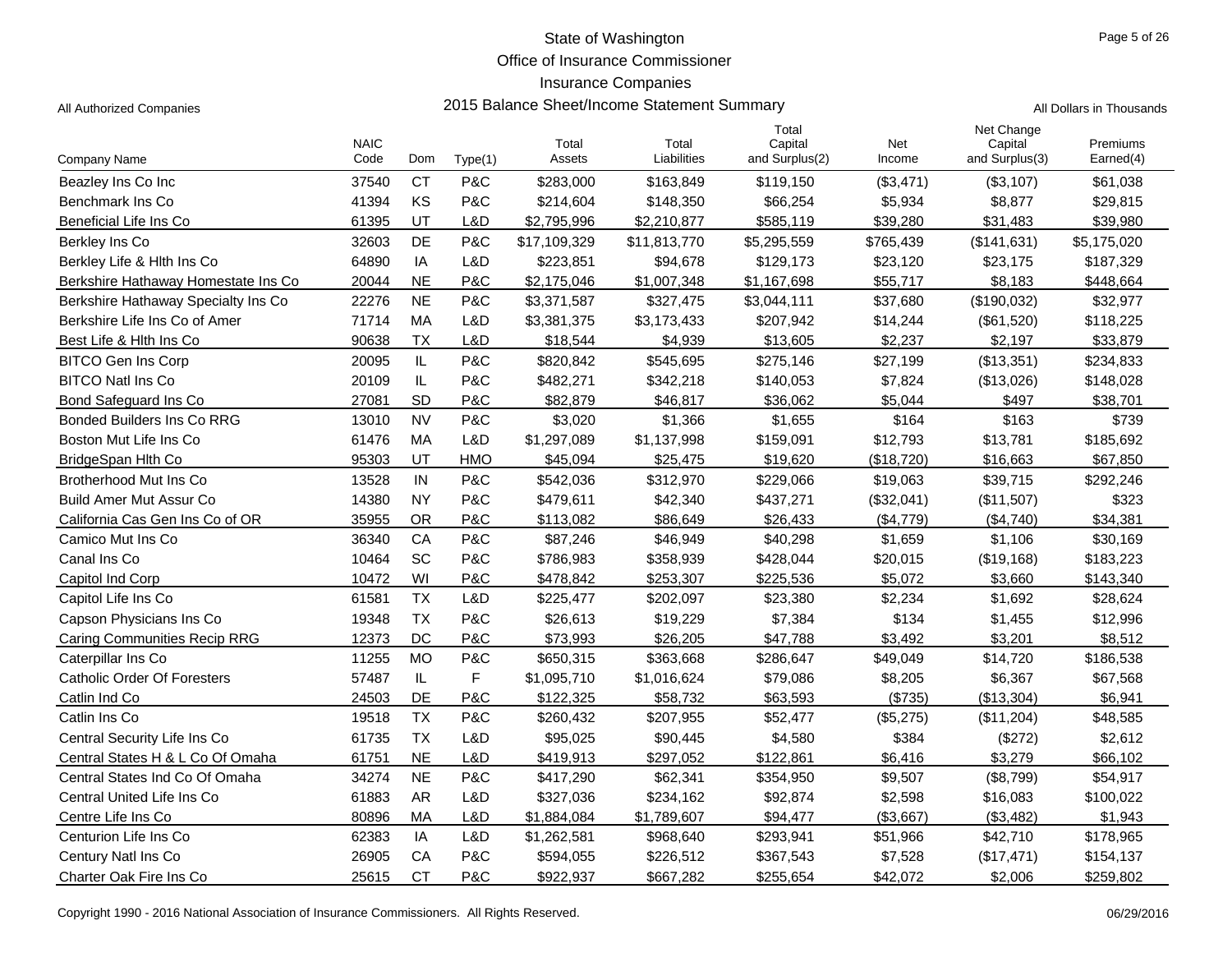Office of Insurance Commissioner

## Insurance Companies

| Company Name                           | <b>NAIC</b><br>Code | Dom       | Type(1) | Total<br>Assets | Total<br>Liabilities | Total<br>Capital<br>and Surplus(2) | Net<br>Income | Net Change<br>Capital<br>and Surplus(3) | Premiums<br>Earned(4) |
|----------------------------------------|---------------------|-----------|---------|-----------------|----------------------|------------------------------------|---------------|-----------------------------------------|-----------------------|
| Cherokee Guar Co Inc a RRG             | 14388               | AZ        | P&C     | \$14,828        | \$11,444             | \$3,385                            | \$267         | \$1,337                                 | \$4,750               |
| Chesapeake Life Ins Co                 | 61832               | OK        | L&D     | \$99,837        | \$53,072             | \$46,765                           | (\$895)       | \$3,630                                 | \$159,630             |
| Chicago Title Ins Co                   | 50229               | <b>NE</b> | T.      | \$1,860,746     | \$914,571            | \$946,175                          | \$216,224     | (\$24,901)                              | \$1,936,709           |
| Christian Fidelity Life Ins Co         | 61859               | <b>TX</b> | L&D     | \$68,774        | \$39,882             | \$28,892                           | \$9,217       | \$341                                   | \$38,688              |
| Chubb Ind Ins Co.                      | 12777               | NY        | P&C     | \$374,137       | \$223,375            | \$150,762                          | \$10,983      | \$10,100                                | \$48,394              |
| Chubb Natl Ins Co                      | 10052               | IN        | P&C     | \$329,884       | \$177,531            | \$152,353                          | \$11,538      | \$11,697                                | \$48,394              |
| Church Life Ins Corp                   | 61875               | <b>NY</b> | L&D     | \$291,666       | \$238,340            | \$53,326                           | \$1,957       | \$1,628                                 | \$35,415              |
| Church Mut Ins Co                      | 18767               | WI        | P&C     | \$1,643,868     | \$1,058,797          | \$585,071                          | \$58,055      | \$48,410                                | \$604,407             |
| CICA Life Ins Co of Amer               | 71463               | CO        | L&D     | \$840,799       | \$805,713            | \$35,086                           | (\$4,973)     | (\$6,897)                               | \$152,928             |
| Cigna Hith & Life Ins Co               | 67369               | <b>CT</b> | L&D     | \$6,559,923     | \$3,550,991          | \$3,008,931                        | \$1,187,178   | \$209,260                               | \$11,457,667          |
| Cincinnati Ins Co                      | 10677               | OН        | P&C     | \$11,194,177    | \$6,781,745          | \$4,412,431                        | \$534,088     | (\$59,779)                              | \$4,106,441           |
| Cincinnati Life Ins Co                 | 76236               | OН        | L&D     | \$4,066,837     | \$3,858,482          | \$208,355                          | (\$11,489)    | (\$15,099)                              | \$250,060             |
| Citizens Ins Co Of Amer                | 31534               | MI        | P&C     | \$1,526,388     | \$866,027            | \$660,361                          | \$100,762     | \$26,716                                | \$674,201             |
| Claim Professionals Liab ins Co RRG    | 12172               | VT        | P&C     | \$3,967         | \$1,561              | \$2,407                            | \$282         | \$288                                   | \$581                 |
| Clarendon Natl Ins Co                  | 20532               | IL        | P&C     | \$933,388       | \$723,628            | \$209,760                          | \$25,981      | (\$30,993)                              | (\$233, 121)          |
| Clear Blue Ins Co                      | 28860               | IL        | P&C     | \$18,020        | \$7                  | \$18,013                           | \$742         | (\$25,685)                              | (\$79)                |
| CM Life Ins Co                         | 93432               | <b>CT</b> | L&D     | \$8,803,148     | \$7,407,156          | \$1,395,992                        | \$117,546     | \$91,238                                | \$295,075             |
| CMFG Life Ins Co                       | 62626               | IA        | L&D     | \$15,475,920    | \$13,617,475         | \$1,858,445                        | \$256,212     | \$225,568                               | \$3,110,194           |
| Coface N Amer Ins Co                   | 31887               | MA        | P&C     | \$142,707       | \$85,962             | \$56,745                           | \$5,807       | (\$15,199)                              | \$52,220              |
| College Liab Ins Co Recip RRG          | 44598               | HI        | P&C     | \$14,092        | \$6,236              | \$7,856                            | (\$1,146)     | (\$1,955)                               | \$2,406               |
| College RRG Inc                        | 13613               | VT        | P&C     | \$23,119        | \$13,444             | \$9,675                            | \$304         | \$3,298                                 | \$5,201               |
| Colonial Life & Accident Ins Co        | 62049               | SC        | L&D     | \$3,018,753     | \$2,452,775          | \$565,978                          | \$157,817     | (\$1,081)                               | \$1,333,802           |
| Colonial Penn Life Ins Co              | 62065               | PA        | L&D     | \$816,030       | \$736,770            | \$79,260                           | (\$18,821)    | \$6,004                                 | \$330,327             |
| <b>Colonial Surety Co</b>              | 10758               | PA        | P&C     | \$54,156        | \$22,534             | \$31,622                           | \$3,533       | \$2,883                                 | \$9,132               |
| Colorado Bankers Life Ins Co           | 84786               | ΝC        | L&D     | \$324,422       | \$268,979            | \$55,443                           | \$9,579       | \$21,548                                | (\$72,176)            |
| Columbia Ins Co                        | 27812               | <b>NE</b> | P&C     | \$19,102,373    | \$4,905,006          | \$14,197,367                       | \$1,154,461   | (\$792,865)                             | \$469,714             |
| Columbia United Providers Inc          | 47047               | <b>WA</b> | L&D     | \$76,189        | \$51,336             | \$24,852                           | \$3,907       | \$5,855                                 | \$144,158             |
| Columbian Life Ins Co                  | 76023               | IL        | L&D     | \$306,815       | \$276,032            | \$30,782                           | (\$2,306)     | (\$7,129)                               | \$53,402              |
| Columbian Mut Life Ins Co              | 62103               | <b>NY</b> | L&D     | \$1,364,783     | \$1,284,102          | \$80,681                           | \$5,715       | \$1,492                                 | \$177,376             |
| Columbus Life Ins Co                   | 99937               | OН        | L&D     | \$3,474,716     | \$3,202,016          | \$272,700                          | (\$13,331)    | \$50,069                                | \$229,920             |
| Combined Ins Co Of Amer                | 62146               | IL.       | L&D     | \$1,316,657     | \$1,236,756          | \$79,901                           | (\$14, 141)   | (\$54,459)                              | \$439,899             |
| Commencement Bay Life Ins Co           | 78879               | <b>WA</b> | L&D     | \$7,651         | \$235                | \$7,417                            | \$105         | \$101                                   | \$0                   |
| Commerce & Industry Ins Co             | 19410               | <b>NY</b> | P&C     | \$4,142,736     | \$3,168,753          | \$973,983                          | \$650,234     | (\$650, 937)                            | \$894,240             |
| Commerce W Ins Co                      | 13161               | CA        | P&C     | \$168,468       | \$116,104            | \$52,364                           | (\$1,609)     | (\$4, 122)                              | \$102,400             |
| <b>Commercial Travelers Mut Ins Co</b> | 81426               | NY        | L&D     | \$16,616        | \$10,164             | \$6,452                            | (\$165)       | \$510                                   | \$3,169               |
| Commonwealth Ann & Life Ins Co         | 84824               | МA        | L&D     | \$12,287,215    | \$10,117,398         | \$2,169,817                        | \$59,221      | \$523,835                               | \$327,931             |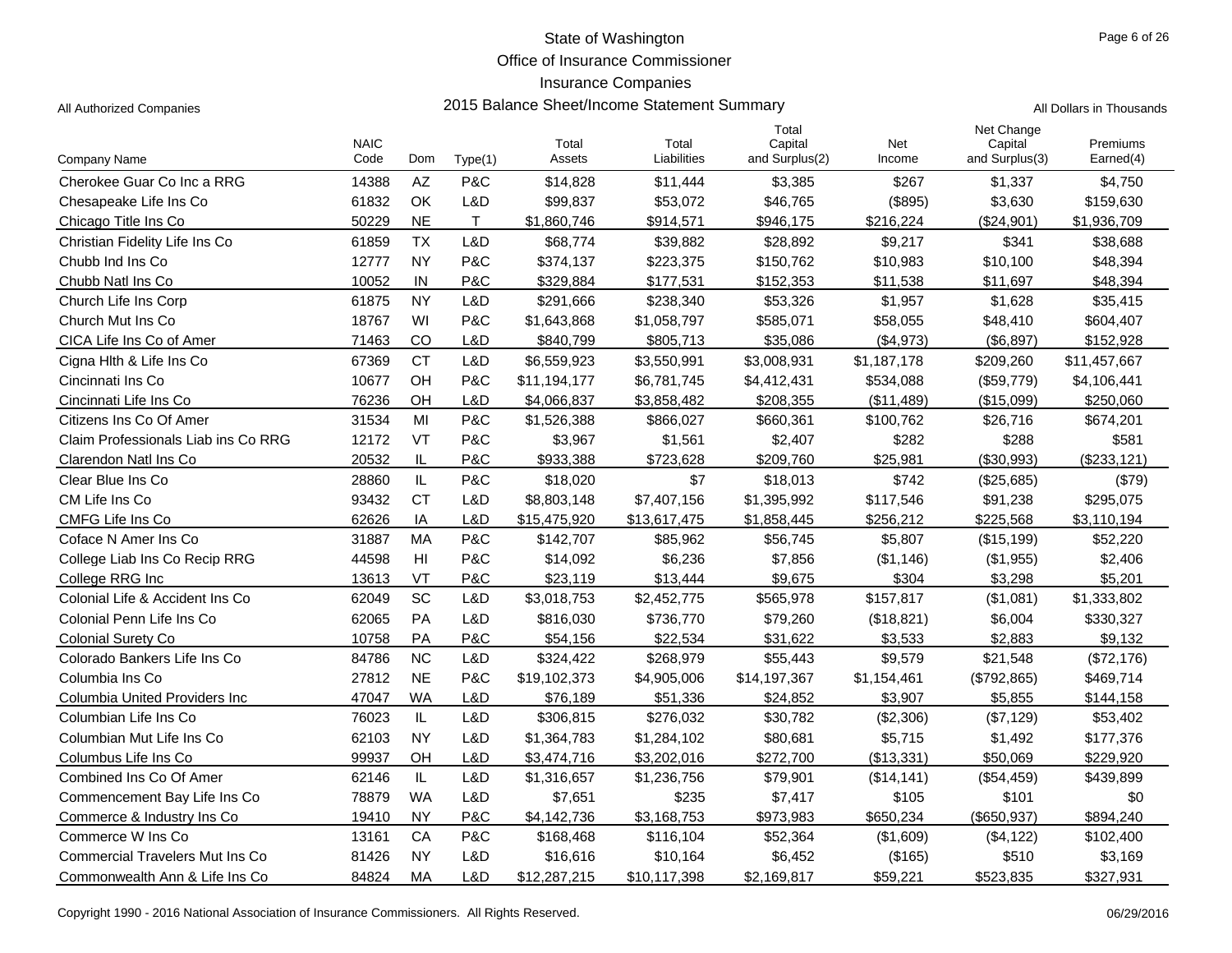Office of Insurance Commissioner

## Insurance Companies

| $\sim$ $\sim$ | $\sim$ $\sim$ $\sim$ |  |  |
|---------------|----------------------|--|--|

|                                      |                     |                 |              |                 |                      | Total                     |               | Net Change                |                       |
|--------------------------------------|---------------------|-----------------|--------------|-----------------|----------------------|---------------------------|---------------|---------------------------|-----------------------|
| <b>Company Name</b>                  | <b>NAIC</b><br>Code | Dom             | Type(1)      | Total<br>Assets | Total<br>Liabilities | Capital<br>and Surplus(2) | Net<br>Income | Capital<br>and Surplus(3) | Premiums<br>Earned(4) |
| Commonwealth Land Title Ins Co       | 50083               | <b>NE</b>       | T.           | \$556,836       | \$314,774            | \$242,062                 | \$41,979      | (\$3,046)                 | \$608,411             |
| <b>Community Blood Cntr Exch RRG</b> | 13893               | IN              | P&C          | \$20,371        | \$4,155              | \$16,215                  | \$3,273       | \$1,501                   | \$2,871               |
| Community Hith Plan of WA            | 47049               | <b>WA</b>       | <b>HCSC</b>  | \$502,035       | \$363,000            | \$139,035                 | \$39,638      | \$40,448                  | \$1,070,237           |
| Companion Life Ins Co                | 77828               | SC              | L&D          | \$300,414       | \$139,987            | \$160,427                 | \$13,678      | \$11,403                  | \$221,621             |
| Compbenefits Ins Co                  | 60984               | <b>TX</b>       | L&D          | \$42,252        | \$11,736             | \$30,516                  | \$1,129       | (\$8,499)                 | \$98,240              |
| Connecticut Gen Life Ins Co          | 62308               | <b>CT</b>       | L&D          | \$17,374,406    | \$13,743,380         | \$3,631,027               | \$916,203     | \$157,725                 | \$484,955             |
| <b>Constitution Life Ins Co</b>      | 62359               | <b>TX</b>       | L&D          | \$394,795       | \$328,235            | \$66,559                  | \$34,889      | \$17,387                  | \$123,337             |
| <b>Continental Amer Ins Co</b>       | 71730               | <b>SC</b>       | L&D          | \$512,325       | \$374,365            | \$137,960                 | \$26,189      | \$28,309                  | \$436,810             |
| <b>Continental Cas Co</b>            | 20443               | IL              | P&C          | \$43,531,437    | \$32,808,174         | \$10,723,262              | \$1,078,845   | (\$431,957)               | \$5,425,946           |
| Continental Gen Ins Co               | 71404               | OH              | L&D          | \$249,339       | \$230,840            | \$18,500                  | \$32,555      | (\$3,001)                 | \$13,294              |
| Contractors Bonding & Ins Co         | 37206               | IL              | P&C          | \$203,141       | \$88,880             | \$114,262                 | \$12,798      | \$2,090                   | \$59,130              |
| Contractors Ins Co of N Amer Inc RRG | 11603               | H <sub>II</sub> | P&C          | \$37,928        | \$11,254             | \$26,674                  | (\$1,502)     | (\$1,555)                 | \$3,332               |
| <b>Coordinated Care Corp</b>         | 95831               | IN              | <b>HMO</b>   | \$306,640       | \$222,968            | \$83,672                  | \$15,304      | \$16,525                  | \$811,808             |
| Coordinated Care of WA Inc           | 15352               | <b>WA</b>       | <b>HCSC</b>  | \$231,047       | \$146,419            | \$84,628                  | (\$8,571)     | (\$1,955)                 | \$558,458             |
| Corepointe Ins Co.                   | 10499               | MI              | P&C          | \$138,397       | \$81,569             | \$56,828                  | \$5.864       | (\$21,703)                | \$4.723               |
| Country Life Ins Co                  | 62553               | IL              | L&D          | \$10,092,984    | \$8,957,035          | \$1,135,949               | \$32,853      | \$11,981                  | \$641,917             |
| Country Mut Ins Co                   | 20990               | IL              | P&C          | \$4,295,683     | \$2,223,713          | \$2,071,970               | \$119,962     | \$107,757                 | \$2,070,977           |
| Courtesy Ins Co                      | 26492               | FL              | P&C          | \$764,819       | \$404,715            | \$360,104                 | \$23,184      | \$18,482                  | \$119,633             |
| Cpa Mut Ins Co Of Amer RRG           | 10164               | <b>VT</b>       | P&C          | \$20,286        | \$12,075             | \$8,211                   | (\$742)       | (\$702)                   | \$3,232               |
| Croatian Fraternal Union Of Amer     | 56634               | PA              | F            | \$456,687       | \$420,045            | \$36,642                  | \$4,571       | \$3,504                   | \$35,045              |
| CrossFit RRG Inc                     | 13720               | <b>MT</b>       | P&C          | \$6,433         | \$3.736              | \$2,697                   | \$7           | \$285                     | \$2,033               |
| Crum & Forster Ind Co.               | 31348               | DE              | P&C          | \$50,255        | \$34,207             | \$16,048                  | \$1,105       | \$1,240                   | \$15,218              |
| CSI Life Ins Co                      | 82880               | <b>NE</b>       | L&D          | \$18,173        | \$3,646              | \$14,527                  | \$180         | (\$114)                   | \$6,621               |
| Cumis Ins Society Inc                | 10847               | IA              | P&C          | \$1,711,812     | \$911,345            | \$800,467                 | \$110,914     | \$85,582                  | \$780,390             |
| Dairyland Ins Co                     | 21164               | WI              | P&C          | \$1,239,563     | \$757,547            | \$482,015                 | \$29,302      | (\$3,239)                 | \$316,479             |
| Dealers Assur Co                     | 16705               | OH              | P&C          | \$98,184        | \$42,011             | \$56,173                  | \$4,081       | \$1,781                   | \$10,279              |
| Dearborn Natl Life Ins Co            | 71129               | IL              | L&D          | \$1,990,524     | \$1,468,455          | \$522,069                 | \$59,096      | \$7,384                   | \$382,468             |
| Degree Of Honor Protective Assn      | 57088               | <b>MN</b>       | F            | \$208,054       | \$201,880            | \$6,174                   | (\$160)       | \$185                     | \$15,003              |
| Delaware Amer Life Ins Co            | 62634               | DE              | L&D          | \$136,618       | \$73,165             | \$63,453                  | \$1,791       | (\$5,828)                 | \$108,705             |
| Delaware Life Ins Co                 | 79065               | DE              | L&D          | \$36,876,925    | \$35,241,034         | \$1,635,892               | \$348,754     | \$44,409                  | \$1,321,183           |
| Delta Dental of WA                   | 47341               | <b>WA</b>       | <b>HCSC</b>  | \$207,683       | \$51,564             | \$156,119                 | \$19,959      | (\$13,214)                | \$464,180             |
| Dental Hith Serv                     | 47490               | <b>WA</b>       | <b>LHCSC</b> | \$9,976         | \$2,190              | \$7,786                   | \$1,481       | \$996                     | \$11,398              |
| Dentegra Ins Co                      | 73474               | DE              | L&D          | \$76,105        | \$34,746             | \$41,358                  | (\$5,352)     | \$4,384                   | \$62,699              |
| Dentists Benefits Ins Co             | 18813               | <b>OR</b>       | P&C          | \$18,515        | \$6,201              | \$12,314                  | \$642         | \$362                     | \$4,531               |
| Developers Surety & Ind Co           | 12718               | IA              | P&C          | \$138,773       | \$48,765             | \$90,008                  | \$17,445      | \$7,764                   | \$38,816              |
| Diamond State Ins Co                 | 42048               | IN              | P&C          | \$130,008       | \$71,731             | \$58,277                  | \$2,592       | (\$1,967)                 | \$26,491              |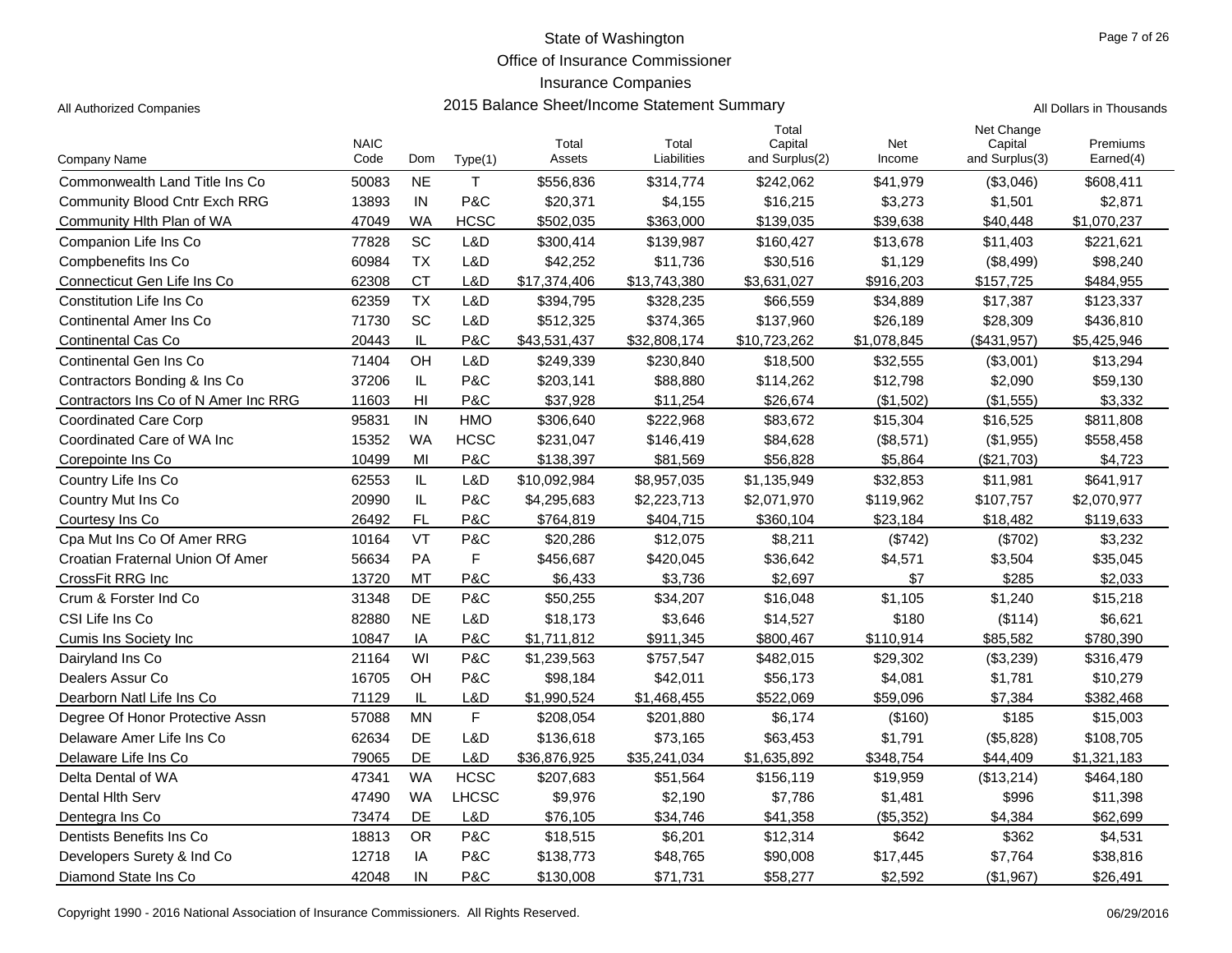Office of Insurance Commissioner

Total

#### Insurance Companies

All Authorized Companies **2015 Balance Sheet/Income Statement Summary** All Dollars in Thousands

| Company Name                               | <b>NAIC</b><br>Code | Dom            | Type(1)      | Total<br>Assets | Total<br>Liabilities | Capital<br>and Surplus(2) | Net<br>Income | Capital<br>and Surplus(3) | Premiums<br>Earned(4) |
|--------------------------------------------|---------------------|----------------|--------------|-----------------|----------------------|---------------------------|---------------|---------------------------|-----------------------|
| Discover Prop & Cas Ins Co                 | 36463               | <b>CT</b>      | P&C          | \$132,764       | \$69,610             | \$63,154                  | \$4,420       | (\$909)                   | \$28,640              |
| Doctors & Surgeons Natl RRG Inc            | 13018               | VT             | P&C          | \$9,649         | \$9,191              | \$458                     | (\$914)       | (\$417)                   | \$5,898               |
| Doctors Co An Interins Exch                | 34495               | CA             | P&C          | \$3,585,360     | \$1,776,456          | \$1,808,904               | (\$72,803)    | (\$12,965)                | \$628,266             |
| Eagle Life Ins Co                          | 13183               | IA             | L&D          | \$313,937       | \$251,071            | \$62,866                  | \$252         | \$20,590                  | \$74,828              |
| Eagle W Ins Co                             | 12890               | CA             | P&C          | \$138,952       | \$87,461             | \$51,492                  | \$3,261       | \$3,071                   | \$60,480              |
| ELCO Mut Life & Ann                        | 84174               | IL             | L&D          | \$642,296       | \$597,305            | \$44,992                  | \$65          | \$477                     | \$305,761             |
| Electric Ins Co                            | 21261               | MA             | P&C          | \$1,507,785     | \$962,238            | \$545,548                 | \$23,640      | \$7,993                   | \$375,049             |
| <b>EMC Natl Life Co</b>                    | 62928               | IA             | L&D          | \$978,865       | \$879,396            | \$99,470                  | \$4,546       | \$623                     | \$60,853              |
| <b>Emergency Medicine Professional Asr</b> | 12003               | <b>NV</b>      | P&C          | \$21,592        | \$14,460             | \$7,132                   | \$1           | (\$418)                   | \$5,566               |
| Emergency Physicians Ins Exchange RR       | 11714               | VT             | P&C          | \$30,478        | \$20,155             | \$10,323                  | \$38          | (\$393)                   | \$5,048               |
| Employers Ins of Wausau                    | 21458               | WI             | P&C          | \$5,477,231     | \$3,962,842          | \$1,514,389               | \$155,146     | \$121,224                 | \$1,997,025           |
| Employers Mut Cas Co                       | 21415               | IA             | P&C          | \$2,890,563     | \$1,614,274          | \$1,276,288               | \$61,399      | \$61,311                  | \$930,925             |
| Endurance Amer Ins Co                      | 10641               | DE             | P&C          | \$1,227,427     | \$964,760            | \$262,667                 | \$16,526      | \$21,466                  | \$231,136             |
| <b>Endurance Reins Corp of Amer</b>        | 11551               | DE             | P&C          | \$1,642,876     | \$903,557            | \$739,318                 | \$35,733      | \$65,260                  | \$238,393             |
| EnTitle Ins Co                             | 51632               | OH             | $\mathsf{T}$ | \$16,567        | \$7,189              | \$9,377                   | (\$305)       | (\$674)                   | \$11,660              |
| Envision Ins Co                            | 12747               | OH             | L&D          | \$332,771       | \$281,649            | \$51,122                  | (\$6,775)     | \$13,476                  | \$237,341             |
| Equitable Life & Cas Ins Co                | 62952               | UT             | L&D          | \$306,439       | \$260,209            | \$46,231                  | \$9,494       | \$4,429                   | \$69,714              |
| Equitrust Life Ins Co                      | 62510               | IL             | L&D          | \$15,881,346    | \$15,062,373         | \$818,973                 | \$164,676     | (\$78,060)                | \$2,099,075           |
| <b>Essence Hithcare Inc</b>                | 11699               | <b>MO</b>      | <b>HMO</b>   | \$132,640       | \$67,292             | \$65,348                  | \$11,372      | \$14,016                  | \$552,485             |
| <b>Essent Guar Inc</b>                     | 13634               | PA             | P&C          | \$1,072,558     | \$550,385            | \$522,172                 | \$172,688     | \$56,947                  | \$271,675             |
| Euler Hermes N Amer Ins Co                 | 20516               | <b>MD</b>      | P&C          | \$399,375       | \$253,273            | \$146,101                 | \$14,178      | \$2,844                   | \$88,572              |
| Everence Assn Inc                          | 57991               | IN             | $\mathsf F$  | \$423,411       | \$320,788            | \$102,622                 | \$6,595       | \$9,289                   | \$62,802              |
| Everest Reins Co                           | 26921               | DE             | P&C          | \$9,979,640     | \$6,768,749          | \$3,210,891               | \$498,455     | \$317,892                 | \$2,133,830           |
| Evergreen Natl Ind Co                      | 12750               | OH             | P&C          | \$44,556        | \$14,011             | \$30,546                  | \$2,319       | (\$2,664)                 | \$11,346              |
| Evergreen USA RRG Inc                      | 38466               | VT             | P&C          | \$10,004        | \$3,053              | \$6,951                   | \$477         | \$477                     | \$460                 |
| <b>Excess Share Ins Corp</b>               | 10003               | OH             | P&C          | \$51,676        | \$30,642             | \$21,035                  | \$189         | \$189                     | \$1,550               |
| Executive Risk Ind Inc                     | 35181               | DE             | P&C          | \$3,068,193     | \$1,801,048          | \$1,267,144               | \$168,360     | \$9,125                   | \$774,313             |
| <b>Express Scripts Ins Co</b>              | 60025               | AZ             | L&D          | \$480,870       | \$363,656            | \$117,215                 | \$36,584      | \$36,455                  | \$85,828              |
| Factory Mut Ins Co                         | 21482               | R <sub>l</sub> | P&C          | \$15,682,896    | \$5,136,242          | \$10,546,654              | \$550,079     | \$404,808                 | \$2,784,235           |
| Fair Amer Ins & Reins Co                   | 35157               | NY             | P&C          | \$256,926       | \$15,102             | \$241,823                 | \$6,017       | (\$1,234)                 | \$3,619               |
| Fairway Physicians Ins Co RRG              | 11840               | DC             | P&C          | \$21,175        | \$16,889             | \$4,286                   | (\$1,009)     | (\$1,327)                 | \$10,255              |
| Family Heritage Life Ins Co Of Amer        | 77968               | OH             | L&D          | \$921,028       | \$842,710            | \$78,318                  | \$19,096      | \$10,912                  | \$254,140             |
| Family Life Ins Co                         | 63053               | ТX             | L&D          | \$158,681       | \$122,854            | \$35,828                  | \$2,707       | ( \$403)                  | \$26,482              |
| Farm Bureau Life Ins Co                    | 63088               | IA             | L&D          | \$8,402,044     | \$7,798,982          | \$603,062                 | \$106,009     | \$51,041                  | \$684,004             |
| Farmers Ins Co Of WA                       | 21644               | <b>WA</b>      | P&C          | \$548,900       | \$345,476            | \$203,424                 | \$6,602       | \$6,345                   | \$303,668             |

Farmers Ins Exch 21652 P&C \$15 CA ,566,564 \$11,359,805 \$4,206,759 (\$113,670) \$25,303 \$7,857,407

Net Change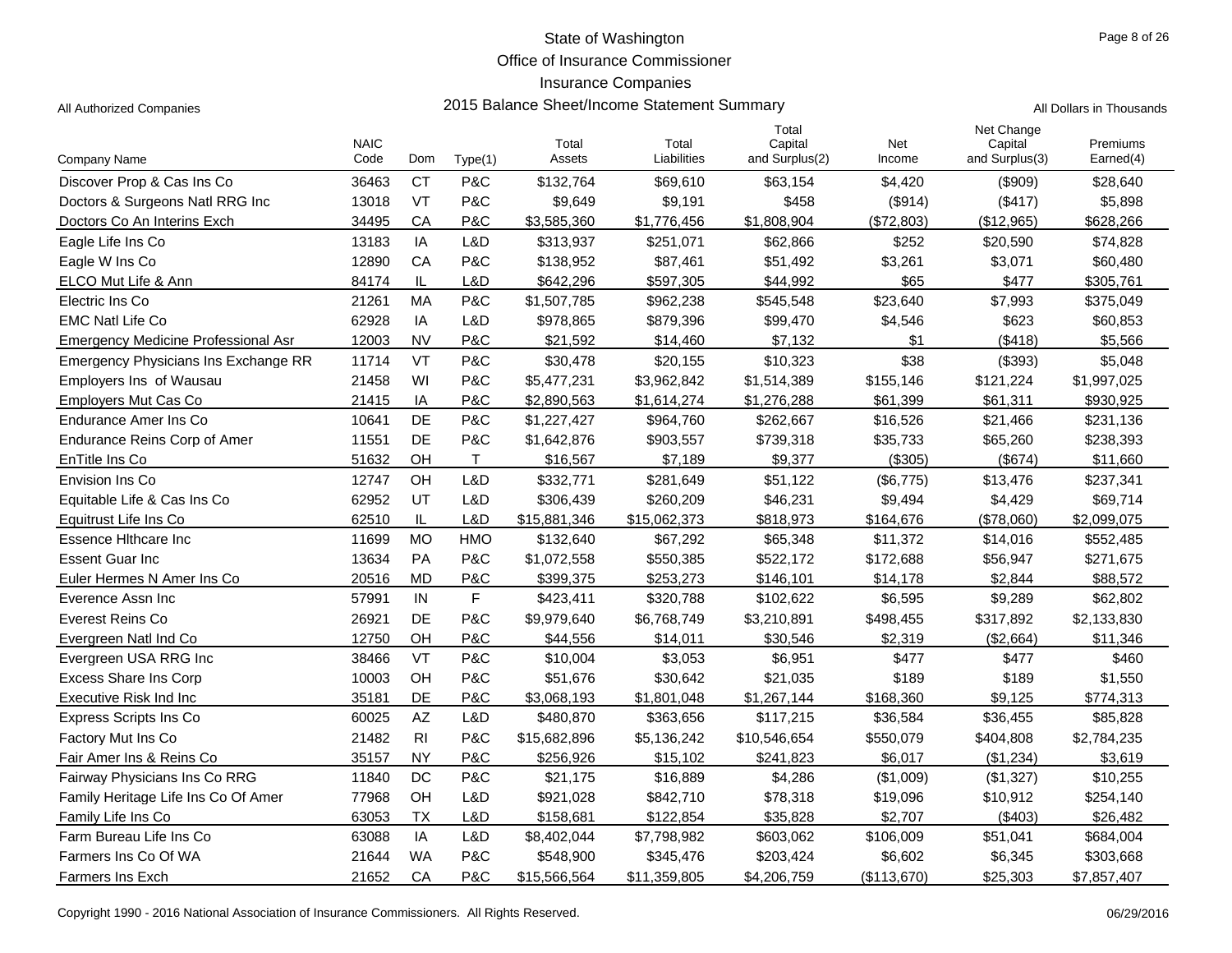Office of Insurance Commissioner

## Insurance Companies

Company Name

|                                      |                     |           |              |                 | mourance Companies                          |                                    |               |                                         |                          |  |
|--------------------------------------|---------------------|-----------|--------------|-----------------|---------------------------------------------|------------------------------------|---------------|-----------------------------------------|--------------------------|--|
| All Authorized Companies             |                     |           |              |                 | 2015 Balance Sheet/Income Statement Summary |                                    |               |                                         | All Dollars in Thousands |  |
| Company Name                         | <b>NAIC</b><br>Code | Dom       | Type(1)      | Total<br>Assets | Total<br>Liabilities                        | Total<br>Capital<br>and Surplus(2) | Net<br>Income | Net Change<br>Capital<br>and Surplus(3) | Premiums<br>Earned(4)    |  |
| Farmers New World Life Ins Co        | 63177               | <b>WA</b> | L&D          | \$7,048,915     | \$6,567,429                                 | \$481,485                          | \$101,368     | (\$16, 143)                             | \$599,979                |  |
| Farmington Cas Co                    | 41483               | <b>CT</b> | P&C          | \$1,005,371     | \$714,042                                   | \$291,328                          | \$41,988      | \$3,674                                 | \$302,762                |  |
| Farmland Mut Ins Co                  | 13838               | IA        | P&C          | \$544,213       | \$373,619                                   | \$170,594                          | \$933         | \$3,043                                 | \$183,625                |  |
| Federal Ins Co                       | 20281               | IN        | P&C          | \$32,240,565    | \$18,961,860                                | \$13,278,705                       | \$2,154,094   | (\$1,549,678)                           | \$7,271,195              |  |
| Federal Life Ins Co                  | 63223               | IL.       | L&D          | \$227,690       | \$212,392                                   | \$15,299                           | (\$2,276)     | (\$1,988)                               | \$20,786                 |  |
| Federated Life Ins Co                | 63258               | <b>MN</b> | L&D          | \$1,648,911     | \$1,313,388                                 | \$335,523                          | \$22,736      | \$27,438                                | \$180,912                |  |
| Federated Mut Ins Co                 | 13935               | <b>MN</b> | P&C          | \$5,076,210     | \$2,213,785                                 | \$2,862,425                        | \$189,075     | \$205,328                               | \$1,272,665              |  |
| Federated Rural Electric Ins Exch    | 11118               | <b>KS</b> | P&C          | \$494,982       | \$317,713                                   | \$177,269                          | \$32,639      | \$10,121                                | \$118,844                |  |
| Federated Serv Ins Co                | 28304               | MN        | P&C          | \$455,753       | \$244,583                                   | \$211,171                          | \$20,187      | \$17,908                                | \$141,407                |  |
| Fidelity & Guar Life Ins Co          | 63274               | IA        | L&D          | \$19,810,068    | \$18,571,110                                | \$1,238,958                        | (\$52,860)    | \$27,360                                | \$2,185,581              |  |
| Fidelity Investments Life Ins Co     | 93696               | UT        | L&D          | \$24,854,281    | \$24,103,390                                | \$750,892                          | \$62,269      | \$65,078                                | \$1,836,370              |  |
| Fidelity Life Assn A Legal Reserve L | 63290               | IL        | L&D          | \$421,197       | \$286,607                                   | \$134,589                          | \$13,097      | (\$112)                                 | \$69,967                 |  |
| Fidelity Natl Title Ins Co           | 51586               | CA        | $\mathsf{T}$ | \$1,251,063     | \$813,686                                   | \$437,377                          | \$112,209     | (\$39,475)                              | \$1,597,822              |  |
| Fidelity Security Life Ins Co        | 71870               | <b>MO</b> | L&D          | \$864,225       | \$695,225                                   | \$169,000                          | \$18,108      | \$17,143                                | \$420,393                |  |
| Financial Cas & Surety Inc           | 35009               | <b>TX</b> | P&C          | \$22,215        | \$7,158                                     | \$15,057                           | \$615         | \$2,069                                 | \$13,889                 |  |
| Fire Ins Exch                        | 21660               | CA        | P&C          | \$2,335,265     | \$1,548,365                                 | \$786,901                          | \$12,460      | \$15,850                                | \$1,138,755              |  |
| Firemans Fund Ins Co                 | 21873               | CA        | P&C          | \$5,500,377     | \$4,204,056                                 | \$1,296,321                        | \$292,238     | (\$837,854)                             | (\$632,744)              |  |
| First Allmerica Fin Life Ins Co      | 69140               | MA        | L&D          | \$3,559,484     | \$3,321,843                                 | \$237,641                          | \$22,279      | \$21,204                                | (\$535,129)              |  |
| First Amer Prop & Cas Ins Co         | 37710               | CA        | P&C          | \$97,089        | \$56,441                                    | \$40,648                           | (\$1,824)     | (\$5,891)                               | \$58,729                 |  |
| First Amer Title Ins Co              | 50814               | <b>NE</b> | $\mathsf{T}$ | \$2,280,828     | \$1,177,053                                 | \$1,103,775                        | \$191,831     | \$125,048                               | \$3,170,476              |  |
| First Cath Slovak Ladies Assn USA    | 56332               | <b>OH</b> | F            | \$815,629       | \$719,966                                   | \$95,662                           | \$3,008       | \$3,118                                 | \$43,780                 |  |
| First Colonial Ins Co                | 29980               | FL        | P&C          | \$374,180       | \$214,455                                   | \$159,725                          | \$1,221       | \$732                                   | \$65,626                 |  |
| First Fin Ins Co                     | 11177               | IL        | P&C          | \$544,201       | \$120,451                                   | \$423,749                          | \$5,569       | \$17,322                                | \$26,189                 |  |
| First Guard Ins Co                   | 10676               | AZ        | P&C          | \$24,928        | \$2,678                                     | \$22,250                           | \$2,289       | \$2,201                                 | \$16,719                 |  |
|                                      |                     |           |              |                 |                                             |                                    |               |                                         |                          |  |

| <b>Fidelity Security Life Ins Co</b> | 71870 | MO        | L&D | \$864,225    | \$695,225    | \$169,000   | \$18,108    | \$17,143     | \$420,393    |
|--------------------------------------|-------|-----------|-----|--------------|--------------|-------------|-------------|--------------|--------------|
| Financial Cas & Surety Inc           | 35009 | <b>TX</b> | P&C | \$22,215     | \$7,158      | \$15,057    | \$615       | \$2,069      | \$13,889     |
| Fire Ins Exch                        | 21660 | CA        | P&C | \$2,335,265  | \$1,548,365  | \$786,901   | \$12,460    | \$15,850     | \$1,138,755  |
| Firemans Fund Ins Co                 | 21873 | <b>CA</b> | P&C | \$5,500,377  | \$4,204,056  | \$1,296,321 | \$292,238   | (\$837, 854) | (\$632,744)  |
| First Allmerica Fin Life Ins Co      | 69140 | <b>MA</b> | L&D | \$3,559,484  | \$3,321,843  | \$237,641   | \$22,279    | \$21,204     | (\$535, 129) |
| First Amer Prop & Cas Ins Co         | 37710 | CA        | P&C | \$97,089     | \$56,441     | \$40,648    | (\$1,824)   | (\$5,891)    | \$58,729     |
| First Amer Title Ins Co              | 50814 | <b>NE</b> |     | \$2,280,828  | \$1,177,053  | \$1,103,775 | \$191,831   | \$125,048    | \$3,170,476  |
| First Cath Slovak Ladies Assn USA    | 56332 | OH        | F   | \$815,629    | \$719,966    | \$95,662    | \$3,008     | \$3,118      | \$43,780     |
| <b>First Colonial Ins Co</b>         | 29980 | <b>FL</b> | P&C | \$374,180    | \$214,455    | \$159,725   | \$1,221     | \$732        | \$65,626     |
| First Fin Ins Co                     | 11177 | IL        | P&C | \$544,201    | \$120,451    | \$423,749   | \$5,569     | \$17,322     | \$26,189     |
| First Guard Ins Co                   | 10676 | AZ        | P&C | \$24,928     | \$2,678      | \$22,250    | \$2,289     | \$2,201      | \$16,719     |
| First Hith Life & Hith Ins Co.       | 90328 | TX        | L&D | \$582,863    | \$291,582    | \$291,281   | \$23,389    | \$14,981     | \$714,459    |
| First Penn Pacific Life Ins Co       | 67652 | IN        | L&D | \$1,609,339  | \$1,408,028  | \$201,311   | \$51,599    | (\$7,115)    | \$112,764    |
| Florists Mut Ins Co                  | 13978 | IL        | P&C | \$125,489    | \$101,836    | \$23,653    | (\$4,689)   | (\$10,397)   | \$37,270     |
| Foresters Life Ins Ann Co            | 63495 | <b>NY</b> | L&D | \$1,932,934  | \$1,872,616  | \$60,318    | \$8,321     | \$1,618      | \$203,652    |
| Forethought Life Ins Co.             | 91642 | IN        | L&D | \$18,822,786 | \$17,628,663 | \$1,194,123 | \$83,653    | \$389,168    | \$6,772,869  |
| Fortress Ins Co                      | 10801 | IL        | P&C | \$132,178    | \$71,167     | \$61,011    | \$1,579     | (\$121)      | \$22,549     |
| <b>Fraternal Beneficial Assoc</b>    | 29360 | <b>WA</b> | P&C | \$464        | \$8          | \$456       | \$54        | \$5          | \$62         |
| Freedom Life Ins Co Of Amer          | 62324 | <b>TX</b> | L&D | \$77,292     | \$40,269     | \$37,024    | \$14,876    | \$11,294     | \$140,107    |
| Garden State Life Ins Co             | 63657 | ТX        | L&D | \$127,202    | \$65,136     | \$62,066    | \$6,858     | \$6,753      | \$22,590     |
| Garrison Prop & Cas Ins Co           | 21253 | ТX        | P&C | \$1,707,730  | \$1,052,394  | \$655,336   | \$18,969    | \$55,235     | \$1,127,577  |
| Gateway Ins Co                       | 28339 | <b>MO</b> | P&C | \$64,398     | \$45,589     | \$18,809    | \$2,001     | \$5,915      | \$25,136     |
| GEICO Advantage Ins Co               | 14138 | <b>NE</b> | P&C | \$1,011,400  | \$478,644    | \$532,756   | (\$115,220) | \$86,201     | \$417,229    |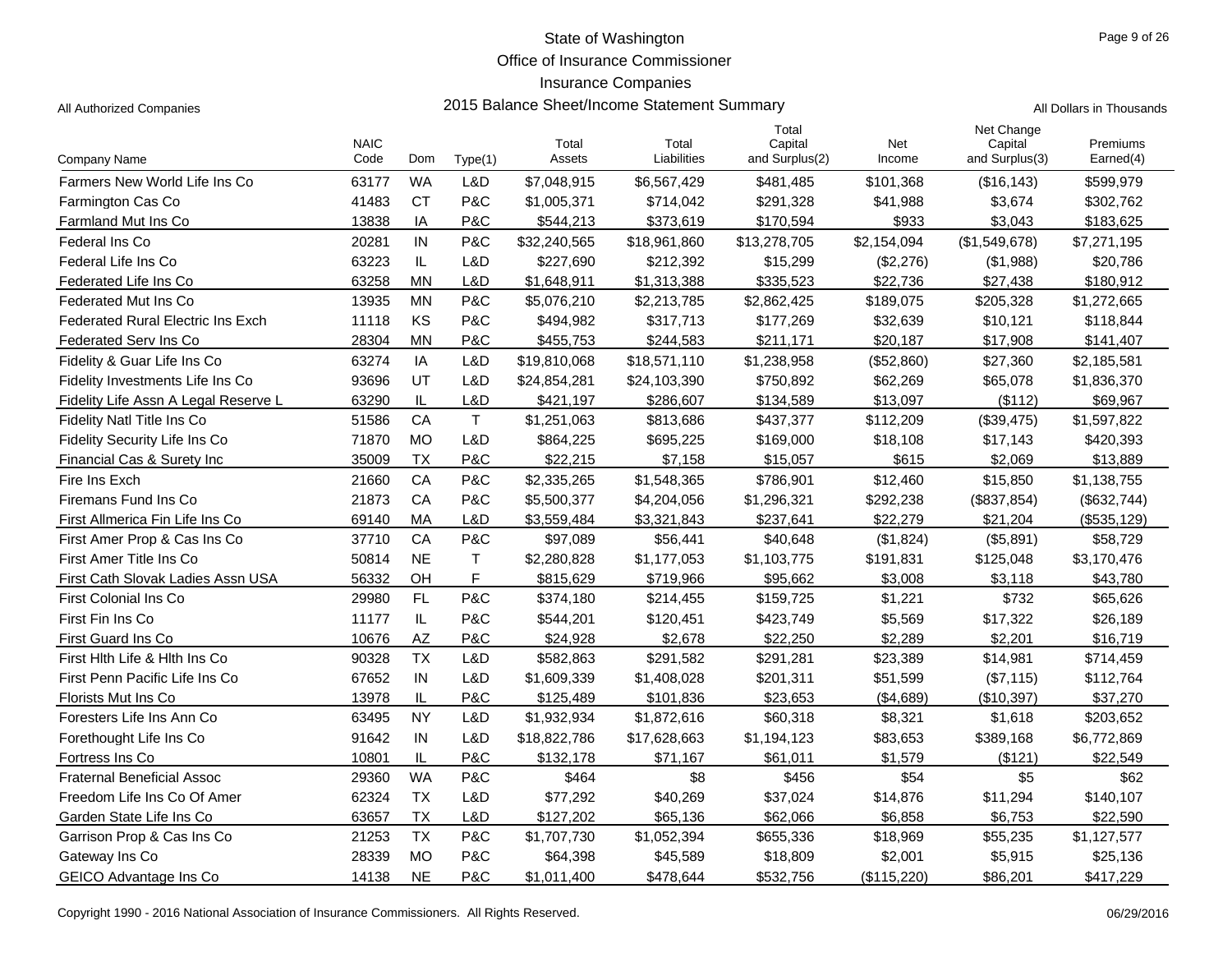Office of Insurance Commissioner

## Insurance Companies

| Page 10 of 26 |  |  |
|---------------|--|--|
|               |  |  |

|                                      | <b>NAIC</b> |           |            | Total        | Total        | Total<br>Capital | Net         | Net Change<br>Capital | Premiums    |
|--------------------------------------|-------------|-----------|------------|--------------|--------------|------------------|-------------|-----------------------|-------------|
| Company Name                         | Code        | Dom       | Type(1)    | Assets       | Liabilities  | and Surplus(2)   | Income      | and Surplus(3)        | Earned(4)   |
| Geico Cas Co                         | 41491       | <b>MD</b> | P&C        | \$2,605,876  | \$1,676,099  | \$929,776        | (\$125,320) | (\$50, 115)           | \$1,564,791 |
| <b>GEICO Choice Ins Co</b>           | 14139       | <b>NE</b> | P&C        | \$600,922    | \$305,217    | \$295,705        | (\$41,530)  | \$66,266              | \$281,565   |
| Geico Ind Co                         | 22055       | <b>MD</b> | P&C        | \$7,138,705  | \$3,062,773  | \$4,075,932      | \$133,020   | \$57,650              | \$2,364,776 |
| <b>GEICO Marine Ins Co</b>           | 37923       | <b>MD</b> | P&C        | \$85,207     | \$36,725     | \$48,482         | (\$1,722)   | (\$5,014)             | \$22,052    |
| <b>GEICO Secure Ins Co</b>           | 14137       | <b>NE</b> | P&C        | \$417,537    | \$148,472    | \$269,065        | (\$13,273)  | (\$4,079)             | \$132,918   |
| General Amer Life Ins Co             | 63665       | <b>MO</b> | L&D        | \$12,305,326 | \$11,321,839 | \$983,487        | \$204,379   | \$116,948             | \$757,037   |
| General Cas Co Of WI                 | 24414       | WI        | P&C        | \$695,748    | \$377,870    | \$317,878        | \$12,986    | \$8,247               | \$206,078   |
| General Fidelity Life Ins Co         | 93521       | SC        | L&D        | \$26,138     | \$9,567      | \$16,571         | \$1,141     | (\$9,244)             | \$688       |
| <b>General Reins Corp</b>            | 22039       | <b>DE</b> | P&C        | \$15,320,457 | \$4,269,943  | \$11,050,514     | \$570.658   | $($ \$656,098)        | \$577,078   |
| <b>General Security Natl Ins Co</b>  | 39322       | <b>NY</b> | P&C        | \$334,434    | \$209,904    | \$124,530        | \$18,257    | \$20,675              | \$84,696    |
| General Star Natl Ins Co             | 11967       | DE        | P&C        | \$223,345    | \$56,925     | \$166,419        | \$1,461     | (\$17,869)            | \$9,784     |
| Generali Us Branch                   | 11231       | <b>NY</b> | P&C        | \$59,677     | \$32,209     | \$27,469         | \$15        | \$86                  | \$23,112    |
| Genesis Ins Co                       | 38962       | <b>CT</b> | P&C        | \$181,586    | \$62,199     | \$119,387        | \$1,578     | (\$13,286)            | \$11,285    |
| Genworth Life & Ann Ins Co           | 65536       | <b>VA</b> | L&D        | \$23,410,503 | \$21,741,723 | \$1,668,780      | (\$283,141) | (\$479,390)           | \$328,806   |
| Genworth Life Ins Co                 | 70025       | DE        | L&D        | \$38.504.309 | \$35,763,562 | \$2,740,747      | \$35,175    | (\$483,612)           | \$1,587,230 |
| Genworth Mortgage Ins Corp           | 38458       | <b>NC</b> | P&C        | \$2,627,141  | \$1,554,024  | \$1,073,117      | \$261,724   | (\$322,710)           | \$543,833   |
| Geovera Ins Co                       | 10799       | CA        | P&C        | \$85,569     | \$58,572     | \$26,997         | \$6,807     | (\$2,286)             | \$25,937    |
| Gerber Life Ins Co                   | 70939       | <b>NY</b> | L&D        | \$3,088,340  | \$2,792,544  | \$295,796        | \$18,467    | \$10,473              | \$604,241   |
| Global Hawk Ins Co RRG               | 11948       | VT        | P&C        | \$44,027     | \$36,257     | \$7,770          | (\$1,165)   | \$210                 | \$24,028    |
| Globe Life & Accident Ins Co         | 91472       | <b>NE</b> | L&D        | \$3,733,342  | \$3,489,616  | \$243,726        | \$83,980    | \$4,326               | \$657,199   |
| Golden Ins Co RRG                    | 11145       | <b>NV</b> | P&C        | \$11,493     | \$7,947      | \$3,546          | \$236       | \$217                 | \$4,303     |
| Golden Rule Ins Co                   | 62286       | IN        | L&D        | \$635,566    | \$367,539    | \$268,026        | \$106,832   | (\$45,156)            | \$1,501,285 |
| Government Employees Ins Co          | 22063       | <b>MD</b> | P&C        | \$24,036,210 | \$10,105,750 | \$13,930,460     | \$1,152,578 | \$487,493             | \$6,337,413 |
| Government Personnel Mut Life Ins Co | 63967       | <b>TX</b> | L&D        | \$836,118    | \$719,940    | \$116,178        | \$2,562     | \$3,798               | \$46,271    |
| Grange Ins Assn                      | 22101       | <b>WA</b> | P&C        | \$268,004    | \$130,406    | \$137,598        | (\$2,628)   | (\$1,903)             | \$141,122   |
| Great Amer Ins Co                    | 16691       | OH        | P&C        | \$6,110,911  | \$4,560,005  | \$1,550,906      | \$294,205   | \$137,340             | \$2,299,401 |
| Great Amer Life Ins Co               | 63312       | OH        | L&D        | \$25,935,988 | \$24,214,649 | \$1,721,339      | \$375,333   | \$85,307              | \$3,963,063 |
| <b>Great Midwest Ins Co</b>          | 18694       | <b>TX</b> | P&C        | \$211,106    | \$103,532    | \$107,575        | \$6,120     | \$4,617               | \$99,316    |
| <b>Great Northern Ins Co</b>         | 20303       | IN        | P&C        | \$1,647,473  | \$1,178,243  | \$469,230        | \$81,180    | (\$7,739)             | \$387,157   |
| Great Southern Life Ins Co           | 90212       | <b>TX</b> | L&D        | \$220,063    | \$174,811    | \$45,252         | \$3,149     | \$2,364               | \$335       |
| Great W Life & Ann Ins Co            | 68322       | CO        | L&D        | \$54,460,510 | \$53,345,746 | \$1,114,764      | \$187,232   | \$113,827             | \$5,729,549 |
| <b>Great West Cas Co</b>             | 11371       | <b>NE</b> | P&C        | \$1,953,071  | \$1,366,829  | \$586,242        | \$70,550    | \$13,114              | \$809,654   |
| Great Western Ins Co.                | 71480       | UT        | L&D        | \$1,051,471  | \$979,779    | \$71,693         | \$8,012     | \$5,353               | \$181,401   |
| Green Hills Ins Co RRG               | 11941       | VT        | P&C        | \$13,048     | \$7,716      | \$5,333          | \$1,388     | \$636                 | \$3,447     |
| Greenwich Ins Co                     | 22322       | DE        | P&C        | \$1,088,281  | \$737,877    | \$350,404        | \$21,044    | (\$46,935)            | \$154,138   |
| Group Hith Coop                      | 95672       | <b>WA</b> | <b>HMO</b> | \$1,692,174  | \$812,848    | \$879,326        | \$118,351   | \$87,228              | \$2,334,448 |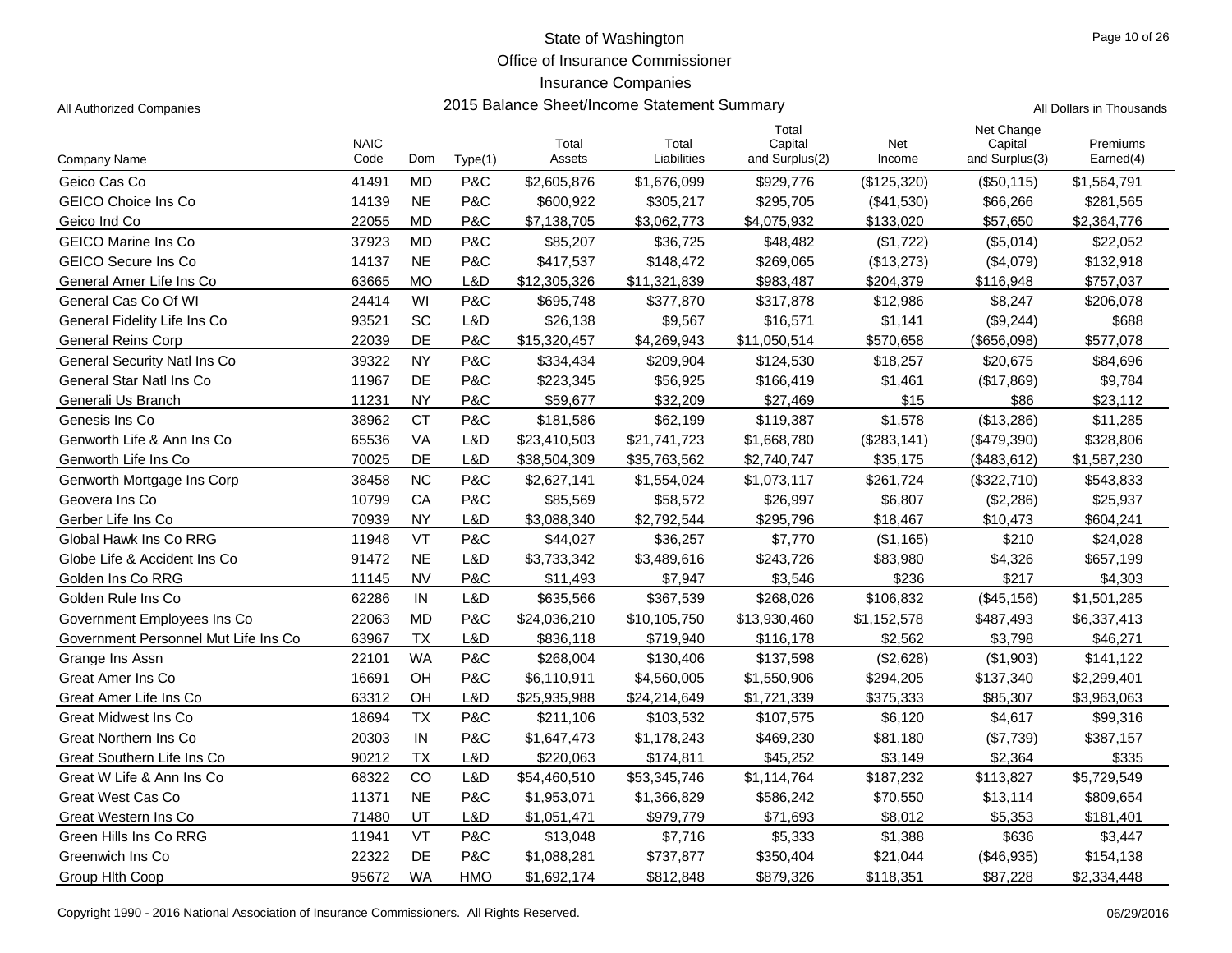Office of Insurance Commissioner

## Insurance Companies

|  | Il Dollars in Thousands |  |
|--|-------------------------|--|

|                                     | <b>NAIC</b> |           |             | Total         | Total         | Total<br>Capital | Net         | Net Change<br>Capital | Premiums    |
|-------------------------------------|-------------|-----------|-------------|---------------|---------------|------------------|-------------|-----------------------|-------------|
| Company Name                        | Code        | Dom       | Type(1)     | Assets        | Liabilities   | and Surplus(2)   | Income      | and Surplus(3)        | Earned(4)   |
| Group Hith Options Inc.             | 47055       | <b>WA</b> | <b>HCSC</b> | \$292,251     | \$149,969     | \$142,283        | \$1,440     | $($ \$690)            | \$842,102   |
| Guarantee Co Of N Amer USA          | 36650       | MI        | P&C         | \$206,802     | \$37,249      | \$169,553        | \$4,875     | \$3,280               | \$39,331    |
| Guarantee Trust Life Ins Co         | 64211       | IL        | L&D         | \$495,848     | \$425,844     | \$70,004         | \$8,661     | \$7,734               | \$221,369   |
| Guaranty Income Life Ins Co         | 64238       | LA        | L&D         | \$483,376     | \$443,689     | \$39,687         | \$4,824     | \$5,685               | \$37,091    |
| Guardian Ins & Ann Co Inc           | 78778       | DE        | L&D         | \$15,883,418  | \$15,623,656  | \$259.762        | (\$23,631)  | \$32,577              | \$1,678,649 |
| Guardian Life Ins Co Of Amer        | 64246       | <b>NY</b> | L&D         | \$48,120,890  | \$42,031,220  | \$6,089,670      | \$433,052   | \$398,102             | \$7,337,709 |
| Guggenheim Life & Ann Co            | 83607       | DE        | L&D         | \$13,333,200  | \$12,733,263  | \$599,937        | \$128,568   | (\$46,020)            | \$1,162,603 |
| Guideone Mut Ins Co                 | 15032       | IA        | P&C         | \$1,232,047   | \$767,939     | \$464,107        | \$19,562    | \$21,988              | \$363,267   |
| Guideone Specialty Mut Ins Co.      | 14559       | IA        | P&C         | \$265,383     | \$167,293     | \$98,090         | \$4,099     | \$2,263               | \$90,817    |
| <b>Hallmark Ins Co</b>              | 34037       | AZ        | P&C         | \$288,644     | \$186,197     | \$102,447        | \$6,794     | \$19,195              | \$111,708   |
| Hanover Ins Co                      | 22292       | <b>NH</b> | P&C         | \$6,926,339   | \$4,738,298   | \$2,188,041      | \$128,761   | \$135,626             | \$2,979,036 |
| Harco Natl Ins Co                   | 26433       | IL        | P&C         | \$323.468     | \$158,811     | \$164,658        | \$5.474     | (\$18,573)            | \$76,222    |
| Hartford Accident & Ind Co.         | 22357       | <b>CT</b> | P&C         | \$11,521,715  | \$8,245,093   | \$3,276,622      | \$582,251   | (\$48,262)            | \$3,378,489 |
| Hartford Cas Ins Co                 | 29424       | IN        | P&C         | \$2,249,932   | \$1,345,538   | \$904,395        | \$94,977    | (\$8,946)             | \$568,421   |
| Hartford Fire In Co                 | 19682       | <b>CT</b> | P&C         | \$25,426,329  | \$11,985,806  | \$13,440,523     | \$1,188,282 | (\$356,923)           | \$4,288,997 |
| Hartford Ins Co Of The Midwest      | 37478       | IN        | P&C         | \$595,620     | \$122,312     | \$473,308        | \$20,441    | \$20,375              | \$51,675    |
| Hartford Life & Accident Ins Co     | 70815       | <b>CT</b> | L&D         | \$8,992,235   | \$7,340,851   | \$1,651,384      | \$168,133   | \$59,049              | \$2,296,457 |
| Hartford Life & Ann Ins Co          | 71153       | <b>CT</b> | L&D         | \$40,189,140  | \$37,563,858  | \$2,625,282      | \$80,914    | (\$783, 615)          | \$313,111   |
| Hartford Life Ins Co                | 88072       | <b>CT</b> | L&D         | \$114,420,865 | \$109,481,394 | \$4,939,471      | \$295,184   | (\$624,971)           | \$1,406,906 |
| Hartford Steam Boil Inspec & Ins Co | 11452       | <b>CT</b> | P&C         | \$1,293,018   | \$657,242     | \$635,776        | \$151,461   | (\$5,285)             | \$421,950   |
| Hartford Underwriters Ins Co        | 30104       | <b>CT</b> | P&C         | \$1,590,017   | \$981,199     | \$608,818        | \$66,052    | (\$11,500)            | \$413,397   |
| HCC Life Ins Co                     | 92711       | IN        | L&D         | \$921,472     | \$368,795     | \$552,677        | \$112,109   | (\$1,595)             | \$973,272   |
| <b>HDI Gerling Amer Ins Co</b>      | 41343       | IL        | P&C         | \$268,182     | \$135,465     | \$132,717        | \$11,358    | \$1,625               | \$8,397     |
| Health Alliance NW Hith Plan        | 15082       | <b>WA</b> | <b>HCSC</b> | \$16,476      | \$7,357       | \$9,120          | (\$162)     | \$4,583               | \$30,090    |
| Health Care Industry Liab Recip Ins | 11832       | DC        | P&C         | \$48,832      | \$32,180      | \$16,652         | \$885       | \$847                 | \$4,094     |
| Health Net Hith Plan of OR Inc      | 95800       | <b>OR</b> | <b>HMO</b>  | \$152,052     | \$83,969      | \$68,084         | (\$25,391)  | \$12,336              | \$418,841   |
| Health Net Life Ins Co              | 66141       | CA        | L&D         | \$618,544     | \$287,233     | \$331,311        | (\$93,246)  | (\$32,567)            | \$1,181,266 |
| <b>HealthMarkets Ins Co</b>         | 92908       | OK        | L&D         | \$25,030      | \$9,345       | \$15,685         | (\$749)     | (\$2,191)             | (\$64)      |
| Healthspring Life & Hith Ins Co Inc | 12902       | <b>TX</b> | L&D         | \$613,954     | \$286,577     | \$327,377        | \$46,055    | (\$1,358)             | \$2,213,500 |
| Heritage Ind Co                     | 39527       | CA        | P&C         | \$155,333     | \$116,397     | \$38.936         | \$219       | (\$12,699)            | \$46,541    |
| Highmark Cas Ins Co                 | 35599       | <b>PA</b> | P&C         | \$457,236     | \$284,094     | \$173,143        | \$7,226     | \$6,825               | \$284,820   |
| Hiscox Ins Co Inc                   | 10200       | $\sf IL$  | P&C         | \$190,251     | \$128,934     | \$61,317         | \$5,557     | \$6,296               | \$42,493    |
| HM Life Ins Co                      | 93440       | <b>PA</b> | L&D         | \$620,825     | \$272,235     | \$348,591        | \$37,286    | \$39,381              | \$640,331   |
| Holyoke Mut Ins Co In Salem         | 14206       | MA        | P&C         | \$215,432     | \$115,979     | \$99,453         | \$4,513     | \$4,175               | \$103,549   |
| Homesteaders Life Co                | 64505       | IA        | L&D         | \$2,623,885   | \$2,455,209   | \$168,675        | \$10,525    | \$7,542               | \$422,274   |
| Horace Mann Ins Co                  | 22578       | IL        | P&C         | \$447,522     | \$261,141     | \$186,381        | \$15,645    | \$102                 | \$243,197   |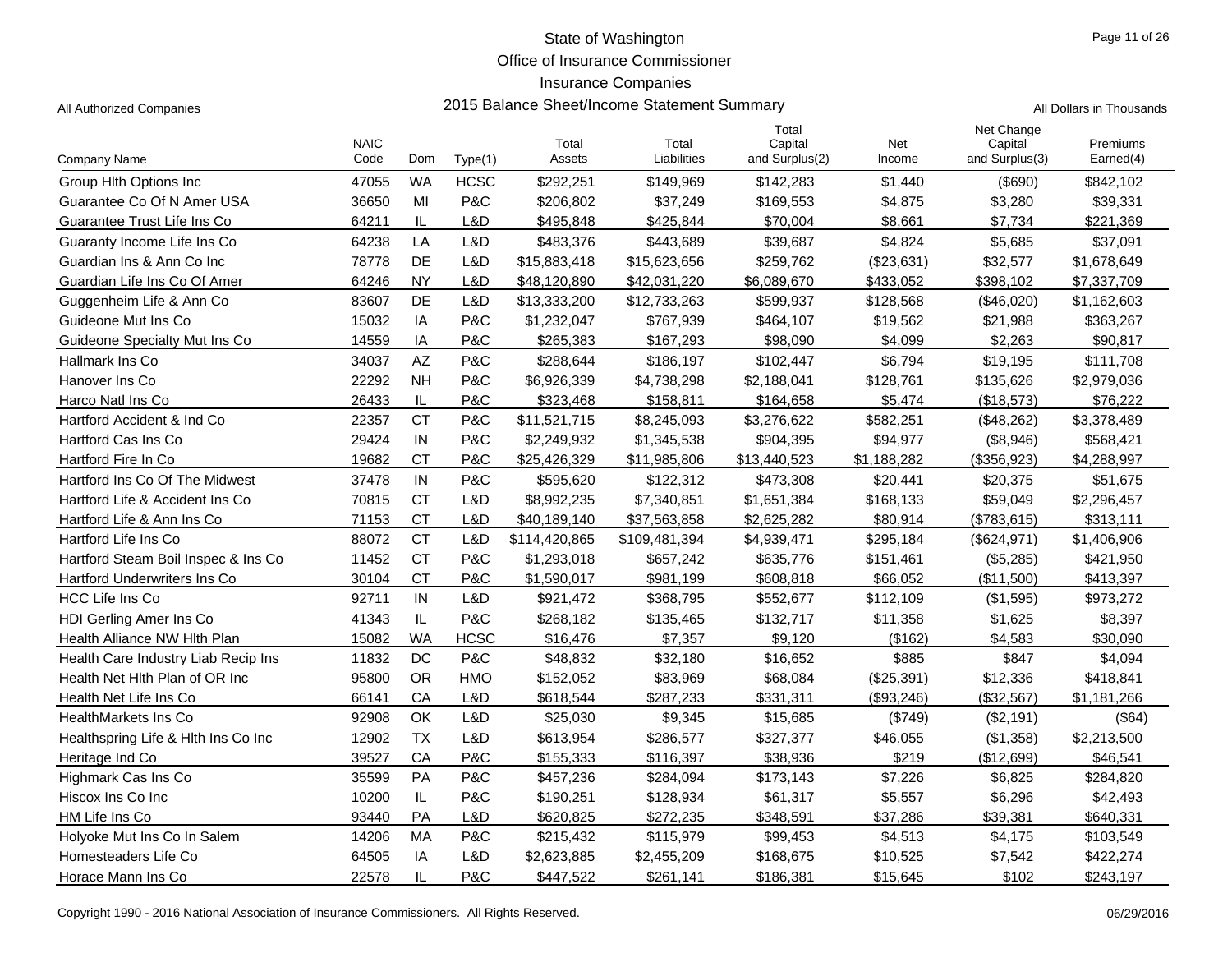Office of Insurance Commissioner

## Insurance Companies

| Company Name                         | <b>NAIC</b><br>Code | Dom           | Type(1)    | Total<br>Assets | Total<br>Liabilities | Total<br>Capital<br>and Surplus(2) | Net<br>Income | Net Change<br>Capital<br>and Surplus(3) | Premiums<br>Earned(4) |
|--------------------------------------|---------------------|---------------|------------|-----------------|----------------------|------------------------------------|---------------|-----------------------------------------|-----------------------|
| Horace Mann Life Ins Co              | 64513               | IL            | L&D        | \$8,358,804     | \$7,936,910          | \$421.894                          | \$43,238      | \$23,240                                | \$648,807             |
| Horace Mann Prop & Cas Ins Co        | 22756               | IL            | P&C        | \$287,602       | \$164,819            | \$122,783                          | \$14,257      | \$754                                   | \$156,594             |
| Housing Authority Prop A Mut Co      | 10069               | VT            | P&C        | \$165,031       | \$45,705             | \$119,326                          | \$8,749       | \$3,238                                 | \$40,660              |
| Housing Authority RRG Inc            | 26797               | VT            | P&C        | \$311,786       | \$119,534            | \$192,253                          | \$3,802       | (\$4,470)                               | \$30,773              |
| Housing Enterprise Ins Co Inc        | 11206               | VT            | P&C        | \$71,328        | \$38,829             | \$32,500                           | \$553         | \$1,459                                 | \$19,784              |
| Hudson Ins Co                        | 25054               | DE            | P&C        | \$1,082,816     | \$624,948            | \$457,868                          | \$39,972      | \$17,693                                | \$148,329             |
| Humana Hith Plan Inc                 | 95885               | KY            | <b>HMO</b> | \$1,385,610     | \$784,303            | \$601,307                          | (\$102,886)   | \$15,661                                | \$5,790,932           |
| Humana Ins Co                        | 73288               | WI            | L&D        | \$6,583,312     | \$2,941,226          | \$3,642,086                        | \$421,808     | \$334,586                               | \$23,141,898          |
| Humanadental Ins Co                  | 70580               | WI            | L&D        | \$136,396       | \$51,749             | \$84,647                           | \$25,203      | (\$10,517)                              | \$395,802             |
| IA Amer Life Ins Co                  | 91693               | <b>TX</b>     | L&D        | \$229,230       | \$96,043             | \$133,188                          | \$9,398       | (\$7,903)                               | \$15,010              |
| ICI Mut Ins Co RRG                   | 11268               | VT            | P&C        | \$340,810       | \$91,715             | \$249,095                          | \$3,792       | (\$482)                                 | \$30,381              |
| Idealife Ins Co                      | 97764               | <b>CT</b>     | L&D        | \$19,914        | \$5,153              | \$14,760                           | (\$44)        | (\$61)                                  | \$1,707               |
| IDS Prop Cas Ins Co                  | 29068               | WI            | P&C        | \$1,661,810     | \$978,207            | \$683,603                          | (\$44,382)    | \$123,658                               | \$1,043,398           |
| Illinois Mut Life Ins Co             | 64580               | $\mathsf{IL}$ | L&D        | \$1,388,935     | \$1,177,280          | \$211,655                          | \$14,773      | \$15,350                                | \$100,265             |
| Imperium Ins Co                      | 35408               | <b>TX</b>     | P&C        | \$382,451       | \$204,581            | \$177,870                          | \$567         | \$4,125                                 | \$129,995             |
| Indemnity Co Of CA                   | 25550               | CA            | P&C        | \$20,327        | \$4,784              | \$15,543                           | (\$315)       | (\$5,156)                               | \$1,720               |
| Indemnity Ins Co Of North Amer       | 43575               | <b>PA</b>     | P&C        | \$438,557       | \$317,834            | \$120,724                          | \$8,748       | \$8,742                                 | \$91,701              |
| Independence Amer Ins Co             | 26581               | <b>DE</b>     | P&C        | \$115,950       | \$52,538             | \$63,412                           | \$2,960       | \$3,245                                 | \$148,803             |
| Independent Order Of Foresters Us Br | 58068               | <b>NY</b>     | F          | \$3,067,174     | \$2,932,597          | \$134,577                          | \$1,199       | \$28,135                                | \$402,510             |
| Indiana Lumbermens Mut Ins Co        | 14265               | IN            | P&C        | \$52,157        | \$37,035             | \$15,122                           | (\$573)       | (\$290)                                 | \$14,335              |
| Individual Assur Co Life Hith & Acc  | 81779               | OK            | L&D        | \$20,530        | \$12,222             | \$8,309                            | \$240         | \$265                                   | \$3,301               |
| Industrial Alliance Ins & Fin Serv I | 14406               | <b>TX</b>     | L&D        | \$202,376       | \$157,569            | \$44,808                           | (\$10,029)    | (\$14,833)                              | \$71,405              |
| Infinity Ins Co                      | 22268               | IN            | P&C        | \$1,992,728     | \$1,339,952          | \$652,776                          | \$61,440      | (\$21,868)                              | \$1,334,445           |
| Insurance Co of N Amer               | 22713               | PA            | P&C        | \$883,791       | \$650,227            | \$233,564                          | \$8,593       | \$8,331                                 | \$229,253             |
| Insurance Co Of The West             | 27847               | CA            | P&C        | \$1,916,957     | \$1,163,643          | \$753,315                          | \$90,392      | \$95,105                                | \$748,790             |
| Integon Natl Ins Co                  | 29742               | <b>NC</b>     | P&C        | \$2,339,490     | \$1,891,151          | \$448,339                          | (\$9,995)     | \$115,934                               | \$846,609             |
| Integrity Life Ins Co                | 74780               | OH            | L&D        | \$6,844,346     | \$6,165,784          | \$678,562                          | \$67,218      | \$14,774                                | \$1,101,228           |
| International Fidelity Ins Co        | 11592               | <b>NJ</b>     | P&C        | \$203,095       | \$119,218            | \$83,877                           | \$1,356       | (\$30)                                  | \$102,611             |
| Investors Life Ins Co N Amer         | 63487               | <b>TX</b>     | L&D        | \$648,196       | \$594,030            | \$54,166                           | \$1,695       | \$838                                   | (\$123)               |
| Ironshore Ind Inc                    | 23647               | <b>MN</b>     | P&C        | \$359,823       | \$205,854            | \$153,969                          | ( \$48)       | (\$2,634)                               | \$59,992              |
| Jackson Natl Life Ins Co             | 65056               | MI            | L&D        | \$189,096,800   | \$184,378,349        | \$4,718,451                        | \$626,969     | \$232,314                               | \$23,650,556          |
| Jefferson Ins Co                     | 11630               | <b>NY</b>     | P&C        | \$78,273        | \$26,301             | \$51,971                           | \$6,256       | \$6,540                                 | \$85,223              |
| Jefferson Natl Life Ins Co           | 64017               | <b>TX</b>     | L&D        | \$4,057,984     | \$4,019,663          | \$38,322                           | ( \$784)      | (\$1,496)                               | \$789,024             |
| Jewelers Mut Ins Co                  | 14354               | WI            | P&C        | \$365,317       | \$138,848            | \$226,470                          | \$15,464      | \$18,755                                | \$159,397             |
| John Alden Life Ins Co               | 65080               | WI            | L&D        | \$283,959       | \$254,122            | \$29,837                           | (\$1,738)     | (\$5,782)                               | \$105,085             |
| John Hancock Life & Hith Ins Co      | 93610               | MA            | L&D        | \$11,150,505    | \$10,445,877         | \$704,628                          | \$40,287      | (\$41, 128)                             | \$575,433             |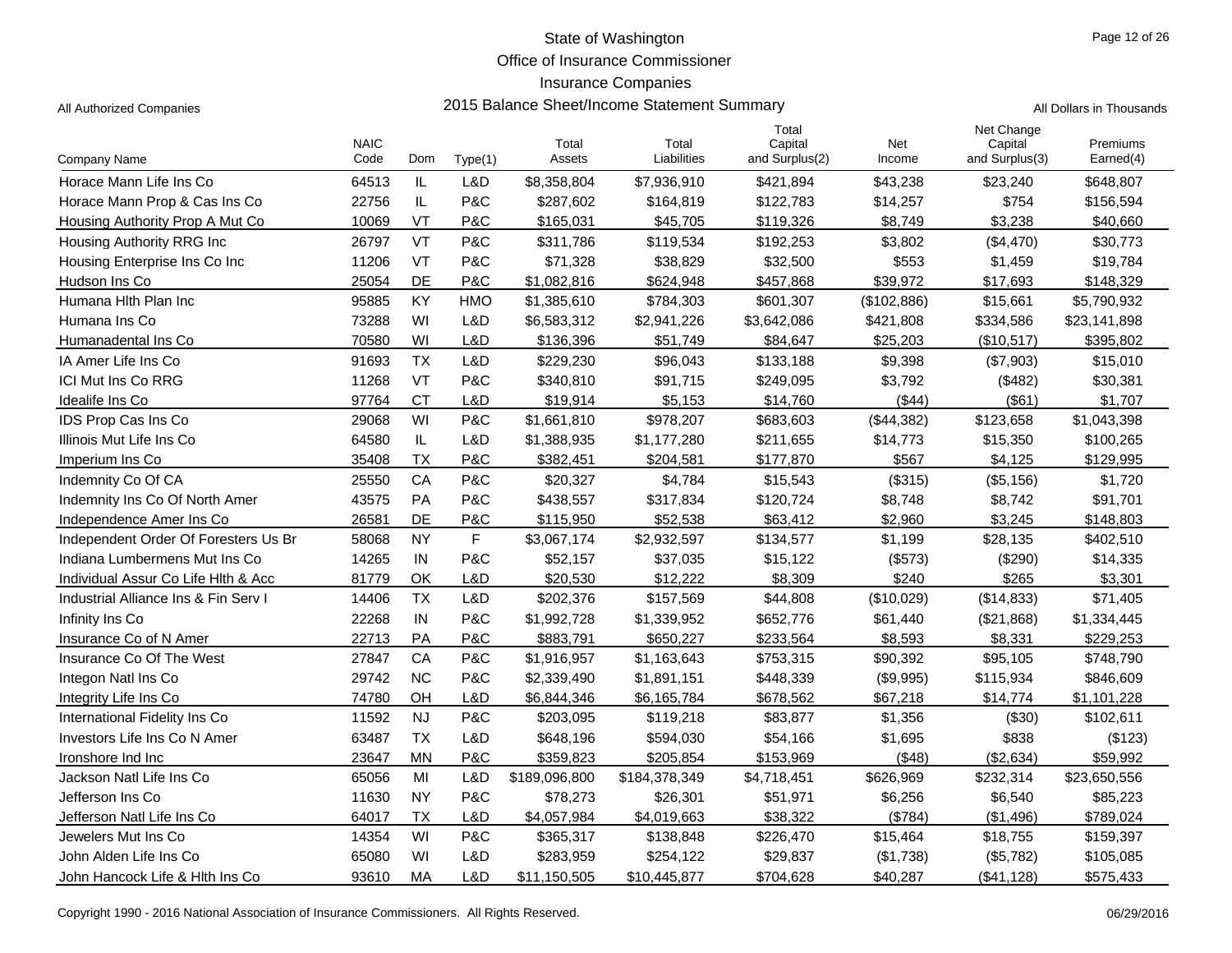Office of Insurance Commissioner

## Insurance Companies

| Company Name                     | <b>NAIC</b><br>Code | Dom           | Type(1)     | Total<br>Assets | Total<br>Liabilities | Total<br>Capital<br>and Surplus(2) | Net<br>Income | Net Change<br>Capital<br>and Surplus(3) | Premiums<br>Earned(4) |
|----------------------------------|---------------------|---------------|-------------|-----------------|----------------------|------------------------------------|---------------|-----------------------------------------|-----------------------|
| John Hancock Life Ins Co USA     | 65838               | MI            | L&D         | \$227,843,142   | \$222,399,349        | \$5,443,793                        | \$694,141     | \$115,502                               | \$16,323,499          |
| Kaiser Found Hith Plan of the NW | 95540               | <b>OR</b>     | <b>HMO</b>  | \$1,477,552     | \$1,058,227          | \$419,325                          | (\$13,499)    | \$216,170                               | \$3,357,500           |
| Kanawha Ins Co                   | 65110               | SC            | L&D         | \$1,518,864     | \$1,385,655          | \$133,210                          | \$694         | \$11,136                                | \$38,550              |
| Kansas City Life Ins Co          | 65129               | <b>MO</b>     | L&D         | \$3,324,316     | \$3,026,704          | \$297,612                          | \$29,149      | (\$40, 810)                             | \$282,809             |
| Knightbrook Ins Co               | 13722               | DE            | P&C         | \$207,186       | \$160,826            | \$46,360                           | (\$8,594)     | (\$11,375)                              | \$21,491              |
| Knights Of Columbus              | 58033               | <b>CT</b>     | F.          | \$22,217,032    | \$20,377,459         | \$1,839,573                        | \$67,824      | (\$57,732)                              | \$1,170,358           |
| Lafayette Life Ins Co            | 65242               | OH            | L&D         | \$4,548,053     | \$4,286,626          | \$261,427                          | \$32,897      | \$57,058                                | \$532,937             |
| Lancer Ins Co                    | 26077               | $\sf IL$      | P&C         | \$632,710       | \$449,721            | \$182,989                          | (\$4,944)     | (\$6,490)                               | \$255,039             |
| Landcar Cas Co                   | 37109               | UT            | P&C         | \$38,493        | \$22,929             | \$15,564                           | \$1,537       | (\$2,011)                               | \$7,311               |
| Landcar Life Ins Co              | 92274               | UT            | L&D         | \$21,260        | \$7,227              | \$14,033                           | \$399         | (\$79)                                  | (\$135)               |
| Lexington Natl Ins Corp          | 37940               | FL.           | P&C         | \$55,732        | \$38,822             | \$16,911                           | \$2,528       | \$1,315                                 | \$11,195              |
| Lexon Ins Co                     | 13307               | ТX            | P&C         | \$209,969       | \$157,400            | \$52,568                           | \$1,279       | \$55                                    | \$65,718              |
| Liberty Bankers Life Ins Co      | 68543               | OK            | L&D         | \$1,356,064     | \$1,158,163          | \$197,902                          | \$9,012       | \$2,447                                 | \$326,414             |
| Liberty Life Assur Co Of Boston  | 65315               | <b>NH</b>     | L&D         | \$16,054,073    | \$15,087,626         | \$966,447                          | \$69,909      | \$64,006                                | \$2,501,100           |
| Liberty Mut Fire Ins Co          | 23035               | WI            | P&C         | \$5,477,772     | \$4,078,781          | \$1,398,991                        | \$252.083     | \$96,877                                | \$1,997,025           |
| Liberty Mut Ins Co               | 23043               | MA            | P&C         | \$42,343,217    | \$26,527,949         | \$15,815,268                       | \$973,021     | (\$754,032)                             | \$12,481,409          |
| Liberty Natl Life Ins Co         | 65331               | <b>NE</b>     | L&D         | \$7,559,635     | \$7,033,853          | \$525,783                          | \$73,866      | (\$52,752)                              | \$626,513             |
| Life Ins Co Of N Amer            | 65498               | PA            | L&D         | \$8,141,586     | \$6,646,245          | \$1,495,341                        | \$236,553     | \$149,305                               | \$3,674,477           |
| Life Ins Co Of The Southwest     | 65528               | <b>TX</b>     | L&D         | \$14,680,992    | \$13,840,103         | \$840,889                          | \$35,947      | \$61,910                                | \$1,583,648           |
| Life Of The South Ins Co         | 97691               | GA            | L&D         | \$91,628        | \$69,954             | \$21,674                           | \$2,819       | \$559                                   | \$64,226              |
| LifeMap Assur Co                 | 97985               | <b>OR</b>     | L&D         | \$83,130        | \$43,722             | \$39,408                           | (\$1,422)     | (\$3,731)                               | \$76,382              |
| LifeSecure Ins Co                | 77720               | MI            | L&D         | \$262,252       | \$244,275            | \$17,977                           | (\$10,343)    | (\$2,389)                               | \$50,428              |
| Lifewise Assur Co                | 94188               | <b>WA</b>     | L&D         | \$133,536       | \$37,004             | \$96,532                           | \$6,731       | \$6,583                                 | \$105,713             |
| LifeWise Hith Plan of WA         | 52633               | <b>WA</b>     | <b>HCSC</b> | \$147,552       | \$72,132             | \$75,420                           | \$4,950       | \$4,614                                 | \$243,163             |
| Lincoln Benefit Life Co          | 65595               | <b>NE</b>     | L&D         | \$11,701,128    | \$11,145,900         | \$555,229                          | \$74,129      | (\$163,786)                             | \$82,214              |
| Lincoln Heritage Life Ins Co     | 65927               | $\mathsf{IL}$ | L&D         | \$873,431       | \$763,393            | \$110,038                          | \$3,064       | \$1,023                                 | \$311,436             |
| Lincoln Life & Ann Co of NY      | 62057               | <b>NY</b>     | L&D         | \$13,176,599    | \$12,664,367         | \$512,232                          | (\$55, 198)   | (\$140,312)                             | \$1,263,548           |
| Lincoln Natl Life Ins Co         | 65676               | IN            | L&D         | \$213,891,333   | \$206,774,211        | \$7,117,122                        | \$1,056,907   | (\$409,216)                             | \$19,605,348          |
| Lombard Intl Life Assur Co       | 60232               | PA            | L&D         | \$5,336,429     | \$5,314,692          | \$21,737                           | \$15,112      | \$1,607                                 | \$723,262             |
| Loyal Amer Life Ins Co           | 65722               | OН            | L&D         | \$266,704       | \$181,077            | \$85,628                           | \$16,469      | \$12,083                                | \$278,546             |
| Loyal Christian Benefit Assn     | 56758               | PA            | F           | \$182,904       | \$177,758            | \$5,147                            | (\$250)       | (\$203)                                 | \$17,333              |
| Lyndon Prop Ins Co               | 35769               | <b>MO</b>     | P&C         | \$364,334       | \$209,349            | \$154,985                          | \$16,898      | \$9,847                                 | \$73,144              |
| Lyndon Southern Ins Co           | 10051               | DE            | P&C         | \$130,819       | \$88,197             | \$42,622                           | \$4,813       | \$1,493                                 | \$67,613              |
| Madison Natl Life Ins Co Inc     | 65781               | WI            | L&D         | \$256,860       | \$140,208            | \$116,652                          | \$20,326      | \$35,118                                | \$126,389             |
| Manhattan Life Ins Co            | 65870               | <b>NY</b>     | L&D         | \$484,594       | \$437,456            | \$47,138                           | \$11,238      | \$6,171                                 | \$152,149             |
| Manhattan Natl Life Ins Co       | 67083               | OH            | L&D         | \$170,007       | \$158,033            | \$11,974                           | (\$1,067)     | (\$1,161)                               | \$1,057               |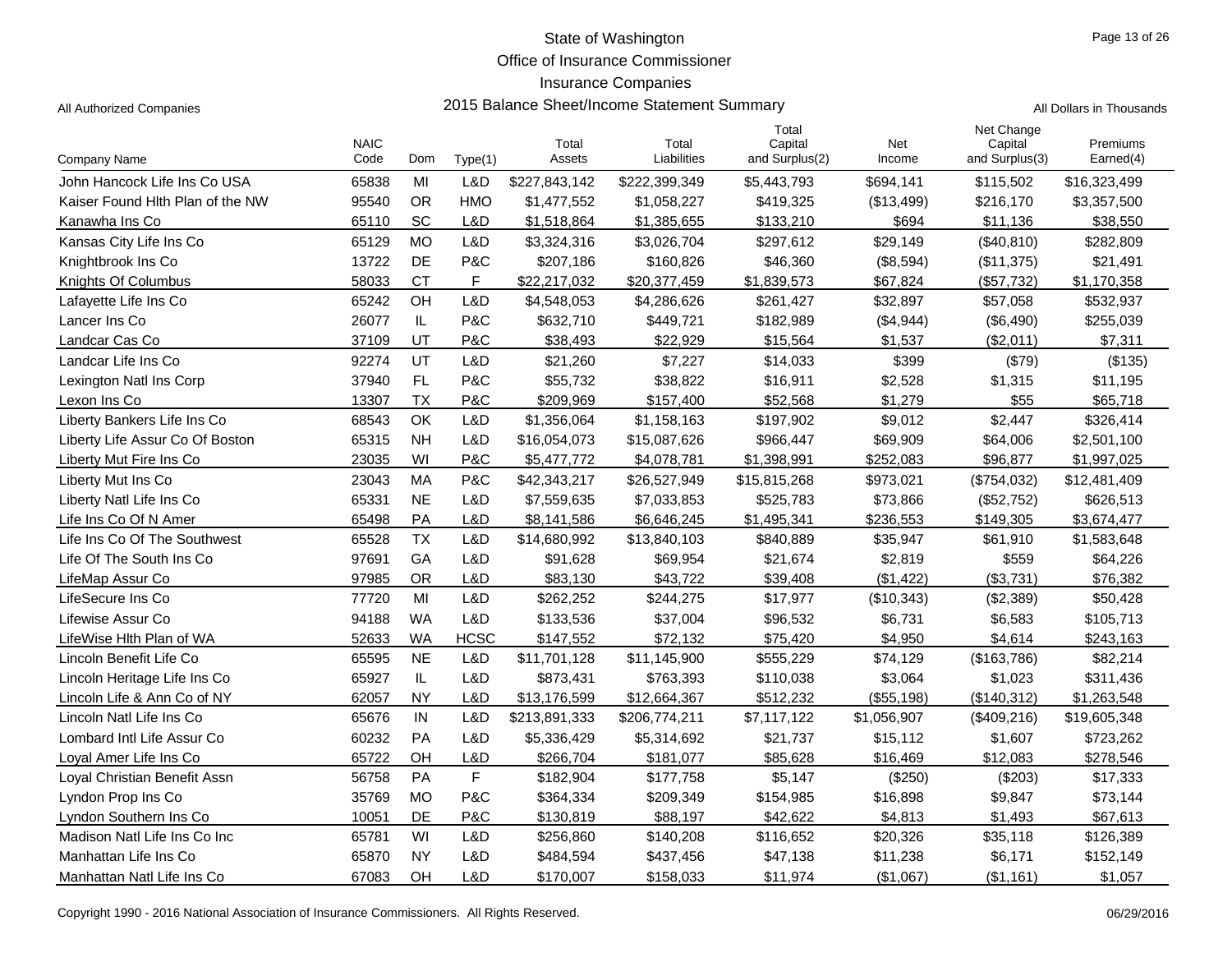Office of Insurance Commissioner

# Insurance Companies

Page 14 of 26

| All Authorized Companies | 2015 Balance Sheet/Income Statement Summary | All Dollars in Thousands |
|--------------------------|---------------------------------------------|--------------------------|
|--------------------------|---------------------------------------------|--------------------------|

|                                 | <b>NAIC</b> |                |              | Total         | Total         | Total<br>Capital | Net           | Net Change<br>Capital | Premiums     |
|---------------------------------|-------------|----------------|--------------|---------------|---------------|------------------|---------------|-----------------------|--------------|
| Company Name                    | Code        | Dom            | Type(1)      | Assets        | Liabilities   | and Surplus(2)   | Income        | and Surplus(3)        | Earned(4)    |
| Manufacturers Alliance Ins Co   | 36897       | PA             | P&C          | \$182,878     | \$123,689     | \$59,189         | \$179         | (\$2,628)             | \$47,196     |
| MAPFRE Life Ins Co.             | 85561       | DE             | L&D          | \$23,466      | \$2,901       | \$20,565         | (\$972)       | (\$2,214)             | \$28         |
| Markel Amer Ins Co              | 28932       | VA             | P&C          | \$329,313     | \$192,851     | \$136,462        | \$15,939      | (\$1,079)             | \$131,334    |
| Markel Ins Co                   | 38970       | IL             | P&C          | \$1,459,208   | \$1,106,337   | \$352,871        | \$8,817       | (\$54,345)            | \$537,223    |
| Mason County Title Ins Co       | 50962       | <b>WA</b>      | $\mathsf{T}$ | \$760         | \$14          | \$746            | (\$46)        | (\$45)                | \$0          |
| Massachusetts Mut Life Ins Co   | 65935       | МA             | L&D          | \$210,358,711 | \$195,376,179 | \$14,982,532     | \$412,181     | \$751,206             | \$21,530,383 |
| Maxum Cas Ins Co                | 10784       | DE             | P&C          | \$51,916      | \$33,702      | \$18,214         | \$1,411       | \$1,143               | \$13,008     |
| MD RRG Inc                      | 12355       | <b>MT</b>      | P&C          | \$21,647      | \$8,616       | \$13,031         | \$22          | \$520                 | \$3,810      |
| Medamerica Ins Co               | 69515       | PA             | L&D          | \$890,856     | \$856,494     | \$34,362         | (\$45.776)    | (\$8,830)             | \$63,210     |
| Medco Containment Life Ins Co   | 63762       | PA             | L&D          | \$910,671     | \$624,374     | \$286,297        | \$28,454      | (\$23,336)            | \$571,919    |
| Medical Ins Exch Of CA          | 32433       | CA             | P&C          | \$390,615     | \$216,939     | \$173,676        | \$1,568       | (\$5,979)             | \$51,805     |
| <b>Medical Protective Co</b>    | 11843       | IN             | P&C          | \$2,790,356   | \$1,219,564   | \$1,570,791      | \$130,133     | (\$18,283)            | \$214,665    |
| Medico Ins Co                   | 31119       | <b>NE</b>      | L&D          | \$74,307      | \$42,399      | \$31,908         | \$2,119       | \$969                 | \$747        |
| Medmarc Cas Ins Co              | 22241       | VT             | P&C          | \$260,399     | \$76,319      | \$184,080        | \$8,006       | \$11,469              | \$21,517     |
| Members Life Ins Co             | 86126       | IA             | L&D          | \$37,425      | \$16,313      | \$21,111         | \$1,112       | \$2,746               | (\$1,209)    |
| <b>Mental Hith RRG</b>          | 44237       | VT             | P&C          | \$27,018      | \$12,055      | \$14,963         | \$1,311       | \$977                 | \$3,866      |
| Merchants Bonding Co a Mut      | 14494       | IA             | P&C          | \$160,467     | \$63,573      | \$96,894         | \$5,599       | \$5,067               | \$62,877     |
| Merchants Natl Bonding Inc      | 11595       | IA             | P&C          | \$24,150      | \$11,855      | \$12,294         | \$753         | \$772                 | \$8,574      |
| Merit Life Ins Co               | 65951       | IN             | L&D          | \$588,832     | \$465,995     | \$122,837        | (\$929)       | (\$48,546)            | \$150,086    |
| Meritplan Ins Co                | 24821       | CA             | P&C          | \$13,875      | \$766         | \$13,109         | \$188         | (\$24,748)            | (\$22)       |
| Metlife Ins Co USA              | 87726       | DE             | L&D          | \$173,761,514 | \$167,819,500 | \$5,942,014      | (\$1,022,484) | (\$99,514)            | \$7,567,957  |
| Metropolitan Life Ins Co        | 65978       | <b>NY</b>      | L&D          | \$390,842,696 | \$376,357,704 | \$14,484,993     | \$3,703,275   | \$2,477,096           | \$28,388,553 |
| Metropolitan Prop & Cas Ins Co  | 26298       | R <sub>1</sub> | P&C          | \$5,599,134   | \$3,263,662   | \$2,335,471      | \$191,646     | (\$52,484)            | \$3,465,147  |
| Metropolitan Tower Life Ins Co  | 97136       | DE             | L&D          | \$4,665,595   | \$3,955,823   | \$709,772        | (\$41,525)    | (\$57,427)            | \$20,455     |
| <b>MGIC Ind Corp</b>            | 18740       | WI             | P&C          | \$136,939     | \$45,915      | \$91,024         | \$6,840       | (S378,165)            | \$15,818     |
| Mid Century Ins Co              | 21687       | CA             | P&C          | \$3,904,872   | \$2,881,229   | \$1,023,643      | \$45,134      | \$37,202              | \$2,429,343  |
| Mid Continent Cas Co            | 23418       | OH             | P&C          | \$488,316     | \$334,705     | \$153,611        | \$10,849      | \$10,934              | \$131,039    |
| Mid West Natl Life Ins Co Of TN | 66087       | <b>TX</b>      | L&D          | \$166,170     | \$94,662      | \$71,508         | \$17,788      | (\$19, 115)           | \$32,154     |
| Middlesex Ins Co                | 23434       | WI             | P&C          | \$695,165     | \$445,304     | \$249,861        | \$15,801      | (\$1,190)             | \$180,845    |
| Midland Natl Life Ins Co        | 66044       | IA             | L&D          | \$44,729,308  | \$41,872,316  | \$2,856,992      | \$271,349     | \$62,945              | \$4,264,061  |
| Midwestern United Life Ins Co   | 66109       | IN             | L&D          | \$234,920     | \$107,235     | \$127,685        | \$3,510       | \$2,925               | \$3,230      |
| Milwaukee Cas Ins Co            | 26662       | WI             | P&C          | \$70,256      | \$48,028      | \$22,227         | \$5,861       | \$4,515               | \$16,860     |
| Minnesota Life Ins Co           | 66168       | <b>MN</b>      | L&D          | \$36,910,379  | \$34,143,975  | \$2,766,405      | \$212,833     | \$165,985             | \$6,040,729  |
| Mitsui Sumitomo Ins Co of Amer  | 20362       | <b>NY</b>      | P&C          | \$904,316     | \$569,004     | \$335,312        | \$21,279      | \$3,019               | \$178,322    |
| Mitsui Sumitomo Ins USA Inc     | 22551       | <b>NY</b>      | P&C          | \$132,909     | \$70,529      | \$62,380         | \$946         | \$1,543               | \$22,290     |
| MML Bay State Life Ins Co       | 70416       | <b>CT</b>      | L&D          | \$4,700,076   | \$4,468,775   | \$231,301        | \$20,658      | \$19,607              | \$24,469     |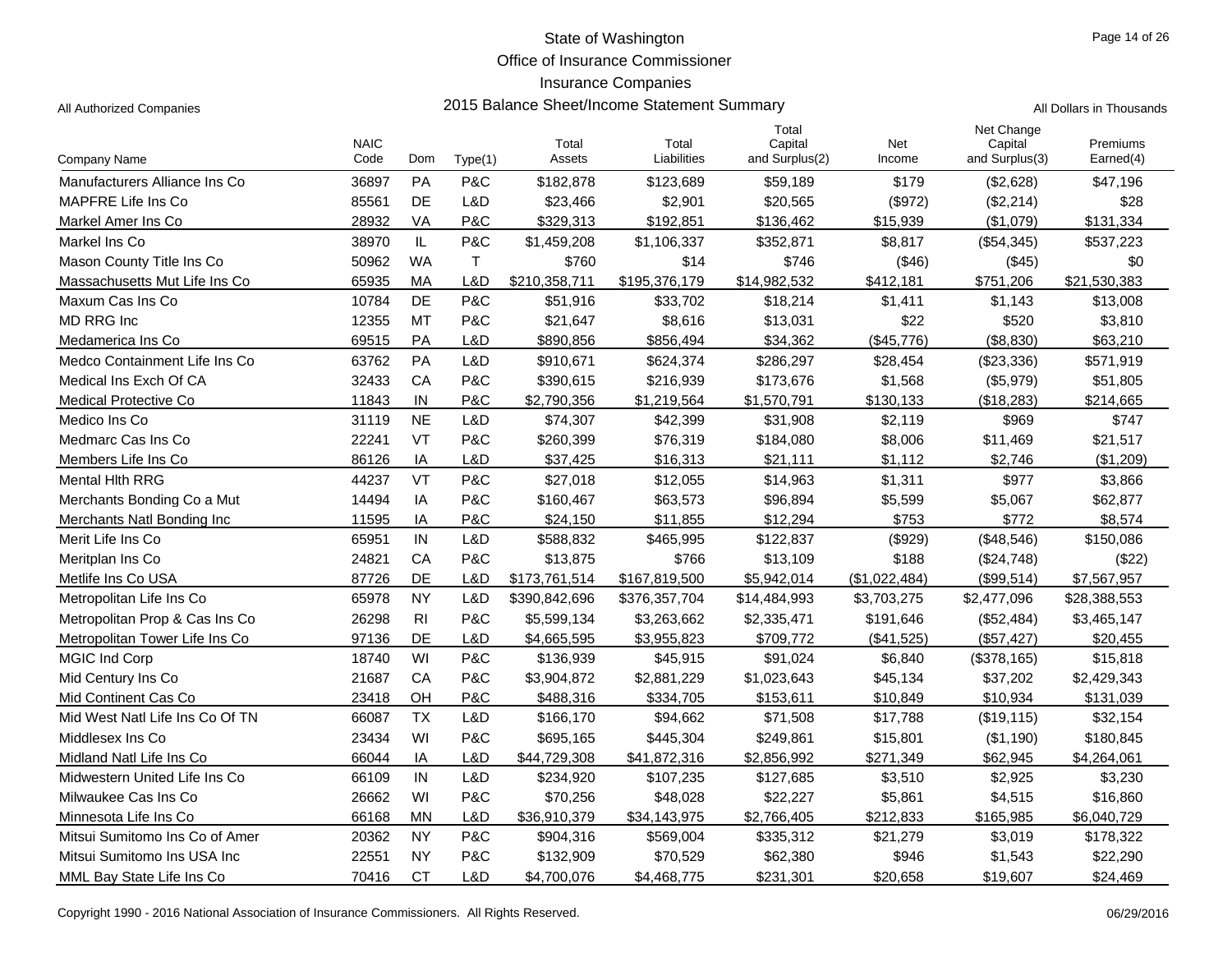Office of Insurance Commissioner

## Insurance Companies

All Authorized Companies **2015 Balance Sheet/Income Statement Summary** All Dollars in Thousands

| Dellare in Thousands |  |  |
|----------------------|--|--|

|                                      | <b>NAIC</b> |           |             | Total         | Total        | Total<br>Capital | <b>Net</b>   | Net Change<br>Capital | Premiums      |
|--------------------------------------|-------------|-----------|-------------|---------------|--------------|------------------|--------------|-----------------------|---------------|
| <b>Company Name</b>                  | Code        | Dom       | Type(1)     | Assets        | Liabilities  | and Surplus(2)   | Income       | and Surplus(3)        | Earned(4)     |
| Moda Hith Plan Inc                   | 47098       | <b>OR</b> | <b>HCSC</b> | \$558,734     | \$491,715    | \$67,018         | $(\$49,529)$ | (\$54,043)            | \$777,093     |
| Modern Woodmen Of Amer               | 57541       | IL        | F           | \$14,754,514  | \$13,163,263 | \$1,591,252      | \$50,291     | \$112,205             | \$1,054,480   |
| Molina Hithcare of WA Inc            | 96270       | WA        | <b>HMO</b>  | \$589,775     | \$398,947    | \$190,828        | (\$3,385)    | \$45,040              | \$1,671,700   |
| Monterey Ins Co                      | 23540       | CA        | P&C         | \$89,835      | \$55,778     | \$34,057         | \$1,162      | \$1,031               | \$41,580      |
| Mony Life Ins Co                     | 66370       | <b>NY</b> | L&D         | \$7,482,672   | \$7,026,820  | \$455,852        | \$59,124     | (\$34,796)            | \$269,231     |
| Mony Life Ins Co Of Amer             | 78077       | AZ        | L&D         | \$2,912,765   | \$2,559,929  | \$352,837        | (\$3,638)    | (\$32,043)            | \$446,226     |
| Mortgage Guar Ins Corp               | 29858       | WI        | P&C         | \$4,274,847   | \$2,700,957  | \$1,573,890      | (\$77,863)   | \$56,212              | \$801,455     |
| Motorists Commercial Mut Ins Co      | 13331       | OH        | P&C         | \$347,629     | \$197,534    | \$150,095        | \$3,274      | \$3,861               | \$133,537     |
| Motors Ins Corp                      | 22012       | MI        | P&C         | \$2,077,381   | \$1,330,571  | \$746,810        | \$115,129    | (\$313, 105)          | \$485,377     |
| Mountain States Hlthcare Recip RRG   | 11585       | MT        | P&C         | \$105,584     | \$58,493     | \$47,091         | \$206        | (\$2,827)             | \$23,937      |
| <b>Municipal Assur Cor</b>           | 13559       | <b>NY</b> | P&C         | \$1,509,306   | \$779,798    | \$729,508        | \$101,919    | \$117,973             | \$118,057     |
| Mutual Of Amer Life Ins Co           | 88668       | <b>NY</b> | L&D         | \$17,865,445  | \$16,833,257 | \$1,032,188      | \$64,503     | \$34,469              | \$2,043,271   |
| Mutual Of Enumclaw Ins Co.           | 14761       | <b>OR</b> | P&C         | \$696,997     | \$406,970    | \$290,027        | (\$11,587)   | (\$12,896)            | \$362,930     |
| Mutual Of Omaha Ins Co               | 71412       | <b>NE</b> | L&D         | \$6,945,098   | \$4,082,327  | \$2,862,770      | \$11,178     | \$67,113              | \$2,411,823   |
| Mutual Trust Life Ins Co a Pan Amer  | 66427       | IL        | L&D         | \$1,931,150   | \$1,793,179  | \$137,970        | \$3.823      | \$5,949               | \$156,217     |
| <b>NASW RRG Inc</b>                  | 14366       | DC        | P&C         | \$6,496       | \$1,671      | \$4,825          | \$118        | \$3,519               | \$330         |
| National Benefit Life Ins Co         | 61409       | <b>NY</b> | L&D         | \$493,783     | \$324,049    | \$169,734        | \$14,111     | (\$2,201)             | \$65,948      |
| National Catholic Soc Of Foresters   | 57568       | IL        | F           | \$173,088     | \$159,171    | \$13,917         | (\$619)      | \$470                 | \$6,693       |
| National Continental Ins Co          | 10243       | <b>NY</b> | P&C         | \$138,976     | \$87,272     | \$51,704         | \$15,853     | \$3,910               | \$15,246      |
| National Farmers Union Life Ins Co   | 66540       | <b>TX</b> | L&D         | \$206,711     | \$163,336    | \$43,375         | \$4,478      | (\$291)               | \$6,099       |
| National Farmers Union Prop & Cas    | 16217       | WI        | P&C         | \$139,697     | \$96,426     | \$43,271         | \$2,241      | \$2,859               | \$55,972      |
| National Guardian Life Ins Co        | 66583       | WI        | L&D         | \$3,422,186   | \$3,151,104  | \$271,083        | (\$4,538)    | \$20,949              | \$790,042     |
| National Guardian RRG Inc            | 36072       | HI        | P&C         | \$11,399      | \$4,753      | \$6,646          | \$198        | \$160                 | (\$2,970)     |
| National Hith Ins Co                 | 82538       | <b>TX</b> | L&D         | \$25,950      | \$12,154     | \$13,796         | \$893        | \$2,260               | \$1,925       |
| National Ind Co                      | 20087       | <b>NE</b> | P&C         | \$161,776,679 | \$71,948,060 | \$89,828,619     | \$7,270,906  | (\$4,169,033)         | \$17,514,247  |
| National Independent Truckers IC RRG | 11197       | SC        | P&C         | \$12,730      | \$5,406      | \$7,323          | \$485        | \$833                 | \$3,366       |
| National Interstate Ins Co           | 32620       | OH        | P&C         | \$1,200,140   | \$904,544    | \$295,596        | \$12,548     | \$10,916              | \$293,865     |
| National Liab & Fire Ins Co          | 20052       | <b>CT</b> | P&C         | \$2,377,333   | \$1,420,249  | \$957,084        | (\$12,457)   | (\$10,301)            | \$726,297     |
| National Life Ins Co                 | 66680       | <b>VT</b> | L&D         | \$9,148,728   | \$7,370,721  | \$1,778,007      | \$12,009     | \$236,851             | (\$2,918,970) |
| National Mortgage Ins Corp           | 13695       | WI        | P&C         | \$487,699     | \$120,809    | \$366,890        | (\$50,307)   | \$143,772             | \$41,918      |
| National Public Finance Guar Corp    | 23825       | <b>NY</b> | P&C         | \$4,676,577   | \$2,199,035  | \$2,477,543      | \$283,836    | \$287,133             | \$349,656     |
| National Serv Contract Ins Co RRG    | 10234       | DC        | P&C         | \$13,909      | \$1,897      | \$12,012         | \$1,102      | \$1,031               | \$710         |
| National Specialty Ins Co.           | 22608       | <b>TX</b> | P&C         | \$78,540      | \$32,521     | \$46,019         | \$3,318      | \$2,761               | \$24,081      |
| National Teachers Assoc Life Ins Co  | 87963       | <b>TX</b> | L&D         | \$464,132     | \$372,048    | \$92,083         | \$11,143     | \$11,140              | \$123,645     |
| National Title Ins Of NY Inc.        | 51020       | <b>NY</b> | T           | \$123,539     | \$65,457     | \$58,081         | \$6,169      | \$6,697               | \$75,841      |
| National Union Fire Ins Co Of Pitts  | 19445       | PA        | P&C         | \$26,764,168  | \$20,081,336 | \$6,682,831      | \$110,586    | \$2,059               | \$5,365,437   |

Copyright 1990 - 2016 National Association of Insurance Commissioners. All Rights Reserved. 06/29/2016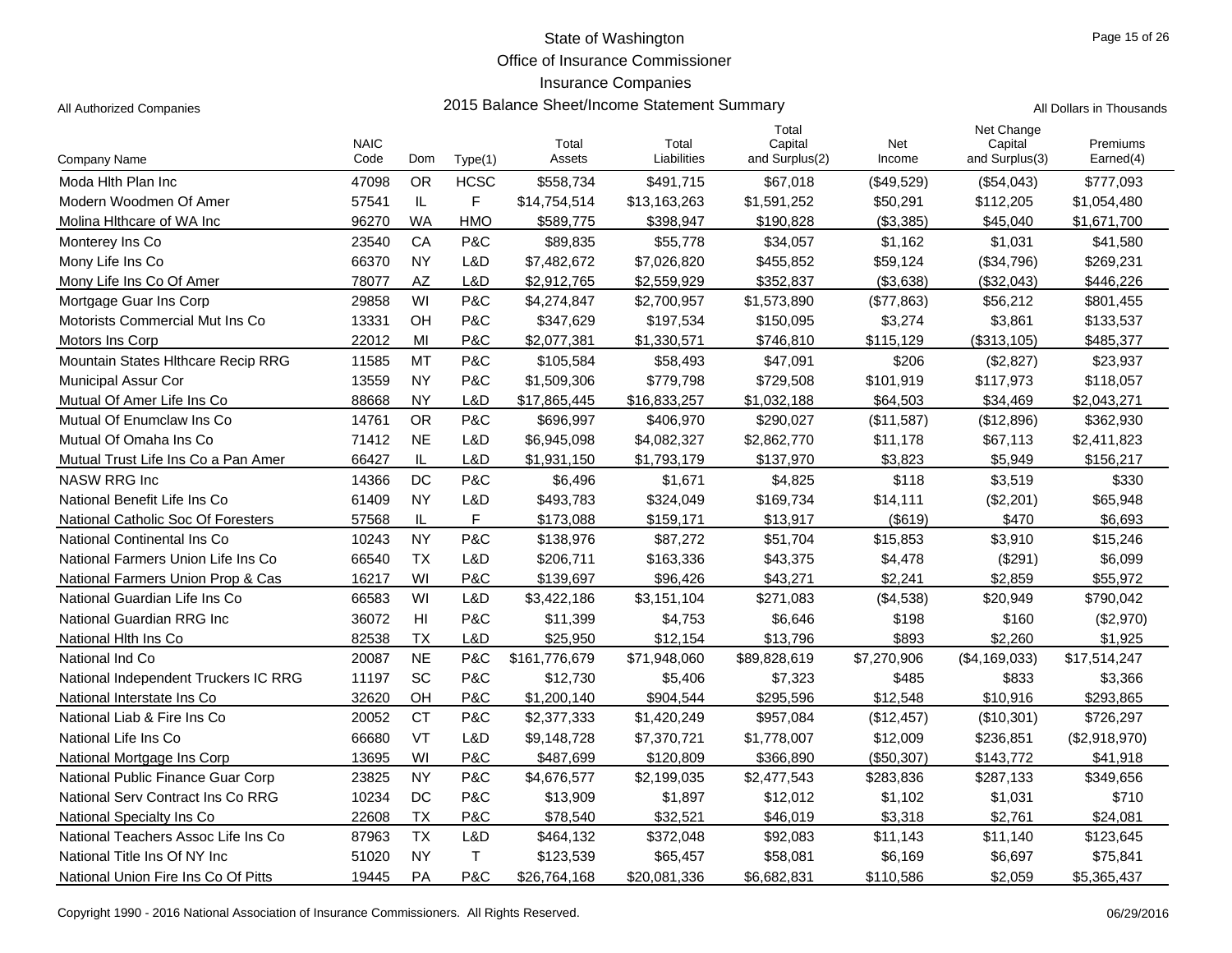Office of Insurance Commissioner

#### Insurance Companies

All Authorized Companies **2015 Balance Sheet/Income Statement Summary** All Dollars in Thousands

|  | Il Dollaro in Thousande |
|--|-------------------------|

|                                     | <b>NAIC</b> |           |         | Total         | Total         | Total<br>Capital | <b>Net</b>   | Net Change<br>Capital | Premiums     |
|-------------------------------------|-------------|-----------|---------|---------------|---------------|------------------|--------------|-----------------------|--------------|
| <b>Company Name</b>                 | Code        | Dom       | Type(1) | Assets        | Liabilities   | and Surplus(2)   | Income       | and Surplus(3)        | Earned(4)    |
| National Western Life Ins Co        | 66850       | CO        | L&D     | \$10,544,641  | \$9,373,438   | \$1,171,203      | \$7,060      | (\$14,440)            | \$1,051,504  |
| Nationwide Life & Ann Ins Co        | 92657       | OH        | L&D     | \$10,757,627  | \$10,022,580  | \$735,047        | (\$99,452)   | \$44,424              | \$3,314,855  |
| Nationwide Life Ins Co              | 66869       | OH        | L&D     | \$126,860,520 | \$122,293,999 | \$4,566,522      | \$166,806    | \$158,543             | \$11,305,075 |
| Nationwide Mut Fire Ins Co          | 23779       | OH        | P&C     | \$5,938,418   | \$3,334,085   | \$2,604,333      | (\$10,618)   | \$45,226              | \$2,203,503  |
| Nationwide Mut Ins Co               | 23787       | OH        | P&C     | \$35,923,712  | \$23,607,837  | \$12,315,875     | \$184,128    | \$177,886             | \$15,240,897 |
| Natl Foundation Life Ins Co         | 98205       | <b>TX</b> | L&D     | \$29,909      | \$13,429      | \$16,480         | \$6,005      | \$4,948               | \$34,948     |
| NAU Country Ins Co                  | 25240       | <b>MN</b> | P&C     | \$1,305,865   | \$996,548     | \$309,318        | \$19,688     | \$55,019              | \$379,082    |
| Navigators Ins Co                   | 42307       | <b>NY</b> | P&C     | \$2,568,520   | \$1,618,254   | \$950,266        | \$58,683     | \$56,320              | \$722,750    |
| NCMIC Ins Co                        | 15865       | IA        | P&C     | \$713,012     | \$451,281     | \$261,731        | \$17,696     | \$9,670               | \$144,954    |
| New England Life Ins Co             | 91626       | <b>MA</b> | L&D     | \$10,172,841  | \$9,540,925   | \$631,916        | \$156,802    | (\$43,321)            | \$203,962    |
| New Era Life Ins Co                 | 78743       | <b>TX</b> | L&D     | \$463,456     | \$392,712     | \$70,744         | \$5,074      | \$4,573               | \$111,177    |
| New Home Warranty Ins Co a RRG      | 13792       | DC        | P&C     | \$18,598      | \$12,329      | \$6,269          | \$236        | \$557                 | \$1,585      |
| New York Life Ins & Ann Corp        | 91596       | <b>DE</b> | L&D     | \$132,239,256 | \$124,093,433 | \$8,145,824      | \$396,786    | \$477,321             | \$12,674,169 |
| New York Life Ins Co                | 66915       | <b>NY</b> | L&D     | \$163,554,360 | \$144,058,425 | \$19,495,935     | (\$152, 242) | \$889,943             | \$20,398,286 |
| New York Marine & Gen Ins Co        | 16608       | <b>NY</b> | P&C     | \$1,191,894   | \$812,664     | \$379,231        | (\$8,278)    | \$26,589              | \$369,767    |
| NGM Ins Co                          | 14788       | FL        | P&C     | \$2,344,820   | \$1,324,182   | \$1,020,638      | \$66,247     | \$52,416              | \$972,786    |
| North Amer Co Life & Hith Ins       | 66974       | IA        | L&D     | \$18,900,165  | \$17,770,865  | \$1,129,300      | (\$44,788)   | (\$47,412)            | \$2,317,217  |
| North Amer Elite Ins Co             | 29700       | <b>NH</b> | P&C     | \$129,098     | \$94,580      | \$34,517         | \$1,370      | (\$1,201)             | \$0          |
| North Amer Specialty Ins Co         | 29874       | <b>NH</b> | P&C     | \$576.749     | \$181,403     | \$395,346        | \$9,453      | \$11,125              | \$9,028      |
| North Amer Title Ins Co             | 50130       | CA        | Τ       | \$100,236     | \$42,563      | \$57,673         | \$6,383      | \$6,537               | \$197,261    |
| North Coast Life Ins Co             | 67059       | <b>WA</b> | L&D     | \$141,116     | \$131,621     | \$9,494          | \$446        | \$343                 | \$5,020      |
| North Pointe Ins Co                 | 27740       | PA        | P&C     | \$93,905      | \$68,928      | \$24,977         | \$1,671      | $($ \$657)            | \$35,618     |
| North River Ins Co.                 | 21105       | <b>NJ</b> | P&C     | \$1,030,465   | \$724,228     | \$306,237        | \$55,291     | \$41,483              | \$334,791    |
| Northland Cas Co                    | 24031       | <b>CT</b> | P&C     | \$107.734     | \$70,694      | \$37.040         | \$4.563      | \$1,631               | \$28.640     |
| Northland Ins Co.                   | 24015       | <b>CT</b> | P&C     | \$1,171,562   | \$627,519     | \$544,042        | \$62,078     | \$5,102               | \$249,573    |
| Northwest Dentists Ins Co           | 32417       | <b>WA</b> | P&C     | \$21,166      | \$9,597       | \$11,568         | \$1,870      | \$796                 | \$6,330      |
| Northwestern Long Term Care Ins Co. | 69000       | WI        | L&D     | \$165,971     | \$86,472      | \$79,498         | \$2,517      | \$2,318               | \$289        |
| Northwestern Mut Life Ins Co        | 67091       | WI        | L&D     | \$238,543,832 | \$218,884,208 | \$19,659,624     | \$801,202    | \$604,496             | \$17,581,322 |
| NYLife Ins Co Of AZ                 | 81353       | <b>AZ</b> | L&D     | \$200,467     | \$109,291     | \$91,176         | \$12,033     | \$11,529              | \$23,306     |
| Occidental Fire & Cas Co Of NC      | 23248       | <b>NC</b> | P&C     | \$542,241     | \$396,779     | \$145,462        | \$2,761      | (\$17,399)            | \$138,697    |
| Occidental Life Ins Co Of NC        | 67148       | <b>TX</b> | L&D     | \$256,704     | \$224,981     | \$31,723         | \$7,603      | (\$5,170)             | \$34,573     |
| Oceanus Ins Co A RRG                | 12189       | SC        | P&C     | \$59,401      | \$49,110      | \$10,291         | (\$2,642)    | (\$3,208)             | \$29,706     |
| Ohio Cas Ins Co                     | 24074       | <b>NH</b> | P&C     | \$5,578,553   | \$3,941,124   | \$1,637,430      | \$157,426    | \$107,646             | \$1,997,025  |
| Ohio Farmers Ins Co                 | 24104       | OH        | P&C     | \$2,701,072   | \$703,931     | \$1,997,142      | \$21,988     | \$94,692              | \$331,893    |
| Ohio Ind Co                         | 26565       | OH        | P&C     | \$145,236     | \$99,748      | \$45,488         | \$10,459     | \$218                 | \$68,209     |
| Ohio Natl Life Assur Corp           | 89206       | OH        | L&D     | \$3,688,527   | \$3,407,019   | \$281,508        | \$20,834     | (\$14,513)            | \$238,149    |

Copyright 1990 - 2016 National Association of Insurance Commissioners. All Rights Reserved. 06/29/2016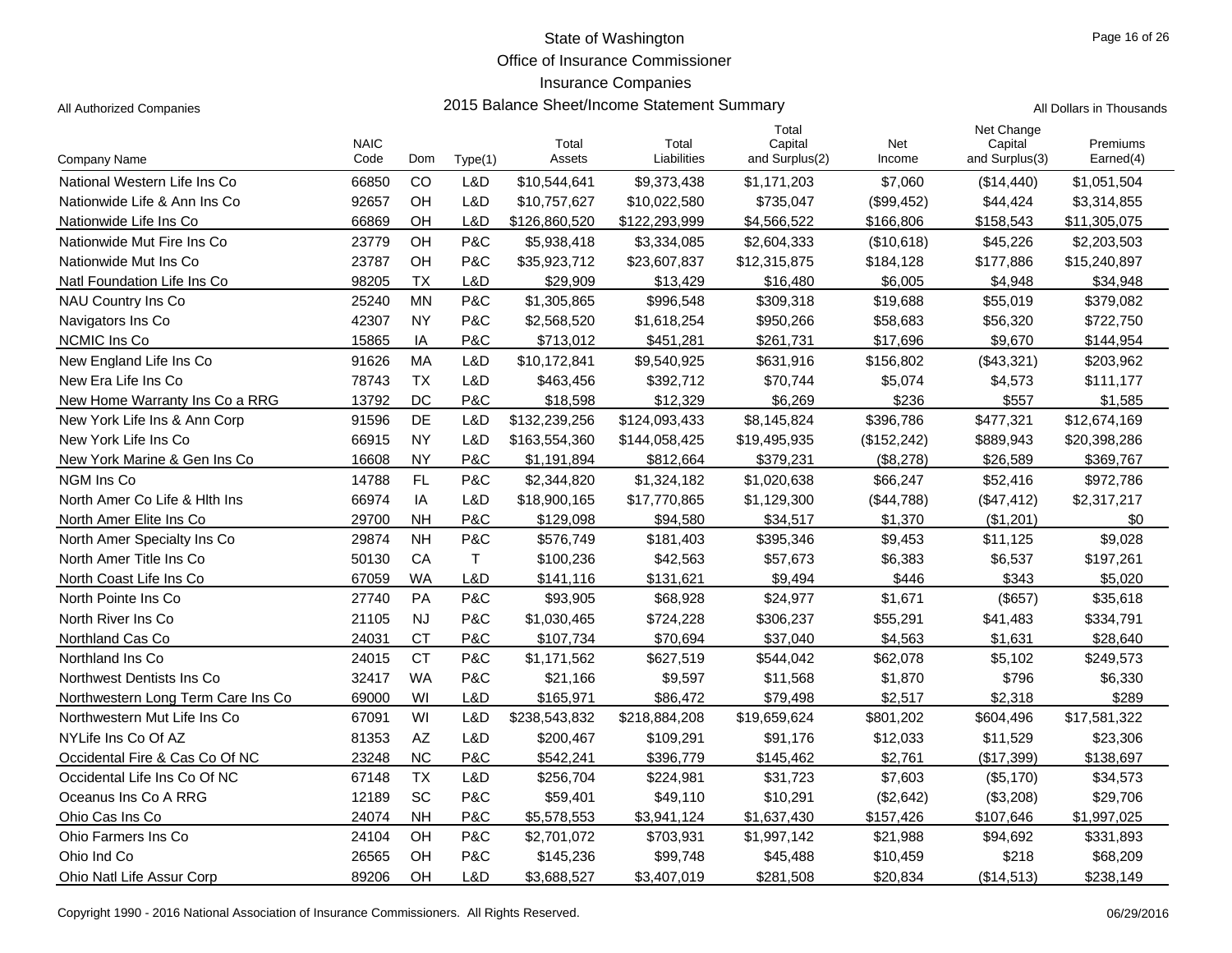Office of Insurance Commissioner

Total

## Insurance Companies

All Authorized Companies **2015 Balance Sheet/Income Statement Summary** All Dollars in Thousands

| <b>Company Name</b>              | <b>NAIC</b><br>Code | Dom       | Type(1)      | Total<br>Assets | Total<br>Liabilities | Capital<br>and Surplus(2) | Net<br>Income | Capital<br>and Surplus(3) | Premiums<br>Earned(4) |
|----------------------------------|---------------------|-----------|--------------|-----------------|----------------------|---------------------------|---------------|---------------------------|-----------------------|
| Ohio Natl Life Ins Co            | 67172               | OH        | L&D          | \$27,589,840    | \$26,502,620         | \$1,087,220               | \$62,664      | (\$9,853)                 | \$2,538,315           |
| Old Amer Ins Co.                 | 67199               | <b>MO</b> | L&D          | \$252,166       | \$229,181            | \$22,985                  | \$957         | \$160                     | \$76,615              |
| Old Republic Gen Ins Corp        | 24139               | IL        | P&C          | \$2,004,035     | \$1,503,865          | \$500,170                 | \$60,642      | \$6,082                   | \$310,926             |
| Old Republic Ins Co              | 24147               | PA        | P&C          | \$2,668,771     | \$1,634,785          | \$1,033,986               | \$98,894      | (\$1,797)                 | \$413,855             |
| Old Republic Life Ins Co         | 67261               | IL        | L&D          | \$126,909       | \$99,899             | \$27,010                  | (\$278)       | (\$3,562)                 | \$18,128              |
| Old Republic Natl Title Ins Co   | 50520               | <b>FL</b> | $\mathsf{T}$ | \$1,085,695     | \$628,322            | \$457,372                 | \$130,344     | \$21,303                  | \$1,880,965           |
| Old Republic Surety Co           | 40444               | WI        | P&C          | \$115,081       | \$56,733             | \$58,347                  | \$9,124       | \$2,283                   | \$46,402              |
| Old United Cas Co                | 37060               | KS        | P&C          | \$540,090       | \$356,036            | \$184,054                 | \$33,165      | (\$151,319)               | \$105,734             |
| Omaha Ins Co                     | 13100               | NE        | L&D          | \$88,217        | \$34,111             | \$54,106                  | (\$5,367)     | \$33,006                  | \$29,325              |
| Omni Ins Co                      | 39098               | IL        | P&C          | \$178,818       | \$112,920            | \$65,898                  | (\$2,630)     | (\$30)                    | \$78,771              |
| Oms Natl Ins Co Rrg              | 44121               | IL        | P&C          | \$384,306       | \$167,542            | \$216,763                 | \$8,914       | \$1,697                   | \$63,126              |
| Ooida RRG Inc                    | 10353               | VT        | P&C          | \$92,106        | \$72,313             | \$19,793                  | \$600         | \$658                     | \$18,798              |
| Ophthalmic Mut Ins Co RRG        | 44105               | <b>VT</b> | P&C          | \$275,088       | \$82,374             | \$192,714                 | \$10,833      | \$9,857                   | \$39,299              |
| Oregon Mut Ins Co                | 14907               | <b>OR</b> | P&C          | \$236,249       | \$167,989            | \$68,260                  | (\$17,753)    | (\$23,853)                | \$133,688             |
| Oxford Life Ins Co               | 76112               | AZ        | L&D          | \$1,490,445     | \$1,318,164          | \$172,282                 | \$12,150      | \$13,770                  | \$372,236             |
| Pacific Employers Ins Co         | 22748               | PA        | P&C          | \$3,541,625     | \$2,301,253          | \$1,240,372               | \$69,496      | \$70,193                  | \$816,140             |
| Pacific Guardian Life Ins Co Ltd | 64343               | HI        | L&D          | \$528,403       | \$419,931            | \$108,472                 | \$6,710       | (\$333)                   | \$70,220              |
| Pacific Ind Co                   | 20346               | WI        | P&C          | \$6,916,030     | \$3,985,785          | \$2,930,246               | \$449,655     | \$8,032                   | \$1,673,410           |
| Pacific Life Ins Co              | 67466               | <b>NE</b> | L&D          | \$113,241,838   | \$105,479,359        | \$7,762,480               | \$519,752     | \$590,927                 | \$9,039,689           |
| Pacific Specialty Ins Co         | 37850               | CA        | P&C          | \$304,904       | \$171,941            | \$132,963                 | \$15,319      | (\$850)                   | \$179,276             |
| Pacific Star Ins Co              | 29793               | WI        | P&C          | \$12,456        | \$2,129              | \$10,327                  | \$264         | \$3,764                   | \$1,680               |
| Pacificare Life & Hith Ins Co    | 70785               | IN        | L&D          | \$205,673       | \$8,308              | \$197,365                 | \$4,132       | \$4,094                   | \$15,773              |
| PACO Assur Co Inc                | 10222               | IL        | P&C          | \$70,323        | \$36,824             | \$33,499                  | \$1,353       | (\$2,186)                 | \$10,412              |
| Palomar Specialty Ins Co         | 20338               | 0R        | P&C          | \$103,558       | \$33,936             | \$69,622                  | (\$3,495)     | \$1,373                   | \$20,808              |
| Pan Amer Assur Co                | 93459               | LA        | L&D          | \$26,576        | \$8,877              | \$17,699                  | \$691         | \$590                     | \$29                  |
| Pan Amer Life Ins Co             | 67539               | LA        | L&D          | \$1,293,710     | \$1,048,785          | \$244,925                 | \$22,007      | \$7,426                   | \$237,853             |
| Park Avenue Life Ins Co          | 60003               | DE        | L&D          | \$268,798       | \$218,124            | \$50,674                  | \$4,923       | (\$25,015)                | \$2,343               |
| PartnerRe Amer Ins Co            | 11835               | DE        | P&C          | \$375,829       | \$247,475            | \$128,354                 | \$5,598       | (\$5,237)                 | \$32,193              |
| Paul Revere Life Ins Co          | 67598               | МA        | L&D          | \$3,977,023     | \$3,719,311          | \$257,712                 | \$63,101      | (\$20,319)                | \$96,817              |
| Pavonia Life Ins Co of MI        | 93777               | MI        | L&D          | \$1,106,807     | \$1,015,365          | \$91,442                  | (\$3,472)     | (\$27,071)                | \$79,546              |
| PCH Mut Ins Co Inc RRG           | 11973               | DC        | P&C          | \$7,207         | \$4,635              | \$2,572                   | (\$86)        | (\$42)                    | \$1,872               |
| Pemco Mut Ins Co                 | 24341               | WA        | P&C          | \$706,849       | \$447,844            | \$259,005                 | \$10,163      | \$4,495                   | \$381,094             |
| Penn Amer Ins Co                 | 32859               | PA        | P&C          | \$155,000       | \$71,856             | \$83,144                  | \$8,339       | (\$1,275)                 | \$22,076              |
| Penn Ins & Ann Co                | 93262               | DE        | L&D          | \$3,780,495     | \$3,417,432          | \$363,063                 | (\$32,875)    | (\$54,171)                | \$488,254             |
| Penn Mut Life Ins Co             | 67644               | PA        | L&D          | \$18,235,048    | \$16,447,356         | \$1,787,692               | \$101,309     | (\$12,085)                | \$1,192,161           |
| Pennsylvania Life Ins Co         | 67660               | PA        | L&D          | \$81,095        | \$53,036             | \$28,060                  | \$13,270      | (\$402,779)               | (\$271)               |

Net Change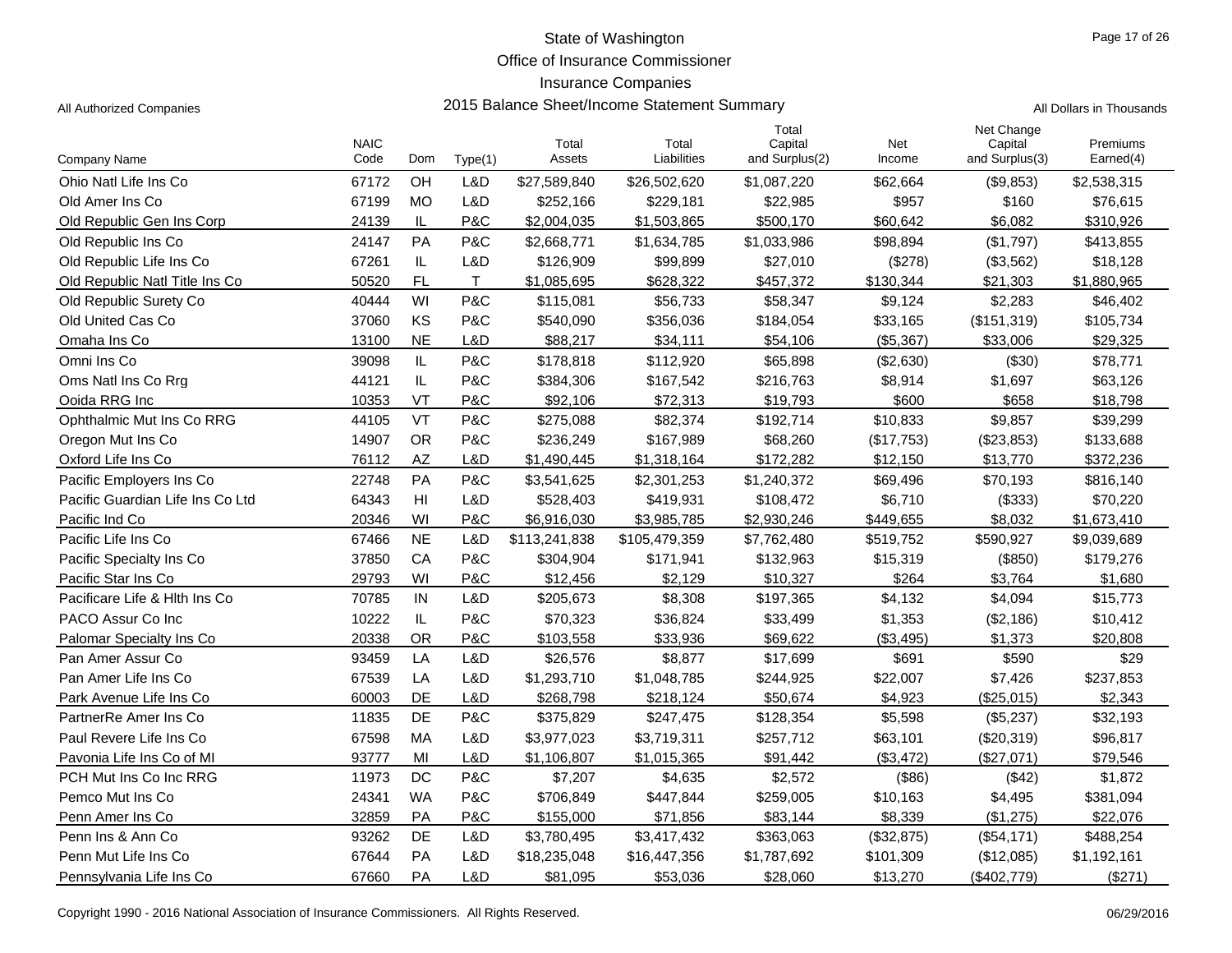Office of Insurance Commissioner

## Insurance Companies

| Il Dollare in Thousande |  |  |
|-------------------------|--|--|

| Company Name                            | <b>NAIC</b><br>Code | Dom       | Type(1)     | Total<br>Assets | Total<br>Liabilities | Total<br>Capital<br>and Surplus(2) | Net<br>Income | Net Change<br>Capital<br>and Surplus(3) | Premiums<br>Earned(4) |
|-----------------------------------------|---------------------|-----------|-------------|-----------------|----------------------|------------------------------------|---------------|-----------------------------------------|-----------------------|
| Pennsylvania Lumbermens Mut Ins         | 14974               | <b>PA</b> | P&C         | \$457,198       | \$350,949            | \$106,249                          | \$6,311       | (\$5,209)                               | \$143,358             |
| Pennsylvania Manufacturers Assoc Ins    | 12262               | PA        | P&C         | \$821,901       | \$570,167            | \$251.735                          | \$6,005       | (\$14,334)                              | \$141,589             |
| Pennsylvania Manufacturers Ind Co       | 41424               | PA        | P&C         | \$193,933       | \$124,439            | \$69,494                           | \$642         | (\$2,705)                               | \$47,196              |
| Pennsylvania Natl Mut Cas Ins Co        | 14990               | PA        | P&C         | \$1,233,630     | \$662,217            | \$571,413                          | \$14,569      | \$12,585                                | \$327,506             |
| Permanent Gen Assur Corp                | 37648               | OH        | P&C         | \$313,075       | \$200,384            | \$112,691                          | \$3,352       | \$22,853                                | \$230,698             |
| Pharmacists Life Ins Co                 | 90247               | IA        | L&D         | \$96.546        | \$89.397             | \$7,149                            | \$535         | ( \$128)                                | \$9.588               |
| <b>Pharmacists Mut Ins Co</b>           | 13714               | IA        | P&C         | \$269,087       | \$163,309            | \$105,778                          | \$9,462       | \$8,015                                 | \$90,567              |
| Philadelphia Amer Life Ins Co           | 67784               | <b>TX</b> | L&D         | \$235,193       | \$201,265            | \$33,929                           | \$1,138       | \$684                                   | \$160,109             |
| Philadelphia Ind Ins Co.                | 18058               | PA        | P&C         | \$7,361,508     | \$5,313,988          | \$2,047,521                        | \$311,243     | (\$289,855)                             | \$2,613,252           |
| PHL Variable Ins Co                     | 93548               | <b>CT</b> | L&D         | \$6,397,840     | \$6,203,316          | \$194,525                          | (\$13,951)    | (\$4,065)                               | \$1,749,422           |
| Phoenix Ins Co                          | 25623               | <b>CT</b> | P&C         | \$4,175,204     | \$2,429,167          | \$1,746,037                        | \$312,840     | \$6,650                                 | \$1,023,643           |
| Phoenix Life & Ann Co                   | 93734               | <b>CT</b> | L&D         | \$42,643        | \$21,026             | \$21,617                           | \$71          | \$3                                     | \$115                 |
| Phoenix Life Ins Co                     | 67814               | <b>NY</b> | L&D         | \$12,716,819    | \$12,334,772         | \$382,048                          | (\$660, 651)  | (\$227,150)                             | (\$516,752)           |
| Physicians Ins A Mut Co                 | 40738               | <b>WA</b> | P&C         | \$471,049       | \$251,093            | \$219,956                          | \$6,910       | (\$2,598)                               | \$71,271              |
| Physicians Life Ins Co                  | 72125               | <b>NE</b> | L&D         | \$1,490,670     | \$1,352,773          | \$137,897                          | \$6,416       | \$7,835                                 | \$275,047             |
| Physicians Mut Ins Co                   | 80578               | <b>NE</b> | L&D         | \$2,106,179     | \$1,220,656          | \$885,523                          | \$39,577      | \$40,056                                | \$454,198             |
| Pioneer Amer Ins Co                     | 67873               | <b>TX</b> | L&D         | \$62,210        | \$41,632             | \$20,578                           | \$1,142       | \$1,003                                 | \$11,422              |
| Pioneer Mut Life Ins Co                 | 67911               | <b>ND</b> | L&D         | \$516,926       | \$469,475            | \$47,452                           | \$9.842       | \$9,107                                 | \$24,058              |
| Pioneer Security Life Ins Co            | 67946               | <b>TX</b> | L&D         | \$125,477       | \$24,032             | \$101,444                          | \$23,558      | (\$8,237)                               | \$7,662               |
| Pioneer Specialty Ins Co                | 40312               | <b>MN</b> | P&C         | \$60,956        | \$35,191             | \$25,765                           | \$2,029       | \$2,097                                 | \$25,759              |
| Plateau Cas Ins Co                      | 10817               | TN        | P&C         | \$40.232        | \$19,889             | \$20,343                           | \$868         | $($ \$117 $)$                           | \$15,978              |
| Plateau Ins Co                          | 97152               | <b>TN</b> | L&D         | \$28,845        | \$17,835             | \$11,009                           | \$510         | (\$1,040)                               | \$19,277              |
| Platte River Ins Co                     | 18619               | <b>NE</b> | P&C         | \$127,763       | \$85,538             | \$42,224                           | \$1,379       | \$685                                   | \$30,716              |
| Podiatry Ins Co Of Amer                 | 14460               | IL        | P&C         | \$308,398       | \$184,048            | \$124,350                          | \$7,931       | (\$4,372)                               | \$47,386              |
| Polish Natl Alliance Us Of Na           | 57622               | IL        | F           | \$431,839       | \$414,675            | \$17,164                           | \$913         | \$1,244                                 | \$13,735              |
| Praetorian Ins Co                       | 37257               | PA        | P&C         | \$871,525       | \$627,596            | \$243,929                          | \$13,317      | (\$21,000)                              | \$343,464             |
| Preferred Contractors Ins Co RRG LLC    | 12497               | MT        | P&C         | \$99,375        | \$92,608             | \$6,767                            | \$2,149       | (\$2,213)                               | \$29,741              |
| <b>Preferred Physicians Medical RRG</b> | 44083               | <b>MO</b> | P&C         | \$211,833       | \$88,106             | \$123,727                          | \$10,908      | \$5,700                                 | \$27,640              |
| Preferred Professional Ins Co           | 36234               | <b>NE</b> | P&C         | \$295,126       | \$138,259            | \$156,868                          | \$7,336       | \$6,177                                 | \$36,508              |
| <b>Premera Blue Cross</b>               | 47570               | <b>WA</b> | <b>HCSC</b> | \$2,275,960     | \$887,539            | \$1,388,421                        | \$12,888      | (\$26,849)                              | \$3,489,362           |
| Primerica Life Ins Co                   | 65919               | MA        | L&D         | \$1,320,871     | \$759,935            | \$560,936                          | \$435,427     | \$61,945                                | \$116,335             |
| Principal Life Ins Co                   | 61271               | IA        | L&D         | \$157,774,713   | \$153,278,059        | \$4,496,654                        | \$948,625     | \$294,533                               | \$7,693,425           |
| Principal Natl Life Ins Co              | 71161               | IA        | L&D         | \$185,055       | \$81,387             | \$103,668                          | (\$4,481)     | \$18,855                                | \$5                   |
| Privilege Underwriters Recp Exch        | 12873               | FL        | P&C         | \$325,048       | \$226,442            | \$98,607                           | (\$20,440)    | \$29,926                                | \$116,800             |
| ProAssurance Ind Co Inc                 | 33391               | <b>AL</b> | P&C         | \$1,382,628     | \$826,295            | \$556,332                          | \$84,050      | (\$110,918)                             | \$198,546             |
| Producers Agriculture Ins Co            | 34312               | <b>TX</b> | P&C         | \$481,425       | \$420,493            | \$60,932                           | (\$4,891)     | \$4,949                                 | \$26                  |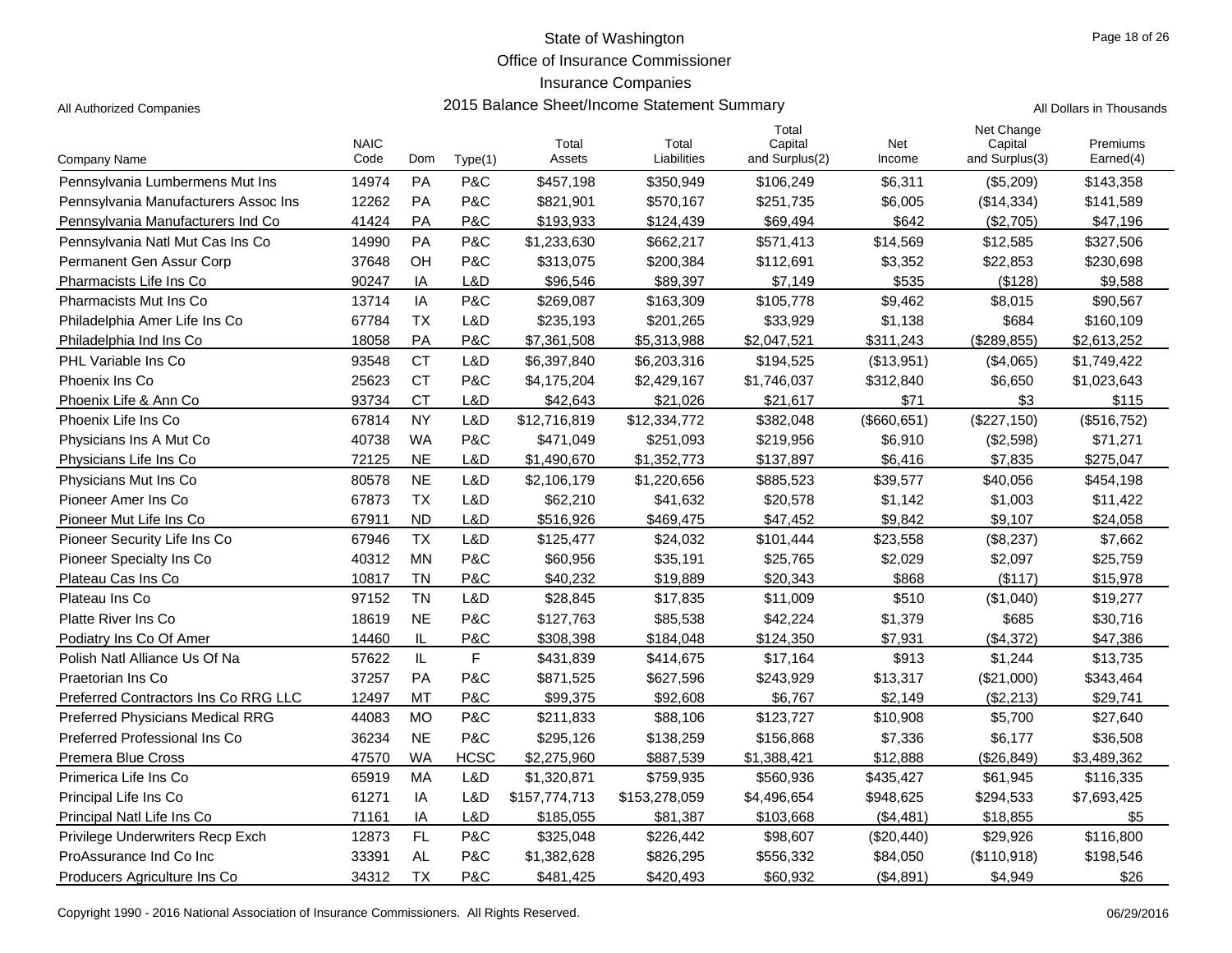Office of Insurance Commissioner

## Insurance Companies

|                                      | <b>NAIC</b> |           |             | Total         | Total         | Total<br>Capital | Net         | Net Change<br>Capital | Premiums       |
|--------------------------------------|-------------|-----------|-------------|---------------|---------------|------------------|-------------|-----------------------|----------------|
| Company Name                         | Code        | Dom       | Type(1)     | Assets        | Liabilities   | and Surplus(2)   | Income      | and Surplus(3)        | Earned(4)      |
| Professional Ins Co                  | 68047       | <b>TX</b> | L&D         | \$109,248     | \$70,656      | \$38,592         | \$2,679     | \$2,674               | \$27,659       |
| <b>Professional Solutions Ins Co</b> | 11127       | IA        | P&C         | \$23,176      | \$14,834      | \$8,342          | (\$890)     | (\$799)               | \$3,405        |
| Progressive Amer Ins Co.             | 24252       | OH        | P&C         | \$427,372     | \$244,572     | \$182,800        | \$12,085    | \$7,446               | \$201,435      |
| Progressive Cas Ins Co               | 24260       | OH        | P&C         | \$6,245,560   | \$4,635,469   | \$1,610,092      | \$450,804   | (\$1,286)             | \$4,935,163    |
| Progressive Classic Ins Co           | 42994       | WI        | P&C         | \$348,823     | \$249,371     | \$99,452         | \$19,325    | \$1,443               | \$302,153      |
| Progressive Direct Ins Co            | 16322       | OH        | P&C         | \$5,835,293   | \$4,052,190   | \$1,783,103      | \$265,627   | \$211,652             | \$5,325,247    |
| Progressive Max Ins Co               | 24279       | OH        | P&C         | \$433,920     | \$295,419     | \$138,501        | \$18,591    | \$15,608              | \$412,277      |
| Progressive Northern Ins Co          | 38628       | WI        | P&C         | \$1,408,390   | \$1,011,532   | \$396,858        | \$88,159    | \$11,063              | \$1,208,611    |
| Progressive Northwestern Ins Co.     | 42919       | OH        | P&C         | \$1,372,011   | \$975,831     | \$396,180        | \$84,490    | \$8,587               | \$1,208,611    |
| Progressive Preferred Ins Co         | 37834       | OH        | P&C         | \$705,545     | \$506,836     | \$198,709        | \$43,016    | \$2,833               | \$604,306      |
| Property & Cas Ins Co Of Hartford    | 34690       | IN        | P&C         | \$235,556     | \$127,728     | \$107,829        | \$13,386    | (\$129)               | \$51,675       |
| Protective Ins Co                    | 12416       | IN        | P&C         | \$753,493     | \$364,066     | \$389,427        | \$27,073    | (\$7,964)             | \$239,549      |
| Protective Life & Annuity Ins Co     | 88536       | <b>AL</b> | L&D         | \$2,007,627   | \$1,834,072   | \$173,555        | \$26,678    | (\$9,886)             | \$47,504       |
| Protective Life Ins Co               | 68136       | <b>TN</b> | L&D         | \$41,809,688  | \$38,027,765  | \$3,781,923      | \$439,953   | \$283,017             | \$2,682,323    |
| Providence Hith Plan                 | 95005       | <b>OR</b> | <b>HMO</b>  | \$799.297     | \$334,678     | \$464,620        | (\$63,043)  | (\$65,773)            | \$1,193,247    |
| Provident Life & Accident Ins Co.    | 68195       | <b>TN</b> | L&D         | \$8,325,327   | \$7,597,784   | \$727,543        | \$178,923   | \$7,584               | \$869,405      |
| Provident Life & Cas Ins Co          | 68209       | <b>TN</b> | L&D         | \$755,838     | \$608,632     | \$147,206        | \$21,339    | \$7,777               | \$86,964       |
| Pruco Life Ins Co                    | 79227       | AZ        | L&D         | \$107,815,379 | \$105,019,792 | \$2,795,586      | \$530,933   | \$139,093             | \$7,918,641    |
| Prudential Ann Life Assur Corp       | 86630       | AZ        | L&D         | \$42,821,378  | \$42,339,271  | \$482,107        | \$340,036   | (\$123,634)           | (\$230, 817)   |
| Prudential Ins Co Of Amer            | 68241       | <b>NJ</b> | L&D         | \$244,995,697 | \$233,451,967 | \$11,543,730     | \$5,252,754 | \$1,212,753           | (\$29,033,873) |
| Prudential Retirement Ins & Ann Co   | 93629       | <b>CT</b> | L&D         | \$75,576,911  | \$74,496,556  | \$1,080,355      | \$114,938   | \$147,686             | \$749,731      |
| Public Serv Ins Co                   | 15059       | IL        | P&C         | \$465,906     | \$407,974     | \$57,933         | (\$52,453)  | (\$54,111)            | \$116,804      |
| Pyramid Life Ins Co                  | 68284       | KS        | L&D         | \$71,689      | \$55,528      | \$16,161         | \$3,652     | (\$72,203)            | \$24,786       |
| QBE Ins Corp                         | 39217       | PA        | P&C         | \$2,135,735   | \$1,400,063   | \$735,672        | \$28,838    | \$54,428              | \$658,941      |
| Radian Guar Inc                      | 33790       | PA        | P&C         | \$4,008,988   | \$2,322,475   | \$1,686,513      | \$754,812   | \$361,329             | \$803,258      |
| Red Shield Ins Co                    | 41580       | <b>WA</b> | P&C         | \$37,789      | \$16,738      | \$21,051         | \$572       | \$147                 | \$12,522       |
| Regence BCBS of OR                   | 54933       | <b>OR</b> | <b>HCSC</b> | \$1,045,760   | \$406,519     | \$639,241        | \$25,831    | \$3,982               | \$1,877,605    |
| Regence BlueShield                   | 53902       | <b>WA</b> | <b>HCSC</b> | \$1,611,901   | \$497,258     | \$1,114,643      | \$11,803    | (\$30,965)            | \$1,784,138    |
| Regence Blueshield Of ID Inc         | 60131       | ID        | L&D         | \$237,699     | \$102,430     | \$135,270        | (\$10,197)  | (\$14,676)            | \$433,445      |
| Regent Ins Co.                       | 24449       | WI        | P&C         | \$150,196     | \$121,620     | \$28,575         | \$1,954     | (\$1,931)             | \$40,707       |
| Reliance Standard Life Ins Co        | 68381       | IL        | L&D         | \$9,580,837   | \$8,656,910   | \$923,927        | \$124,504   | \$210,595             | \$1,536,027    |
| Reliastar Life Ins Co                | 67105       | <b>MN</b> | L&D         | \$19,805,141  | \$18,195,979  | \$1,609,162      | \$74,197    | (\$335,546)           | \$740,910      |
| Reliastar Life Ins Co Of NY          | 61360       | <b>NY</b> | L&D         | \$3,053,708   | \$2,738,839   | \$314,870        | \$16,632    | \$16,119              | \$146,574      |
| Renaissance Life & Hith Ins Co of Am | 61700       | IN        | L&D         | \$78,990      | \$17,631      | \$61,359         | \$9,631     | \$10,001              | \$127,255      |
| Republic Mortgage Ins Co             | 28452       | <b>NC</b> | P&C         | \$731,840     | \$708,469     | \$23,371         | \$74,953    | (\$9,097)             | \$163,087      |
| Repwest Ins Co                       | 31089       | AZ        | P&C         | \$302,910     | \$144,534     | \$158,376        | \$22,308    | \$2,541               | \$39,783       |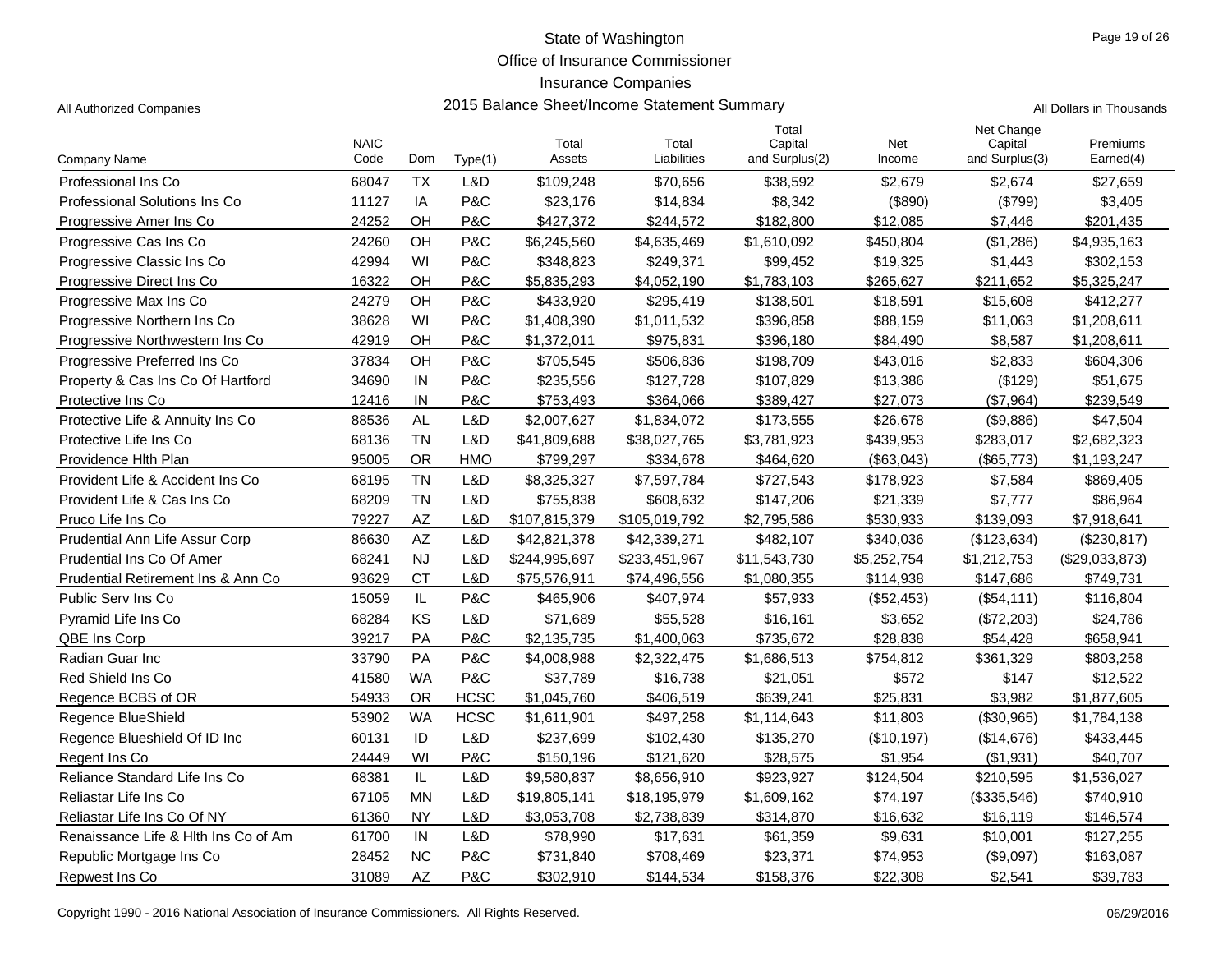Office of Insurance Commissioner

#### Insurance Companies

|  | Il Dollars in Thousands. |
|--|--------------------------|

|                                  | <b>NAIC</b> |           |         | Total         | Total        | Total<br>Capital | Net         | Net Change<br>Capital | Premiums     |
|----------------------------------|-------------|-----------|---------|---------------|--------------|------------------|-------------|-----------------------|--------------|
| Company Name                     | Code        | Dom       | Type(1) | Assets        | Liabilities  | and Surplus(2)   | Income      | and Surplus(3)        | Earned(4)    |
| Reserve Natl Ins Co              | 68462       | OK        | L&D     | \$122,808     | \$77,670     | \$45,138         | (\$534)     | (\$5,831)             | \$132,680    |
| <b>Restoration RRG Inc</b>       | 12209       | VT        | P&C     | \$70,923      | \$45,679     | \$25,243         | \$2,649     | \$5,466               | \$12,587     |
| RiverSource Life Ins Co          | 65005       | <b>MN</b> | L&D     | \$100,564,208 | \$96,914,104 | \$3,650,104      | \$632,709   | \$317,766             | \$6,222,203  |
| RLI Ins Co                       | 13056       | IL        | P&C     | \$1,725,093   | \$859,825    | \$865,268        | \$183,221   | \$15,972              | \$433,947    |
| Roche Surety & Cas Co Inc        | 42706       | <b>FL</b> | P&C     | \$23,804      | \$14,399     | \$9,405          | \$686       | \$924                 | \$2,883      |
| Rocky Mountain Fire & Cas Co     | 22128       | <b>WA</b> | P&C     | \$21,821      | \$1,311      | \$20,510         | \$1,035     | \$969                 | \$1,418      |
| Royal Neighbors Of Amer          | 57657       | IL        | F       | \$971,981     | \$769,476    | \$202,506        | (\$1,647)   | (\$6,556)             | \$101,984    |
| <b>RSUI Ind Co</b>               | 22314       | <b>NH</b> | P&C     | \$3,328,975   | \$1,847,410  | \$1,481,565      | \$201,049   | \$15,427              | \$748,844    |
| Rural Comm Ins Co                | 39039       | <b>MN</b> | P&C     | \$3,680,001   | \$2,986,176  | \$693,824        | \$76,076    | \$75,338              | \$356,599    |
| <b>RVI Amer Ins Co</b>           | 23132       | <b>CT</b> | P&C     | \$104,967     | \$31,858     | \$73,109         | \$1,176     | \$2,562               | \$4,676      |
| S USA Life Ins Co Inc            | 60183       | AZ        | L&D     | \$13,796      | \$5,708      | \$8,089          | \$173       | \$142                 | \$1,030      |
| Safeco Ins Co Of Amer            | 24740       | <b>NH</b> | P&C     | \$4,356,907   | \$2.963.547  | \$1,393,360      | \$103,579   | \$114,443             | \$1,497,769  |
| Safety Natl Cas Corp             | 15105       | <b>MO</b> | P&C     | \$5,611,303   | \$4,084,331  | \$1,526,972      | \$159,297   | \$159,342             | \$708,357    |
| Sagamore Ins Co                  | 40460       | IN        | P&C     | \$156,717     | \$31,643     | \$125,074        | \$950       | \$413                 | \$20,862     |
| Sagicor Life Ins Co              | 60445       | <b>TX</b> | L&D     | \$1,193,811   | \$1,111,679  | \$82,131         | \$6,299     | \$7,881               | \$80,831     |
| Samsung Fire & Marine Ins Co Ltd | 38300       | <b>NY</b> | P&C     | \$215,390     | \$166,633    | \$48,757         | (\$5,022)   | (\$6,460)             | \$71,299     |
| Scrubs Mut Assur Co RRG          | 12988       | <b>NV</b> | P&C     | \$15,795      | \$12,112     | \$3,683          | (\$311)     | (\$309)               | \$6,559      |
| SeaBright Ins Co                 | 15563       | IL        | P&C     | \$42,082      | \$16,535     | \$25,548         | \$475       | (\$79,285)            | (\$276, 118) |
| Securian Cas Co                  | 10054       | <b>MN</b> | P&C     | \$224,112     | \$111,250    | \$112,862        | \$9,238     | \$10,269              | \$165,906    |
| Securian Life Ins Co             | 93742       | <b>MN</b> | L&D     | \$438,610     | \$233,165    | \$205,445        | \$1,978     | \$3,385               | \$199,149    |
| Security Amer RRG Inc            | 11267       | VT        | P&C     | \$5.398       | \$2.695      | \$2,703          | \$229       | \$73                  | \$2,086      |
| Security Benefit Life Ins Co     | 68675       | KS        | L&D     | \$27,787,431  | \$26,501,062 | \$1,286,369      | \$75,426    | (\$15,087)            | \$2,270,677  |
| Security Life Ins Co Of Amer     | 68721       | <b>MN</b> | L&D     | \$69,743      | \$49,048     | \$20,695         | (\$156)     | \$444                 | \$84,493     |
| Security Life Of Denver Ins Co   | 68713       | CO        | L&D     | \$13,249,052  | \$12,390,800 | \$858,251        | (\$244,479) | (\$270,539)           | \$13,615     |
| Security Mut Life Ins Co Of NY   | 68772       | <b>NY</b> | L&D     | \$2,667,789   | \$2,531,285  | \$136,505        | \$6,909     | (\$2,110)             | \$174,629    |
| Security Natl Ins Co             | 19879       | DE        | P&C     | \$991,422     | \$841,880    | \$149,542        | \$40,527    | \$23,807              | \$109,267    |
| Selective Ins Co Of Amer         | 12572       | <b>NJ</b> | P&C     | \$2,140,672   | \$1,619,894  | \$520,778        | \$69,637    | \$27,810              | \$636,771    |
| Senior Hith Ins Co of PA         | 76325       | PA        | L&D     | \$2,879,795   | \$2,824,037  | \$55,758         | (\$9,022)   | (\$24,248)            | \$136,723    |
| Sentinel Assur RRG Inc           | 12005       | H         | P&C     | \$17,185      | \$6,788      | \$10,397         | \$3,062     | \$1,669               | \$3,977      |
| Sentinel Ins Co Ltd              | 11000       | <b>CT</b> | P&C     | \$241,844     | \$73,411     | \$168,432        | \$15,991    | \$15,628              | \$31,005     |
| Sentinel Security Life Ins Co    | 68802       | UT        | L&D     | \$499,209     | \$460,514    | \$38,695         | \$1,918     | \$12,974              | \$23,573     |
| Sentry Cas Co                    | 28460       | WI        | P&C     | \$272,519     | \$200,632    | \$71,887         | \$5,350     | \$440                 | \$45,211     |
| Sentry Ins A Mut Co              | 24988       | WI        | P&C     | \$7,214,573   | \$2,810,284  | \$4,404,288      | \$297,616   | \$239,872             | \$985,412    |
| Sentry Life Ins Co               | 68810       | WI        | L&D     | \$5,560,233   | \$5,291,418  | \$268,814        | \$13,564    | (\$2,575)             | \$660,890    |
| Sentry Select Ins Co             | 21180       | WI        | P&C     | \$679,070     | \$447,106    | \$231,964        | \$11,875    | (\$3,163)             | \$180,845    |
| Service Ins Co                   | 36560       | <b>FL</b> | P&C     | \$49,347      | \$12,026     | \$37,320         | \$2,269     | \$2,648               | \$15,646     |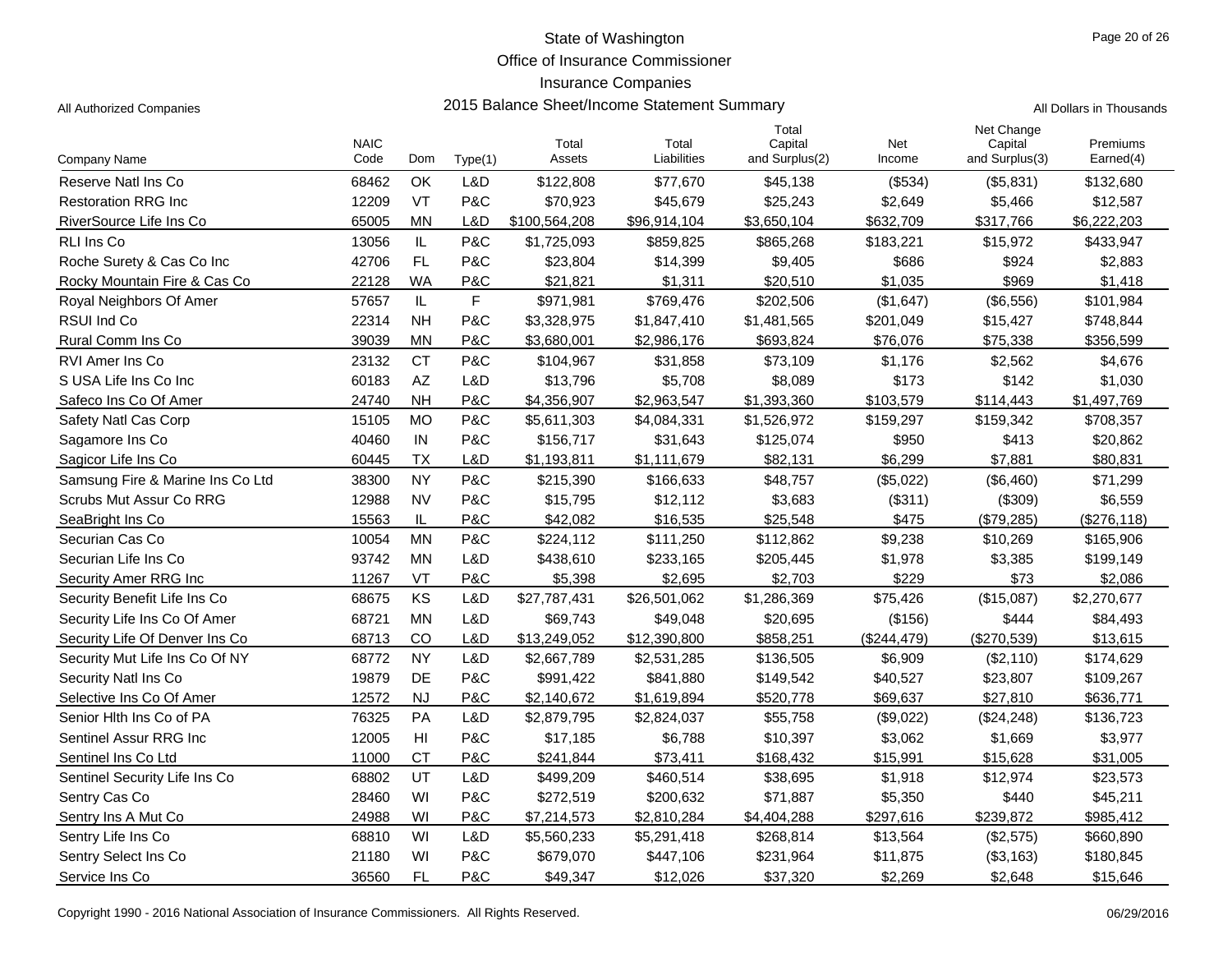Office of Insurance Commissioner

#### Insurance Companies

|                                     | <b>NAIC</b> |           |             | Total         | Total        | Total<br>Capital | Net         | Net Change<br>Capital | Premiums     |
|-------------------------------------|-------------|-----------|-------------|---------------|--------------|------------------|-------------|-----------------------|--------------|
| Company Name                        | Code        | Dom       | Type(1)     | Assets        | Liabilities  | and Surplus(2)   | Income      | and Surplus(3)        | Earned(4)    |
| Settlers Life Ins Co                | 97241       | WI        | L&D         | \$387,993     | \$348,527    | \$39,467         | \$2,759     | (\$13,109)            | \$47,710     |
| SilverScript Ins Co                 | 12575       | <b>TN</b> | <b>HCSC</b> | \$2,385,681   | \$1,771,966  | \$613,715        | \$37,989    | \$165,637             | \$2,337,345  |
| Sirius Amer Ins Co                  | 38776       | <b>NY</b> | P&C         | \$1,387,644   | \$870,065    | \$517,579        | \$74,700    | (\$103,009)           | \$286,235    |
| Slovene Natl Benefit Society        | 57673       | PA        | $\mathsf F$ | \$205,174     | \$199,382    | \$5,791          | \$394       | \$283                 | \$9,178      |
| Sompo Japan Ins Co of Amer          | 11126       | <b>NY</b> | P&C         | \$1,177,586   | \$688,861    | \$488,726        | \$38,139    | (\$109,551)           | \$183,316    |
| Sons Of Norway                      | 57142       | <b>MN</b> | F           | \$359,770     | \$345,421    | \$14,349         | \$1,163     | \$1,301               | \$20,060     |
| Soundpath Hlth                      | 12909       | <b>WA</b> | <b>HCSC</b> | \$50,601      | \$40,016     | \$10,585         | (\$17,253)  | (\$5,032)             | \$155,194    |
| Southern Ins Co                     | 19216       | <b>TX</b> | P&C         | \$41,848      | \$11,451     | \$30,398         | \$1,409     | (\$262)               | \$409        |
| Southwest Marine & Gen Ins Co       | 12294       | AZ        | P&C         | \$136,407     | \$74,639     | \$61.768         | \$848       | \$4,315               | \$34.735     |
| Sparta Ins Co                       | 20613       | <b>CT</b> | P&C         | \$346,904     | \$225,922    | \$120,982        | (\$47,253)  | (\$21,751)            | \$5,946      |
| Spirit Commercial Auto RRG Inc      | 14207       | <b>NV</b> | P&C         | \$65,851      | \$53,638     | \$12,213         | \$1,061     | \$7,974               | \$32,532     |
| Spirit Mountain Ins Co RRG Inc      | 10754       | DC        | P&C         | \$6,554       | \$2,960      | \$3,594          | \$312       | \$260                 | \$2,051      |
| Springfield Ins Co Inc              | 36790       | CA        | P&C         | \$98,129      | \$70,164     | \$27,965         | (\$1,959)   | \$10,791              | \$19,277     |
| St Paul Fire & Marine Ins Co        | 24767       | <b>CT</b> | P&C         | \$18,297,397  | \$12,734,125 | \$5,563,272      | \$1,186,608 | (\$430,798)           | \$5,186,232  |
| St Paul Guardian Ins Co             | 24775       | <b>CT</b> | P&C         | \$79,062      | \$53,850     | \$25,211         | \$4,819     | (\$915)               | \$20,457     |
| St Paul Mercury Ins Co              | 24791       | <b>CT</b> | P&C         | \$347,257     | \$222,311    | \$124,945        | \$19,625    | (\$5,304)             | \$81,827     |
| <b>Standard Fire Ins Co</b>         | 19070       | <b>CT</b> | P&C         | \$3,583,925   | \$2,398,381  | \$1,185,543      | \$204,845   | (\$29,629)            | \$990,112    |
| Standard Guar Ins Co                | 42986       | DE        | P&C         | \$327,459     | \$201,204    | \$126,254        | \$29,463    | (\$34,478)            | \$259,159    |
| Standard Ins Co                     | 69019       | <b>OR</b> | L&D         | \$20,781,588  | \$19,696,560 | \$1,085,028      | \$160,094   | (\$66,757)            | \$3,528,374  |
| Standard Life & Accident Ins Co     | 86355       | <b>TX</b> | L&D         | \$514,485     | \$236,427    | \$278,058        | \$8,636     | \$18,974              | \$105,180    |
| Standard Security Life Ins Co Of NY | 69078       | <b>NY</b> | L&D         | \$269,915     | \$144,845    | \$125,070        | \$13,198    | \$8,545               | \$211,036    |
| Star Ins Co                         | 18023       | MI        | P&C         | \$946,435     | \$632,329    | \$314,106        | (\$9,777)   | (\$10,178)            | \$213,823    |
| Starmount Life Ins Co               | 68985       | LA        | L&D         | \$65,950      | \$37,667     | \$28,283         | \$4,003     | \$3,276               | \$120,978    |
| Starr Ind & Liab Co                 | 38318       | <b>TX</b> | P&C         | \$4,001,999   | \$2,154,433  | \$1,847,566      | \$73,812    | \$15,240              | \$1,053,856  |
| <b>StarStone Natl Ins Co</b>        | 25496       | DE        | P&C         | \$249,249     | \$156,445    | \$92,803         | \$12,516    | \$15,617              | \$66,268     |
| State Farm Fire & Cas Co            | 25143       | IL        | P&C         | \$35,495,691  | \$21,298,920 | \$14,196,771     | \$2,543,812 | \$2,002,932           | \$15,835,002 |
| State Farm Life Ins Co              | 69108       | IL        | L&D         | \$66,498,230  | \$56,938,309 | \$9,559,920      | \$644,214   | \$558,815             | \$5,224,331  |
| State Farm Mut Auto Ins Co          | 25178       | IL        | P&C         | \$138,494,733 | \$55,864,000 | \$82,630,733     | \$2,137,207 | \$2,753,857           | \$37,094,424 |
| State Life Ins Co                   | 69116       | IN        | L&D         | \$6,119,328   | \$5,692,461  | \$426,867        | \$37,325    | \$72,704              | \$643,666    |
| State Mut Ins Co                    | 69132       | GA        | L&D         | \$286,707     | \$252,971    | \$33,736         | \$952       | (\$165)               | \$18,745     |
| State Natl Ins Co Inc               | 12831       | <b>TX</b> | P&C         | \$319,311     | \$89,482     | \$229,830        | \$5,555     | \$13,988              | \$54,182     |
| Sterling Investors Life Ins Co      | 89184       | IN        | L&D         | \$17,217      | \$8,716      | \$8,501          | (\$86)      | \$2,207               | \$3,129      |
| Sterling Life Ins Co                | 77399       | IL        | L&D         | \$53,000      | \$27,214     | \$25,787         | (\$3,793)   | (\$23,853)            | \$101.889    |
| Stewart Title Guar Co               | 50121       | <b>TX</b> | $\mathsf T$ | \$1,042,434   | \$540,634    | \$501,799        | \$83,217    | (\$23,967)            | \$1,352,869  |
| <b>STICO Mut Ins Co RRG</b>         | 10476       | VT        | P&C         | \$24,476      | \$12,830     | \$11,646         | \$640       | \$192                 | \$3,599      |
| Stillwater Ins Co                   | 25180       | CA        | P&C         | \$317,288     | \$155,190    | \$162,098        | \$7,191     | \$257                 | \$181,044    |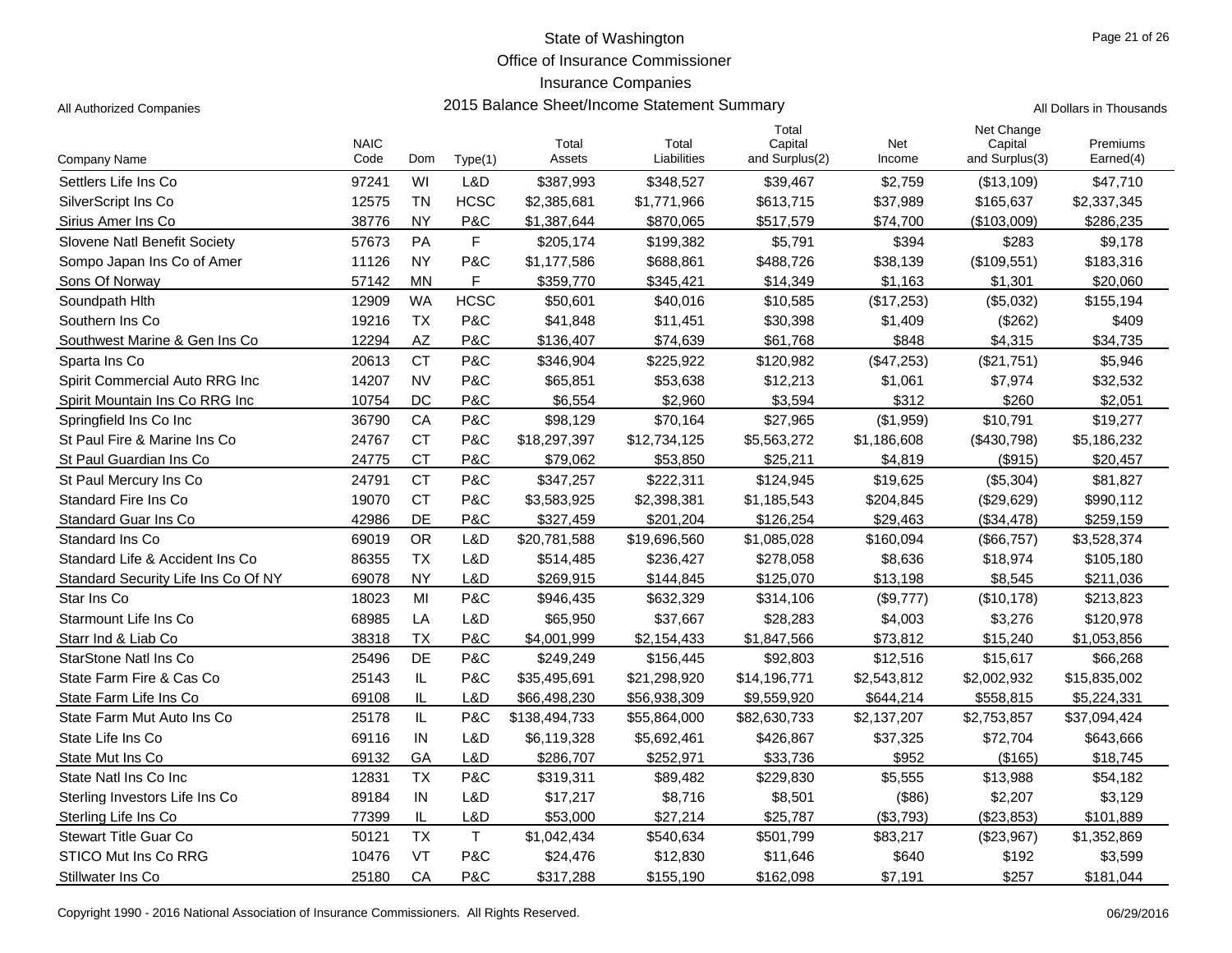Office of Insurance Commissioner

# Insurance Companies

| All Authorized Companies | 2015 Balance Sheet/Income Statement Summary | All Dollars in Thousands |
|--------------------------|---------------------------------------------|--------------------------|
|--------------------------|---------------------------------------------|--------------------------|

|                                            | <b>NAIC</b> |                |             | Total         | Total         | Total<br>Capital | Net         | Net Change<br>Capital | Premiums     |
|--------------------------------------------|-------------|----------------|-------------|---------------|---------------|------------------|-------------|-----------------------|--------------|
| Company Name                               | Code        | Dom            | Type(1)     | Assets        | Liabilities   | and Surplus(2)   | Income      | and Surplus(3)        | Earned(4)    |
| Stillwater Prop & Cas Ins Co               | 16578       | <b>NY</b>      | P&C         | \$118,356     | \$8,157       | \$110,199        | \$3,093     | (\$2,196)             | \$2,266      |
| Stonington Ins Co                          | 10340       | PA             | P&C         | \$137,773     | \$102,753     | \$35,020         | \$1,996     | (\$6, 121)            | \$63,604     |
| Sun Life & Hith Ins Co                     | 80926       | <b>CT</b>      | L&D         | \$447,681     | \$206,229     | \$241,453        | \$17,239    | \$65,961              | \$173,515    |
| Sun Surety Ins Co                          | 10909       | <b>SD</b>      | P&C         | \$18,553      | \$9,755       | \$8,798          | \$391       | \$142                 | \$3,084      |
| Sunset Life Ins Co Of Amer                 | 69272       | <b>MO</b>      | L&D         | \$338,713     | \$309,329     | \$29,384         | \$2,750     | (\$2,652)             | \$8,328      |
| Supreme Council The Royal Arcanum          | 58181       | MA             | $\mathsf F$ | \$105,126     | \$92,587      | \$12,539         | \$160       | (\$1,179)             | \$8,221      |
| Suretec Ins Co                             | 10916       | <b>TX</b>      | P&C         | \$220,872     | \$134,313     | \$86,560         | \$12,482    | \$4,675               | \$56,057     |
| Sussex Ins Co                              | 12157       | SC             | P&C         | \$843,226     | \$695,508     | \$147,717        | (\$46,675)  | (\$70,321)            | (\$105,480)  |
| Sutter Ins Co.                             | 32107       | CA             | P&C         | \$39,846      | \$19,416      | \$20,430         | \$362       | (\$892)               | \$19,883     |
| Symetra Life Ins Co                        | 68608       | IA             | L&D         | \$31,806,856  | \$29,725,354  | \$2,081,501      | \$205,548   | \$3,166               | \$4,587,079  |
| Symetra Natl Life Ins Co                   | 90581       | IA             | L&D         | \$16,833      | \$6,410       | \$10,423         | \$559       | \$468                 | \$211        |
| Symphonix Hith Ins Inc.                    | 84549       | IL             | L&D         | \$228,326     | \$205,697     | \$22,628         | (\$1,816)   | \$15,059              | \$172,978    |
| THE Ins Co                                 | 12866       | LA             | P&C         | \$192,540     | \$125,403     | \$67,137         | \$10,121    | \$2,834               | \$62,968     |
| Teachers Ins & Ann Assoc Of Amer           | 69345       | <b>NY</b>      | L&D         | \$270,094,422 | \$235,358,925 | \$34,735,498     | \$1,254,017 | \$815,554             | \$11,950,939 |
| Teachers Ins Co                            | 22683       | IL             | P&C         | \$340,025     | \$191,942     | \$148,083        | \$14,307    | (\$1,771)             | \$193,371    |
| Technology Ins Co Inc                      | 42376       | <b>NH</b>      | P&C         | \$1,981,483   | \$1,502,756   | \$478,727        | \$278       | (\$710)               | \$870,480    |
| Terra Ins Co RRG                           | 10113       | VT             | P&C         | \$28,064      | \$9,209       | \$18,854         | \$2,375     | \$472                 | \$7,250      |
| <b>Terrafirma RRG LLC</b>                  | 14395       | VT             | P&C         | \$5,995       | \$1,408       | \$4,587          | \$10        | (\$2)                 | \$1,187      |
| Texas Life Ins Co                          | 69396       | <b>TX</b>      | L&D         | \$1,076,305   | \$977,922     | \$98,384         | \$49,962    | \$29,436              | \$218,433    |
| The Mutual RRG Inc.                        | 26257       | H <sub>l</sub> | P&C         | \$99,182      | \$56,260      | \$42,922         | \$2,063     | \$2,308               | \$19,379     |
| The Natl Catholic RRG Inc                  | 10083       | VT             | P&C         | \$65,049      | \$51,968      | \$13,081         | (\$4,551)   | (\$5,629)             | \$11,081     |
| The Savings Bank Life Ins Co Of MA         | 70435       | MA             | L&D         | \$2,919,105   | \$2,695,147   | \$223,958        | \$11,663    | (\$32,843)            | \$215,716    |
| <b>Thrivent Financial For Lutherans</b>    | 56014       | WI             | $\mathsf F$ | \$80,112,485  | \$72,985,988  | \$7,126,496      | \$770,300   | \$633,910             | \$5,499,676  |
| Thrivent Life Ins Co                       | 97721       | <b>MN</b>      | L&D         | \$3,519,376   | \$3,369,904   | \$149,472        | \$13,640    | (\$10, 181)           | \$144,852    |
| TIAA Cref Life Ins Co                      | 60142       | <b>NY</b>      | L&D         | \$10,774,241  | \$10,411,723  | \$362,518        | (\$39,793)  | \$7,943               | \$713,351    |
| TIG Ins Co                                 | 25534       | CA             | P&C         | \$1,924,235   | \$1,361,374   | \$562,861        | \$30,088    | (\$152,020)           | ( \$9)       |
| <b>Timber Products Manufacturers Trust</b> | 12239       | <b>WA</b>      | <b>MEWA</b> | \$14,245      | \$8,802       | \$5,442          | (\$2,494)   | (\$2,612)             | \$54,564     |
| Time Ins Co                                | 69477       | WI             | L&D         | \$1,157,901   | \$686,237     | \$471,664        | (\$389,325) | \$81,943              | \$2,031,902  |
| Titan Ins Co Inc RRG                       | 11153       | SC             | P&C         | \$53,831      | \$13,731      | \$40,100         | \$5,241     | \$5,123               | \$4,475      |
| Title Industry Assur Co RRG                | 10084       | VT             | P&C         | \$6,566       | \$2,156       | \$4,410          | \$643       | \$546                 | \$625        |
| <b>Title Resources Guar Co</b>             | 50016       | <b>TX</b>      | $\mathsf T$ | \$81,323      | \$51,779      | \$29,544         | \$14,530    | \$1,847               | \$276,505    |
| Tokio Marine Amer Ins Co                   | 10945       | <b>NY</b>      | P&C         | \$1,360,546   | \$849,958     | \$510,588        | \$17,819    | \$13,268              | \$295,447    |
| Topa Ins Co                                | 18031       | CA             | P&C         | \$167,143     | \$90,029      | \$77,114         | \$2,368     | (\$525)               | \$60,254     |
| Toyota Motor Ins Co                        | 37621       | IA             | P&C         | \$493,812     | \$264,702     | \$229,110        | \$16,323    | \$17,747              | \$64,887     |
| Trans Pacific Ins Co                       | 41238       | <b>NY</b>      | P&C         | \$72,986      | \$21,447      | \$51,540         | \$1,472     | \$1,892               | \$3          |
| Trans World Assur Co                       | 69566       | CA             | L&D         | \$350,835     | \$267,821     | \$83,015         | \$6,423     | \$1,626               | \$10,056     |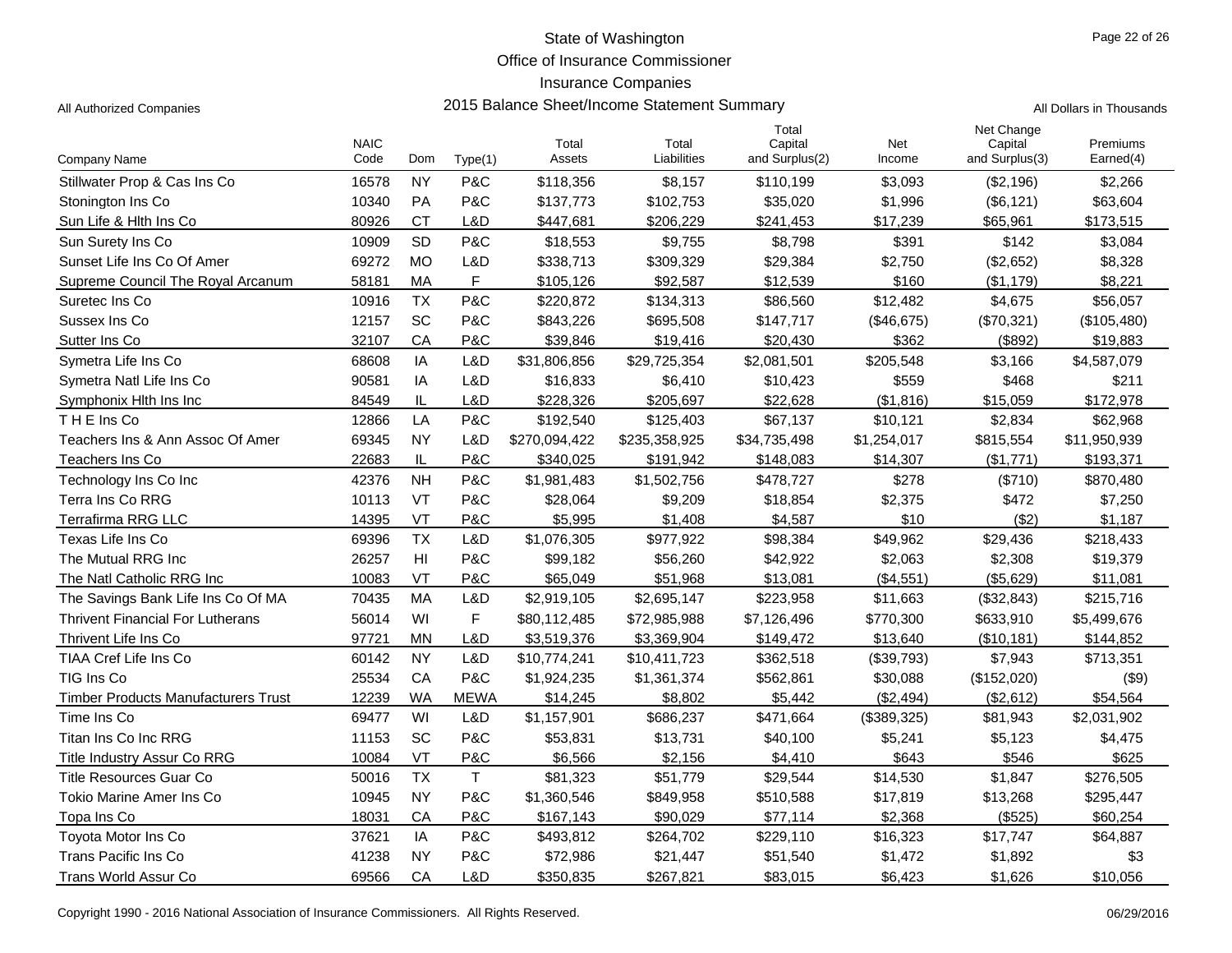Office of Insurance Commissioner

## Insurance Companies

|                                    | <b>NAIC</b> |           |         | Total         | Total         | Total<br>Capital | Net         | Net Change<br>Capital | Premiums     |
|------------------------------------|-------------|-----------|---------|---------------|---------------|------------------|-------------|-----------------------|--------------|
| Company Name                       | Code        | Dom       | Type(1) | Assets        | Liabilities   | and Surplus(2)   | Income      | and Surplus(3)        | Earned(4)    |
| Transamerica Advisors Life Ins Co  | 79022       | <b>AR</b> | L&D     | \$8,752,551   | \$7,962,299   | \$790,252        | (\$24,119)  | (\$121,838)           | \$11,142     |
| Transamerica Cas Ins Co            | 10952       | OH        | P&C     | \$355,567     | \$189,038     | \$166,529        | \$12,883    | \$36,618              | \$311,853    |
| Transamerica Financial Life Ins Co | 70688       | <b>NY</b> | L&D     | \$31,535,277  | \$30,367,892  | \$1,167,385      | \$259,876   | \$209,689             | \$5,807,554  |
| Transamerica Life Ins Co           | 86231       | IA        | L&D     | \$126,035,999 | \$120,577,357 | \$5,458,642      | (\$250,873) | (\$540,488)           | \$14,777,001 |
| Transamerica Premier Life Ins Co   | 66281       | IA        | L&D     | \$41,649,416  | \$40,141,438  | \$1,507,978      | \$213,824   | (\$266, 727)          | \$3,095,725  |
| Transquard Ins Co Of Amer Inc      | 28886       | IL        | P&C     | \$237,941     | \$113,669     | \$124,272        | \$11,512    | (\$3,492)             | \$66,061     |
| Travelers Cas & Surety Co          | 19038       | <b>CT</b> | P&C     | \$16,273,611  | \$9,897,344   | \$6,376,267      | \$1,259,164 | (\$93,204)            | \$4,165,015  |
| Travelers Cas & Surety Co Of Amer  | 31194       | <b>CT</b> | P&C     | \$4,184,904   | \$2,081,308   | \$2,103,596      | \$470,013   | (\$11,062)            | \$1,370,524  |
| Travelers Cas Ins Co Of Amer       | 19046       | <b>CT</b> | P&C     | \$1,942,210   | \$1,356,256   | \$585,955        | \$104,229   | \$19,772              | \$558,471    |
| <b>Travelers Commercial Ins Co</b> | 36137       | <b>CT</b> | P&C     | \$346,619     | \$248,826     | \$97,793         | \$16,254    | \$3,445               | \$96,147     |
| Travelers Home & Marine Ins Co     | 27998       | <b>CT</b> | P&C     | \$381,805     | \$268,061     | \$113,744        | \$10,912    | (\$23,550)            | \$55,233     |
| <b>Travelers Ind Co</b>            | 25658       | <b>CT</b> | P&C     | \$20,817,834  | \$13,973,244  | \$6,844,590      | \$1,164,130 | \$211,184             | \$4,765,354  |
| Travelers Ind Co Of Amer           | 25666       | <b>CT</b> | P&C     | \$611,696     | \$420,962     | \$190,734        | \$25,757    | (\$12,066)            | \$157,518    |
| Travelers Ind Co Of CT             | 25682       | <b>CT</b> | P&C     | \$1,075,714   | \$721,348     | \$354,366        | \$46,159    | (\$28,702)            | \$280,259    |
| Travelers Prop Cas Co Of Amer      | 25674       | <b>CT</b> | P&C     | \$848,386     | \$404,529     | \$443,856        | \$19,655    | (\$61,150)            | \$73,645     |
| Travelers Protective Assn Of Amer  | 56006       | <b>MO</b> | F       | \$14,825      | \$1,806       | \$13,019         | (\$56)      | (\$321)               | \$618        |
| Triton Ins Co                      | 41211       | <b>TX</b> | P&C     | \$463,598     | \$282,827     | \$180,771        | \$33,999    | (\$9,644)             | \$127,851    |
| Triumphe Cas Co                    | 41106       | OH        | P&C     | \$57,400      | \$38,302      | \$19,099         | \$851       | \$649                 | \$8,396      |
| <b>Truck Ins Exch</b>              | 21709       | CA        | P&C     | \$2,164,805   | \$1,540,657   | \$624,148        | (\$6,857)   | \$5,443               | \$1,176,713  |
| <b>Trumbull Ins Co</b>             | 27120       | <b>CT</b> | P&C     | \$219.658     | \$122,760     | \$96,898         | \$14,420    | \$876                 | \$51,675     |
| <b>Trustmark Ins Co</b>            | 61425       | IL        | L&D     | \$1,406,837   | \$1,120,139   | \$286,698        | \$16,346    | $($ \$976)            | \$293,636    |
| Trustmark Life Ins Co              | 62863       | IL        | L&D     | \$321,330     | \$161,543     | \$159,787        | \$8,422     | (\$2,850)             | \$163,660    |
| Twin City Fire Ins Co Co           | 29459       | IN        | P&C     | \$653,198     | \$366,559     | \$286,639        | \$27,569    | (\$2,269)             | \$155,024    |
| Unicare Life & Hith Ins Co.        | 80314       | IN        | L&D     | \$373,838     | \$265,487     | \$108,351        | \$21,474    | \$44,524              | \$291,875    |
| Unified Life Ins Co                | 11121       | <b>TX</b> | L&D     | \$184,084     | \$162,332     | \$21,751         | \$31        | (\$3,173)             | \$46,729     |
| Unigard Ind Co                     | 25798       | WI        | P&C     | \$40,385      | \$28,609      | \$11,776         | \$651       | (\$820)               | \$17,809     |
| Unigard Ins Co                     | 25747       | WI        | P&C     | \$333,763     | \$219,128     | \$114,635        | \$7,442     | \$3,338               | \$134,841    |
| Unimerica Ins Co                   | 91529       | WI        | L&D     | \$435,885     | \$268,179     | \$167,705        | \$65,680    | (\$20, 129)           | \$669,438    |
| Union Fidelity Life Ins Co         | 62596       | KS        | L&D     | \$19,364,967  | \$18,936,695  | \$428,272        | (\$60,941)  | (\$90, 156)           | \$276,317    |
| Union Labor Life Ins Co            | 69744       | <b>MD</b> | L&D     | \$3,238,783   | \$3,159,202   | \$79,581         | \$3,544     | \$3,196               | \$138,273    |
| Union Security Ins Co              | 70408       | KS        | L&D     | \$4,711,771   | \$4,283,405   | \$428,366        | \$71,464    | \$12,646              | \$1,028,396  |
| United Amer Ins Co                 | 92916       | <b>NE</b> | L&D     | \$1,559,650   | \$1,366,992   | \$192,659        | \$80,074    | \$14,238              | \$815,318    |
| United Concordia Ins Co            | 85766       | <b>AZ</b> | L&D     | \$57,123      | \$21,285      | \$35,838         | (\$3,620)   | (\$2,004)             | \$171,948    |
| United Educators Ins RRG Inc       | 10020       | VT        | P&C     | \$874,475     | \$590,126     | \$284,349        | \$23,401    | \$2,594               | \$141,762    |
| United Fidelity Life Ins Co        | 87645       | <b>TX</b> | L&D     | \$755,264     | \$304,630     | \$450,634        | \$52,539    | (\$13,613)            | \$7,521      |
| United Financial Cas Co            | 11770       | OH        | P&C     | \$2,507,594   | \$1,952,858   | \$554,736        | \$146,428   | \$8,661               | \$1,669,097  |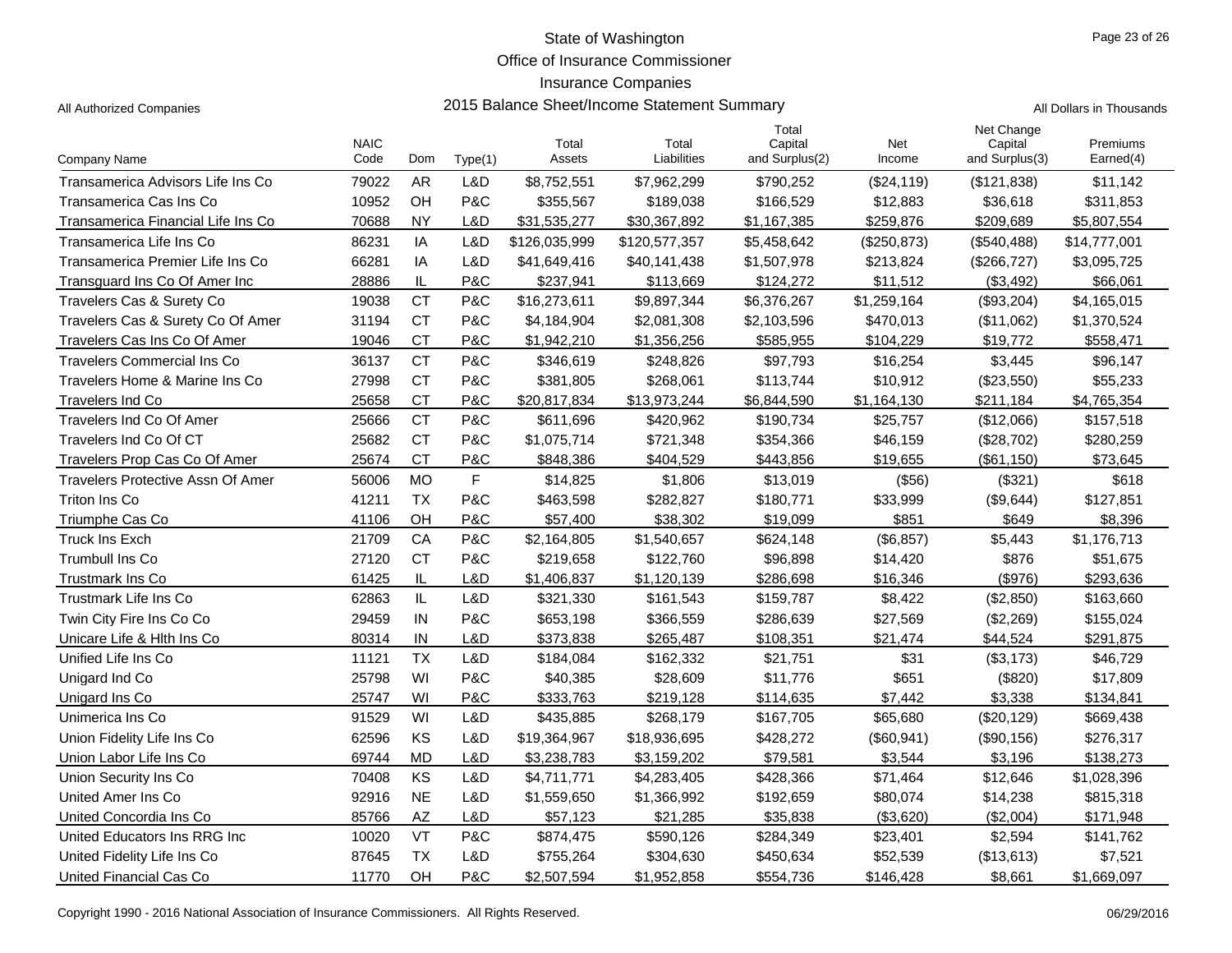Office of Insurance Commissioner

## Insurance Companies

All Authorized Companies **2015 Balance Sheet/Income Statement Summary** All Dollars in Thousands

|                                      | <b>NAIC</b> |           |             | Total        | Total        | Total<br>Capital | Net         | Net Change<br>Capital | Premiums     |
|--------------------------------------|-------------|-----------|-------------|--------------|--------------|------------------|-------------|-----------------------|--------------|
| Company Name                         | Code        | Dom       | Type(1)     | Assets       | Liabilities  | and Surplus(2)   | Income      | and Surplus(3)        | Earned(4)    |
| United Fire & Cas Co.                | 13021       | IA        | P&C         | \$1,777,893  | \$1,055,489  | \$722,404        | \$37,891    | \$36,538              | \$545,085    |
| United Guar Mortgage Ind Co          | 26999       | <b>NC</b> | P&C         | \$439,492    | \$155,583    | \$283,909        | \$15,195    | \$168,769             | \$32,457     |
| United Guar Residential Ins Co       | 15873       | <b>NC</b> | P&C         | \$3,550,417  | \$2,199,146  | \$1,351,271      | \$314,598   | (\$32,560)            | \$659,121    |
| United Guar Residential Ins Co of NC | 16667       | <b>NC</b> | P&C         | \$477,199    | \$27,323     | \$449,876        | \$23,856    | \$17,593              | \$38,616     |
| United Heritage Life Ins Co          | 63983       | ID        | L&D         | \$541,646    | \$482,324    | \$59,322         | \$4,613     | \$1,305               | \$83,126     |
| United Home Life Ins Co              | 69922       | IN        | L&D         | \$83,404     | \$63,905     | \$19,499         | \$476       | \$22                  | \$18,278     |
| United Ins Co Of Amer                | 69930       | IL        | L&D         | \$3,675,771  | \$3,270,339  | \$405,432        | \$64,827    | (\$33,969)            | \$364,233    |
| United Of Omaha Life Ins Co          | 69868       | <b>NE</b> | L&D         | \$19,622,503 | \$18,180,785 | \$1,441,718      | \$153,640   | \$18,995              | \$3,572,251  |
| United Security Assur Co Of PA       | 42129       | PA        | L&D         | \$155,007    | \$151,778    | \$3.230          | (\$6,553)   | (\$7,448)             | \$32,889     |
| United Serv Automobile Assn          | 25941       | <b>TX</b> | P&C         | \$32,549,432 | \$8,185,786  | \$24,363,646     | \$757,226   | \$1,509,268           | \$6,682,923  |
| United States Fidelity & Guar Co     | 25887       | <b>CT</b> | P&C         | \$3,565,325  | \$2,156,404  | \$1,408,920      | \$284,278   | (\$1,057,312)         | \$902,146    |
| United States Fire Ins Co            | 21113       | DE        | P&C         | \$3,736,102  | \$2,558,148  | \$1,177,954      | \$94,482    | \$279,338             | \$1,156,552  |
| United States Liab Ins Co            | 25895       | PA        | P&C         | \$897,218    | \$337,998    | \$559,221        | \$24,438    | (\$4,101)             | \$179,061    |
| United States Life Ins Co in the Cit | 70106       | <b>NY</b> | L&D         | \$28,404,015 | \$26,313,596 | \$2,090,419      | \$365,003   | \$89,585              | \$1,984,724  |
| United Teacher Assoc Ins Co          | 63479       | <b>TX</b> | L&D         | \$1,044,608  | \$983,632    | \$60,976         | \$67,451    | \$4,838               | \$36,616     |
| United Transportation Union Ins Assn | 56413       | OH        | F           | \$226,653    | \$182,021    | \$44,631         | \$2,761     | \$2,188               | \$13,759     |
| United WI Ins Co.                    | 29157       | WI        | P&C         | \$370,989    | \$267,298    | \$103,691        | \$14,560    | \$14,858              | \$95,991     |
| United World Life Ins Co             | 72850       | <b>NE</b> | L&D         | \$123,738    | \$74,809     | \$48,929         | ( \$549)    | (\$442)               | \$1,421      |
| UnitedHealthcare Ins Co              | 79413       | <b>CT</b> | L&D         | \$15,791,222 | \$10,201,483 | \$5,589,739      | \$1,930,302 | (\$6,089)             | \$41,950,192 |
| UnitedHealthCare of WA Inc           | 48038       | <b>WA</b> | <b>HCSC</b> | \$480,389    | \$257,980    | \$222,409        | \$14,962    | \$10,089              | \$1,428,161  |
| Unity Financial Life Ins Co          | 63819       | OH        | L&D         | \$207,938    | \$195,551    | \$12,388         | \$646       | \$908                 | \$45,336     |
| Universal Fire & Cas Ins Co          | 32867       | IN        | P&C         | \$14,454     | \$7,652      | \$6,802          | \$285       | \$123                 | \$2,563      |
| Universal Guar Life Ins Co           | 70130       | OH        | L&D         | \$334,822    | \$295,069    | \$39,752         | \$306       | (\$1,394)             | \$6,755      |
| Universal N Amer Ins Co              | 10759       | <b>TX</b> | P&C         | \$189,375    | \$115,657    | \$73,718         | \$1,946     | \$3,926               | \$109,890    |
| Universal Underwriters Life Ins Co   | 70173       | KS        | L&D         | \$160,635    | \$136,002    | \$24,633         | \$1,609     | \$1,461               | \$5,566      |
| Unum Life Ins Co Of Amer             | 62235       | <b>ME</b> | L&D         | \$20,552,323 | \$18,985,031 | \$1,567,292      | \$203,457   | (\$23,195)            | \$3,168,082  |
| US Br Great West Life Assur Co       | 80705       | MI        | L&D         | \$77,311     | \$57,399     | \$19,912         | \$1.124     | \$1,559               | \$2,732      |
| US Br Sun Life Assur Co of Canada    | 80802       | MI        | L&D         | \$18,222,430 | \$16,296,634 | \$1,925,796      | \$86,420    | \$985,502             | \$2,207,161  |
| US Business of Canada Life Assur Co  | 80659       | MI        | L&D         | \$4,403,744  | \$4,272,122  | \$131,621        | \$15,752    | (\$4,591)             | \$122,869    |
| US Financial Life Ins Co             | 84530       | OH        | L&D         | \$597,310    | \$503,640    | \$93,670         | \$14,910    | (\$8,509)             | \$35,120     |
| US Specialty Ins Co                  | 29599       | <b>TX</b> | P&C         | \$1,792,797  | \$1,267,073  | \$525,724        | \$94,079    | (\$51,342)            | \$433,321    |
| USAA Cas Ins Co                      | 25968       | <b>TX</b> | P&C         | \$9,668,643  | \$5,216,803  | \$4,451,840      | \$164,484   | \$59,636              | \$5,377,672  |
| USAA Gen Ind Co                      | 18600       | ТX        | P&C         | \$3,503,652  | \$2,200,101  | \$1,303,551      | \$65,953    | \$206,854             | \$2,168,417  |
| USAA Life Ins Co                     | 69663       | <b>TX</b> | L&D         | \$22,777,061 | \$20,520,905 | \$2,256,156      | \$218,714   | \$115,428             | \$1,423,671  |
| <b>USAble Life</b>                   | 94358       | <b>AR</b> | L&D         | \$467,910    | \$252,611    | \$215,299        | \$27,322    | \$21,015              | \$580,167    |
| Utica Mut Ins Co                     | 25976       | <b>NY</b> | P&C         | \$2,293,497  | \$1,481,613  | \$811,885        | \$37,963    | \$6,010               | \$666,687    |

Copyright 1990 - 2016 National Association of Insurance Commissioners. All Rights Reserved. 06/29/2016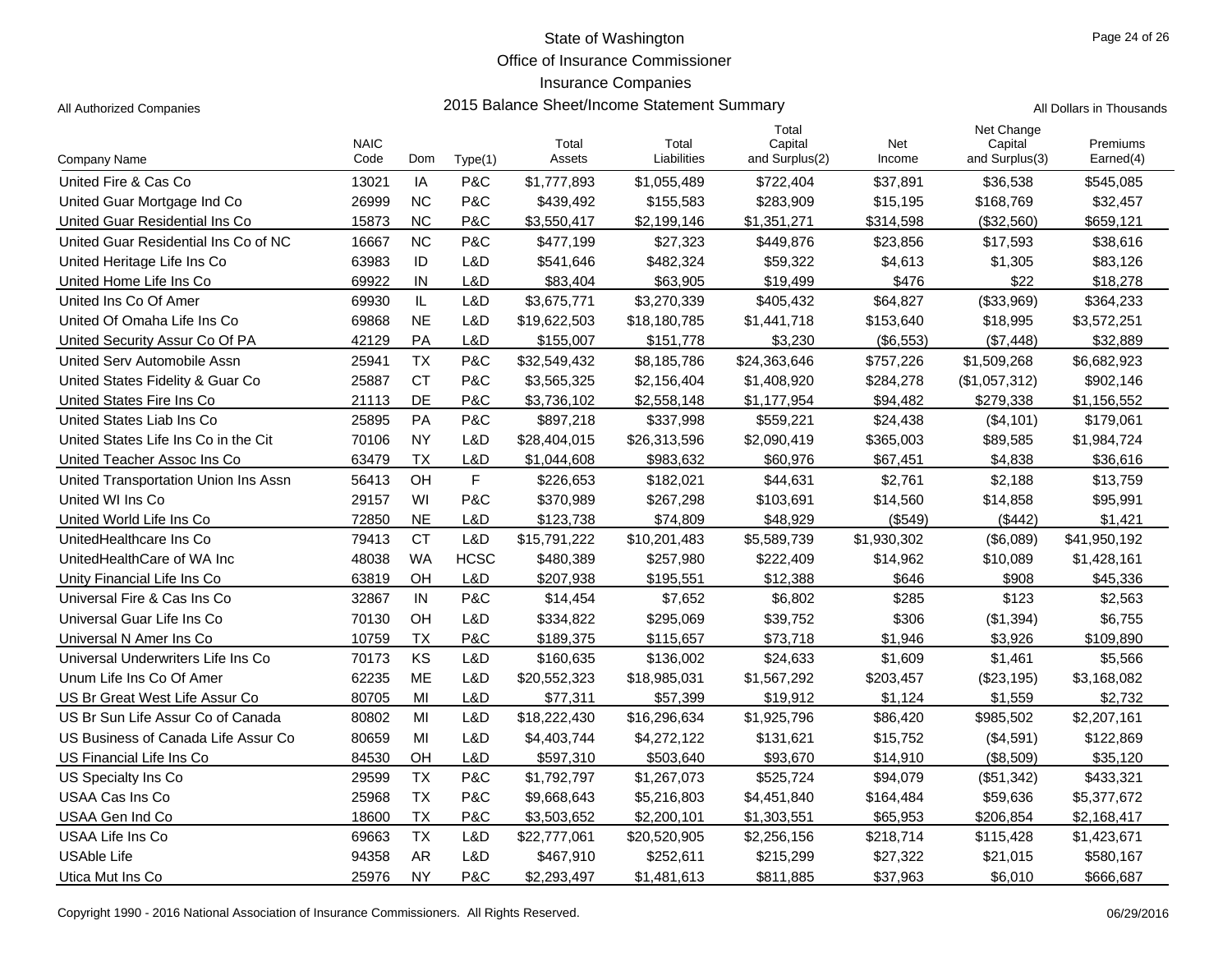Office of Insurance Commissioner

Total

## Insurance Companies

All Authorized Companies **2015 Balance Sheet/Income Statement Summary** All Dollars in Thousands

| Company Name                         | <b>NAIC</b><br>Code | Dom       | Type(1)      | Total<br>Assets | Total<br>Liabilities | Capital<br>and Surplus(2) | Net<br>Income | Capital<br>and Surplus(3) | Premiums<br>Earned(4) |
|--------------------------------------|---------------------|-----------|--------------|-----------------|----------------------|---------------------------|---------------|---------------------------|-----------------------|
| Vanliner Ins Co                      | 21172               | <b>MO</b> | P&C          | \$374,302       | \$243,506            | \$130,796                 | \$4,975       | \$3,536                   | \$109,150             |
| Vantis Life Ins Co                   | 68632               | <b>CT</b> | L&D          | \$251,552       | \$164,232            | \$87,320                  | (\$548)       | \$17,762                  | (\$605, 113)          |
| Variable Ann Life Ins Co             | 70238               | ТX        | L&D          | \$74,140,571    | \$71,418,005         | \$2,722,566               | \$756,978     | (\$895,510)               | \$5,118,735           |
| Vigilant Ins Co                      | 20397               | <b>NY</b> | P&C          | \$514,827       | \$208,595            | \$306,232                 | \$21,998      | \$13,919                  | \$48,394              |
| Viking Ins Co Of WI                  | 13137               | WI        | P&C          | \$398,955       | \$219,282            | \$179,674                 | \$9,005       | \$601                     | \$90,422              |
| Virginia Surety Co Inc               | 40827               | IL        | P&C          | \$1,147,037     | \$783,401            | \$363,636                 | \$44,508      | \$62,847                  | \$266,922             |
| Voya Ins & Ann Co                    | 80942               | IA        | L&D          | \$63,981,168    | \$61,906,395         | \$2,074,773               | \$553,288     | (\$44,637)                | \$2,654,379           |
| Vova Retirement Ins & Ann Co         | 86509               | <b>CT</b> | L&D          | \$87,214,111    | \$85,183,944         | \$2,030,167               | \$317,470     | \$22,280                  | \$12,041,769          |
| VSP Vision Care Inc                  | 53031               | VA        | <b>HCSC</b>  | \$124,052       | \$17,326             | \$106,726                 | \$10,706      | (\$67,403)                | \$147,467             |
| <b>Washington Cas Co</b>             | 42510               | <b>WA</b> | P&C          | \$32,410        | \$11,412             | \$20,997                  | \$448         | \$937                     | \$0                   |
| Washington Intl Ins Co               | 32778               | <b>NH</b> | P&C.         | \$101,810       | \$24,841             | \$76,969                  | \$2,835       | \$2,474                   | \$2,084               |
| Washington Natl Ins Co               | 70319               | IN        | L&D          | \$4,807,835     | \$4,474,784          | \$333,051                 | \$60,928      | \$6,063                   | \$649,711             |
| Wellcare Prescription Ins Inc        | 10155               | FL.       | <b>HCSC</b>  | \$721,215       | \$579,928            | \$141,287                 | \$23,646      | \$32,288                  | \$814,782             |
| Wesco Ins Co                         | 25011               | DE        | P&C          | \$1,743,378     | \$1,409,862          | \$333,516                 | \$13,095      | \$117,986                 | \$295,473             |
| West Coast Life Ins Co               | 70335               | <b>NE</b> | L&D          | \$4,985,334     | \$4,565,906          | \$419,428                 | \$58,545      | \$7,161                   | \$10,076              |
| Westchester Fire Ins Co              | 10030               | PA        | P&C          | \$1,797,867     | \$1,066,492          | \$731,375                 | \$52,995      | (\$174,683)               | \$356,499             |
| Westcor Land Title Ins Co            | 50050               | СA        | T.           | \$105,685       | \$73,091             | \$32,594                  | \$4,410       | \$3,225                   | \$367,859             |
| Western & Southern Life Ins Co       | 70483               | OН        | L&D          | \$9,792,314     | \$5,243,980          | \$4,548,335               | \$268,054     | \$254,125                 | \$256,197             |
| Western Fraternal Life Assn          | 58017               | IA        | F            | \$287,885       | \$264,016            | \$23,869                  | \$697         | \$598                     | \$15,167              |
| Western Grocers Employee Benefit Tru | 12339               | <b>OR</b> | <b>MEWA</b>  | \$7,627         | \$3,011              | \$4,615                   | (\$1,294)     | (\$1,283)                 | \$15,574              |
| Western Natl Assur Co                | 24465               | ΜN        | P&C          | \$60,421        | \$34,868             | \$25,554                  | \$2,052       | \$1,463                   | \$25,759              |
| Western Natl Mut Ins Co              | 15377               | ΜN        | P&C          | \$845,547       | \$454,985            | \$390,562                 | \$28,169      | \$40,610                  | \$321,985             |
| Western Pacific Mut Ins Co RRG       | 40940               | CO        | P&C          | \$135,685       | \$27,901             | \$107,784                 | \$2,326       | (\$1,840)                 | \$5,438               |
| Western Professional Ins Co          | 10942               | WA        | P&C          | \$13,645        | \$82                 | \$13,563                  | \$197         | ( \$43)                   | \$0                   |
| Western Southern Life Assur Co       | 92622               | OH        | L&D          | \$12,553,375    | \$11,558,139         | \$995,236                 | \$67,969      | (\$56,108)                | \$578,632             |
| <b>Western Surety Co</b>             | 13188               | <b>SD</b> | P&C          | \$1,823,700     | \$500,362            | \$1,323,338               | \$116,517     | (\$44,688)                | \$349,547             |
| Western United Life Assur Co         | 85189               | WA        | L&D          | \$1,096,339     | \$1,025,814          | \$70,526                  | \$12,476      | \$8,723                   | \$191,624             |
| Westfield Ins Co                     | 24112               | OH        | P&C          | \$2,594,427     | \$1,501,988          | \$1,092,439               | \$70,851      | \$49,398                  | \$943,274             |
| <b>Westport Ins Corp</b>             | 39845               | <b>MO</b> | P&C          | \$4,692,986     | \$3,187,696          | \$1,505,290               | \$177,330     | (\$125,238)               | \$270,545             |
| WFG Natl Title Ins Co                | 51152               | <b>SC</b> | $\mathsf{T}$ | \$96,379        | \$71,839             | \$24,540                  | \$4,964       | \$5,625                   | \$290,740             |
| Wilcac Life Ins Co                   | 62413               | IL.       | L&D          | \$2,479,949     | \$2,340,569          | \$139,380                 | \$25,229      | (\$110,926)               | \$293                 |
| Wilco Life Ins Co                    | 65900               | IN        | L&D          | \$3,485,610     | \$3,284,985          | \$200,625                 | \$56,152      | (\$35,174)                | \$128,409             |
| Willamette Dental of WA Inc          | 47050               | WA        | LHCSC        | \$12,057        | \$1,095              | \$10,962                  | \$662         | \$605                     | \$52,997              |
| Wilshire Ins Co                      | 13234               | <b>NC</b> | P&C          | \$231,123       | \$139,055            | \$92,068                  | (\$9,992)     | (\$15,571)                | \$89,490              |
| Wilton Reassur Life Co of NY         | 60704               | <b>NY</b> | L&D          | \$902,186       | \$811,415            | \$90,771                  | (\$12,081)    | (\$15,788)                | \$17,927              |
| Womans Life Ins Society              | 56170               | MI        | F            | \$199,583       | \$177,758            | \$21,824                  | (\$1,504)     | (\$588)                   | \$10,551              |

Page 25 of 26

Net Change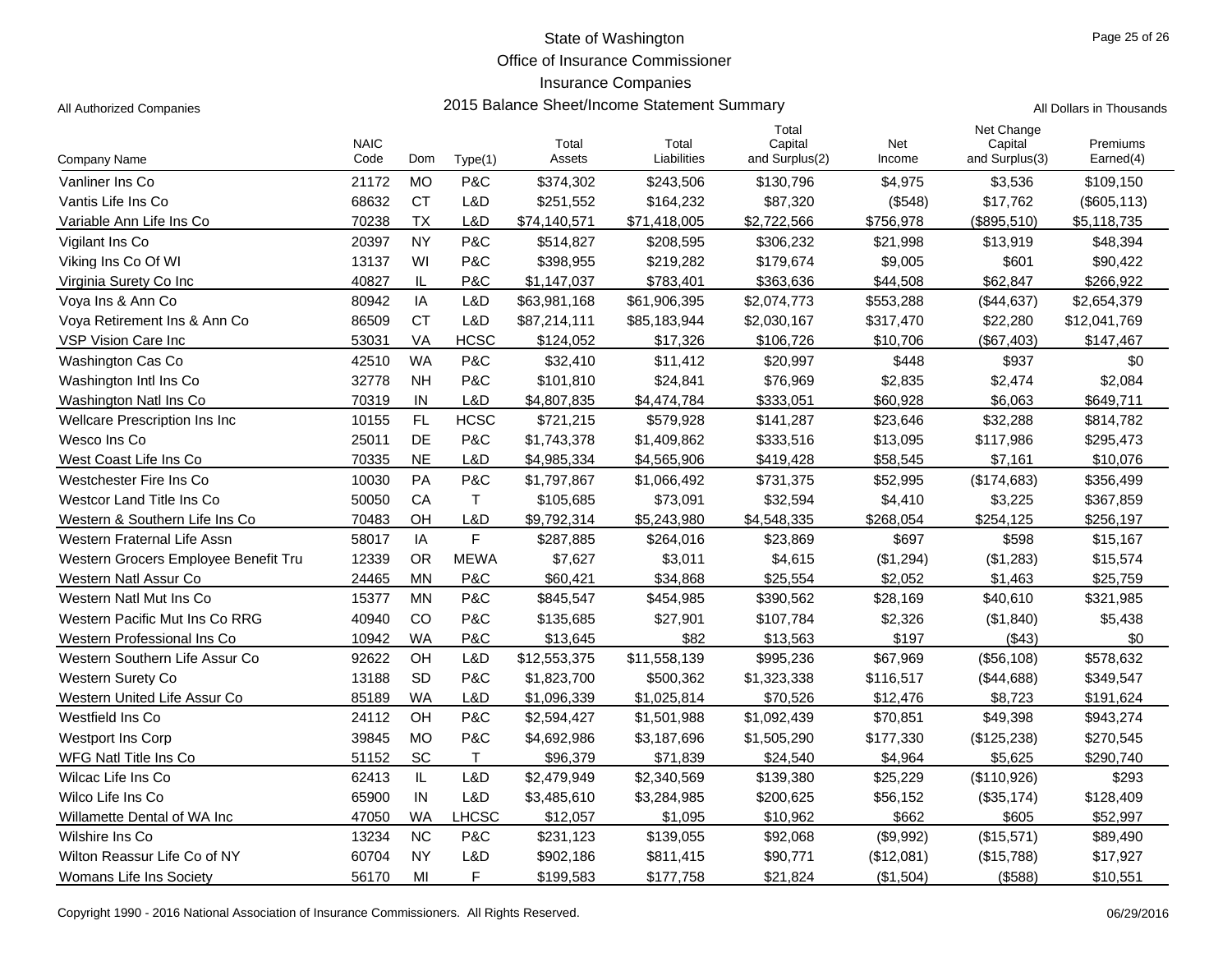#### Office of Insurance Commissioner

#### Insurance Companies

All Authorized Companies **2015 Balance Sheet/Income Statement Summary** All Dollars in Thousands

| Company Name               |        | <b>NAIC</b><br>Code | Dom       | Type(1) | Total<br>Assets | Total<br>Liabilities | Total<br>Capital<br>and Surplus(2) | <b>Net</b><br>Income | Net Change<br>Capital<br>and Surplus(3) | Premiums<br>Earned(4) |
|----------------------------|--------|---------------------|-----------|---------|-----------------|----------------------|------------------------------------|----------------------|-----------------------------------------|-----------------------|
| Woodmen World Life Ins Soc |        | 57320               | <b>NE</b> | F       | \$10,676,069    | \$9,502,779          | \$1,173,290                        | \$96,720             | \$76.385                                | \$793,145             |
| Wright Natl Flood Ins Co   |        | 11523               | ТX        | P&C     | \$22,104        | \$6,963              | \$15,142                           | \$4,100              | \$4,267                                 | \$21                  |
| XL Ins Amer Inc            |        | 24554               | DE        | P&C     | \$678,045       | \$466,913            | \$211,131                          | \$6,878              | (\$21,161)                              | \$128,449             |
| XL Specialty Ins Co        |        | 37885               | DE        | P&C     | \$462,209       | \$329.495            | \$132.714                          | (\$2,532)            | (\$10,466)                              | \$77,069              |
| Yosemite Ins Co            |        | 26220               | IN        | P&C     | \$172,005       | \$96,034             | \$75,971                           | \$15,319             | (\$31,725)                              | \$34,707              |
| Zale Ind Co                |        | 30325               | ТX        | P&C     | \$51.973        | \$35,372             | \$16,601                           | \$3,836              | \$181                                   | \$17,019              |
| Zale Life Ins Co           |        | 71323               | AZ        | L&D     | \$11.813        | \$2,400              | \$9.413                            | \$717                | (\$17)                                  | \$1,566               |
| Zurich Amer Ins Co         |        | 16535               | <b>NY</b> | P&C     | \$30,471,456    | \$22,706,000         | \$7,765,457                        | \$597,874            | (\$249,952)                             | \$4,759,987           |
| Zurich Amer Life Ins Co    |        | 90557               | IL        | L&D     | \$12,270,835    | \$12,145,248         | \$125,587                          | (\$23,161)           | (\$21,354)                              | \$17,131              |
|                            | Totals |                     |           |         | \$7,559,321,786 | \$6,559,623,901      | \$999,697,885                      | \$90,475,119         | \$10,520,576                            | \$982,865,110         |

(1)L&D=Life and Disability Ins. Co., P&C=Property and Casualty Ins. Co., HMO=Health Maintenance Organization, HCSC=Health Care Service Contractor, LHCSC=Limited HCSC, T= F=Fraternal, MEWA=Multiple Employer Welfare Arrangement

(2)Total Capital and Surplus also means Net Worth

(3)Difference between 2015 and 2014

(4)Premiums also means Premiums and Other Considerations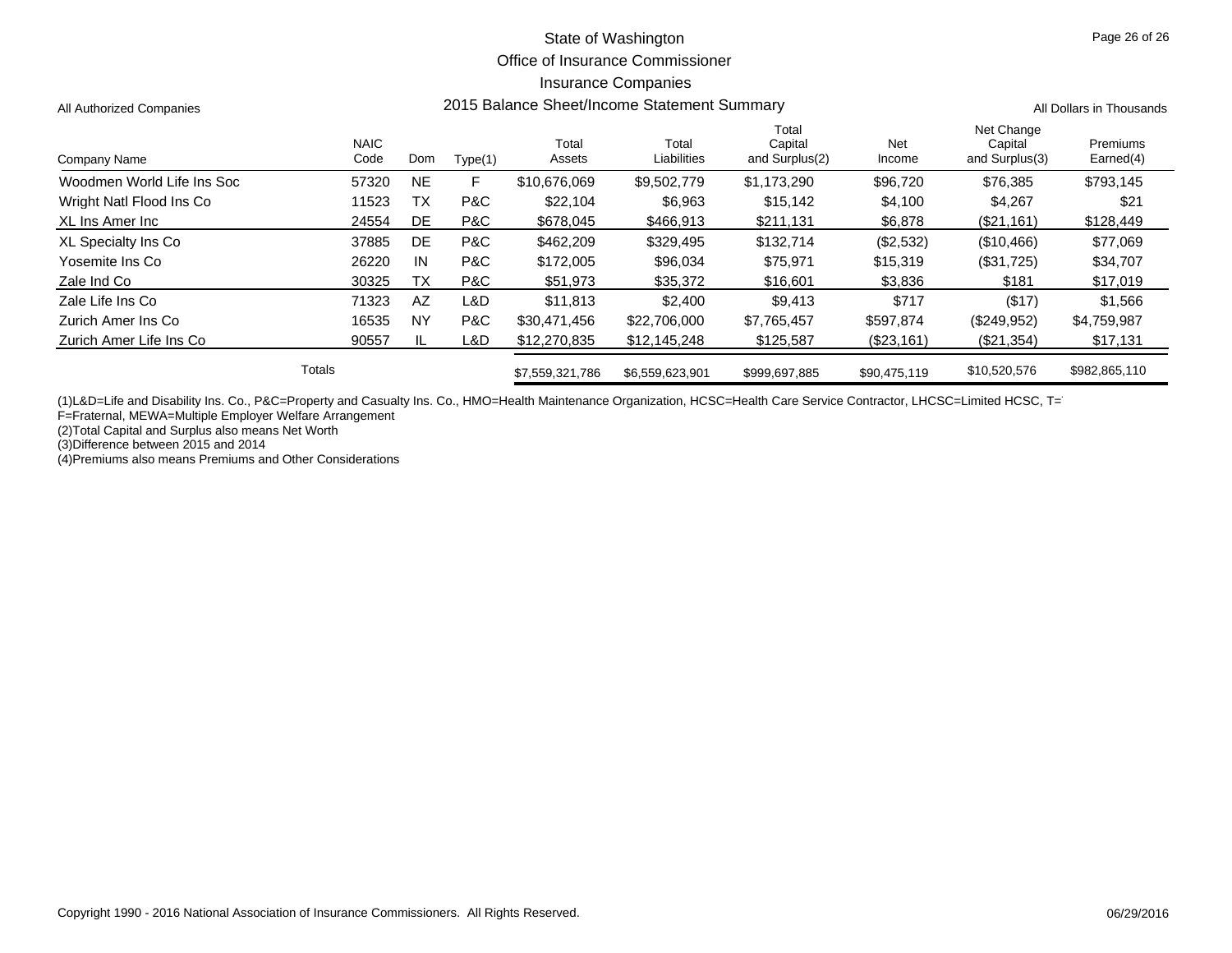Office of Insurance Commissioner

## Insurance Companies

| <b>WA</b><br>\$5,686<br>\$64<br>Academe Inc<br>65105<br>L&D<br>\$5,621<br>\$18<br>\$18<br>\$0<br><b>WA</b><br>14073<br><b>HMO</b><br>\$240,550<br>\$119,643<br>\$120,907<br>\$18.719<br>\$17,497<br>\$509,568<br>Amerigroup Washington Inc<br><b>HCSC</b><br>Arcadian Hith Plan Inc<br>12151<br>WA<br>\$77,719<br>\$42,703<br>\$35.017<br>(\$32,675)<br>(\$22,862)<br>\$71,089<br>47350<br><b>WA</b><br><b>HCSC</b><br>\$4,245<br><b>Asuris NW Hith</b><br>\$91,738<br>\$27,251<br>\$64,487<br>\$5,052<br>\$145,445<br>L&D<br>Columbia United Providers Inc.<br>47047<br><b>WA</b><br>\$76,189<br>\$51,336<br>\$24,852<br>\$3,907<br>\$5,855<br>\$144,158<br>L&D<br>Commencement Bay Life Ins Co<br>78879<br>WA<br>\$7,651<br>\$235<br>\$7,417<br>\$105<br>\$101<br>\$0<br><b>WA</b><br><b>HCSC</b><br>\$1,070,237<br>Community Hith Plan of WA<br>47049<br>\$502,035<br>\$363,000<br>\$139,035<br>\$39,638<br>\$40,448<br><b>HCSC</b><br>15352<br><b>WA</b><br>(\$1,955)<br>Coordinated Care of WA Inc<br>\$231,047<br>\$146,419<br>\$84,628<br>(\$8,571)<br>\$558,458<br>47341<br><b>WA</b><br><b>HCSC</b><br>Delta Dental of WA<br>\$207,683<br>\$51,564<br>\$156,119<br>\$19,959<br>(\$13,214)<br>\$464,180<br>47490<br><b>WA</b><br><b>LHCSC</b><br>\$996<br>Dental Hith Serv<br>\$9,976<br>\$2,190<br>\$7,786<br>\$1,481<br>\$11,398<br><b>WA</b><br>P&C<br>Farmers Ins Co Of WA<br>21644<br>\$548,900<br>\$345,476<br>\$203,424<br>\$6,602<br>\$6,345<br>\$303,668<br>L&D<br>63177<br><b>WA</b><br>\$7,048,915<br>\$101,368<br>(\$16, 143)<br>\$599,979<br>Farmers New World Life Ins Co<br>\$6,567,429<br>\$481,485<br>29360<br><b>WA</b><br>P&C<br>\$464<br>\$8<br>\$456<br>\$54<br>\$5<br>\$62<br><b>Fraternal Beneficial Assoc</b><br>22101<br><b>WA</b><br>P&C<br>\$268,004<br>\$137,598<br>(\$2,628)<br>(\$1,903)<br>\$141,122<br>Grange Ins Assn<br>\$130,406<br>95672<br>\$118,351<br>\$87,228<br>\$2,334,448<br><b>WA</b><br><b>HMO</b><br>\$1,692,174<br>\$812,848<br>\$879,326<br>Group Hith Coop<br>47055<br><b>WA</b><br><b>HCSC</b><br>\$292,251<br>(\$690)<br>Group Hith Options Inc<br>\$149,969<br>\$142,283<br>\$1,440<br>\$842,102<br>Health Alliance NW Hith Plan<br>15082<br><b>WA</b><br><b>HCSC</b><br>\$16,476<br>\$7,357<br>\$9,120<br>(\$162)<br>\$4,583<br>\$30,090<br>94188<br><b>WA</b><br>L&D<br>\$133,536<br>\$37,004<br>\$96.532<br>\$6.731<br>\$6.583<br>\$105,713<br>Lifewise Assur Co<br>LifeWise Hlth Plan of WA<br>52633<br><b>WA</b><br><b>HCSC</b><br>\$147,552<br>\$72,132<br>\$75,420<br>\$4,950<br>\$4,614<br>\$243,163<br>50962<br>$\mathsf{T}$<br>Mason County Title Ins Co<br><b>WA</b><br>\$760<br>\$14<br>\$746<br>(\$46)<br>(\$45)<br>\$0<br>Molina Hithcare of WA Inc<br>96270<br>WA<br><b>HMO</b><br>\$589,775<br>\$398,947<br>\$190,828<br>(\$3,385)<br>\$45,040<br>\$1,671,700<br><b>WA</b><br>North Coast Life Ins Co<br>67059<br>L&D<br>\$141,116<br>\$446<br>\$343<br>\$131,621<br>\$9,494<br>\$5,020<br><b>WA</b><br>P&C<br>\$1,870<br>\$796<br>32417<br>\$21,166<br>\$9,597<br>\$11,568<br>\$6,330<br>Northwest Dentists Ins Co<br>24341<br>P&C<br>WA<br>\$706,849<br>\$447,844<br>\$259.005<br>\$10,163<br>\$4,495<br>\$381,094<br>Pemco Mut Ins Co<br><b>WA</b><br>40738<br>P&C<br>\$6,910<br>Physicians Ins A Mut Co.<br>\$471,049<br>\$251,093<br>\$219,956<br>(\$2,598)<br>\$71,271<br><b>HCSC</b><br><b>WA</b><br><b>Premera Blue Cross</b><br>47570<br>\$2,275,960<br>\$887,539<br>\$1,388,421<br>\$12,888<br>(\$26,849)<br>\$3,489,362<br>41580<br><b>WA</b><br>P&C<br>\$37,789<br>\$21,051<br>\$572<br>\$147<br>\$12,522<br>Red Shield Ins Co<br>\$16.738<br>53902<br><b>WA</b><br><b>HCSC</b><br>\$1,114,643<br>\$1,784,138<br><b>Regence BlueShield</b><br>\$1,611,901<br>\$497,258<br>\$11,803<br>(\$30,965)<br>22128<br><b>WA</b><br>P&C<br>\$1,418<br>Rocky Mountain Fire & Cas Co<br>\$21,821<br>\$1,311<br>\$20,510<br>\$1,035<br>\$969<br><b>HCSC</b><br>12909<br>\$50,601<br>\$40,016<br>\$10,585<br>(\$5,032)<br>\$155,194<br>WA<br>(\$17,253)<br>Soundpath Hith<br><b>WA</b><br>12239<br><b>MEWA</b><br>\$14,245<br>\$8,802<br>\$5,442<br>(\$2,494)<br>(\$2,612)<br>\$54,564<br><b>Timber Products Manufacturers Trust</b><br>UnitedHealthCare of WA Inc<br>48038<br><b>WA</b><br><b>HCSC</b><br>\$222,409<br>\$1,428,161<br>\$480,389<br>\$257,980<br>\$14,962<br>\$10,089<br>\$937<br>Washington Cas Co<br>42510<br><b>WA</b><br>P&C<br>\$32,410<br>\$11,412<br>\$20,997<br>\$448<br>\$0<br>\$0<br>10942<br><b>WA</b><br>P&C<br>\$13,645<br>\$82<br>\$13,563<br>\$197<br>(\$43)<br>Western Professional Ins Co<br>L&D<br>Western United Life Assur Co<br>85189<br><b>WA</b><br>\$1,096,339<br>\$1,025,814<br>\$70,526<br>\$12,476<br>\$8,723<br>\$191,624<br><b>LHCSC</b><br>\$662<br>Willamette Dental of WA Inc<br>47050<br><b>WA</b><br>\$12,057<br>\$1,095<br>\$10,962<br>\$605<br>\$52,997 |              | <b>NAIC</b> |     |         | Total  | Total       | Total<br>Capital | Net    | Net Change<br>Capital | Premiums  |
|---------------------------------------------------------------------------------------------------------------------------------------------------------------------------------------------------------------------------------------------------------------------------------------------------------------------------------------------------------------------------------------------------------------------------------------------------------------------------------------------------------------------------------------------------------------------------------------------------------------------------------------------------------------------------------------------------------------------------------------------------------------------------------------------------------------------------------------------------------------------------------------------------------------------------------------------------------------------------------------------------------------------------------------------------------------------------------------------------------------------------------------------------------------------------------------------------------------------------------------------------------------------------------------------------------------------------------------------------------------------------------------------------------------------------------------------------------------------------------------------------------------------------------------------------------------------------------------------------------------------------------------------------------------------------------------------------------------------------------------------------------------------------------------------------------------------------------------------------------------------------------------------------------------------------------------------------------------------------------------------------------------------------------------------------------------------------------------------------------------------------------------------------------------------------------------------------------------------------------------------------------------------------------------------------------------------------------------------------------------------------------------------------------------------------------------------------------------------------------------------------------------------------------------------------------------------------------------------------------------------------------------------------------------------------------------------------------------------------------------------------------------------------------------------------------------------------------------------------------------------------------------------------------------------------------------------------------------------------------------------------------------------------------------------------------------------------------------------------------------------------------------------------------------------------------------------------------------------------------------------------------------------------------------------------------------------------------------------------------------------------------------------------------------------------------------------------------------------------------------------------------------------------------------------------------------------------------------------------------------------------------------------------------------------------------------------------------------------------------------------------------------------------------------------------------------------------------------------------------------------------------------------------------------------------------------------------------------------------------------------------------------------------------------------------------------------------------------------------------------------------------------------------------------------------------------------------------------------------------------------------------------------------------------------------------------------------------------------------------------------------------------------------------------------------------------------------------------------------------------------------------------------------------------------------------------------------------------------------------------------------------------------------------------------------------------------------------------------------------------------------------------------------------------------------------------------------------------------------------------------------------------|--------------|-------------|-----|---------|--------|-------------|------------------|--------|-----------------------|-----------|
|                                                                                                                                                                                                                                                                                                                                                                                                                                                                                                                                                                                                                                                                                                                                                                                                                                                                                                                                                                                                                                                                                                                                                                                                                                                                                                                                                                                                                                                                                                                                                                                                                                                                                                                                                                                                                                                                                                                                                                                                                                                                                                                                                                                                                                                                                                                                                                                                                                                                                                                                                                                                                                                                                                                                                                                                                                                                                                                                                                                                                                                                                                                                                                                                                                                                                                                                                                                                                                                                                                                                                                                                                                                                                                                                                                                                                                                                                                                                                                                                                                                                                                                                                                                                                                                                                                                                                                                                                                                                                                                                                                                                                                                                                                                                                                                                                                                                                       | Company Name | Code        | Dom | Type(1) | Assets | Liabilities | and Surplus(2)   | Income | and Surplus(3)        | Earned(4) |
|                                                                                                                                                                                                                                                                                                                                                                                                                                                                                                                                                                                                                                                                                                                                                                                                                                                                                                                                                                                                                                                                                                                                                                                                                                                                                                                                                                                                                                                                                                                                                                                                                                                                                                                                                                                                                                                                                                                                                                                                                                                                                                                                                                                                                                                                                                                                                                                                                                                                                                                                                                                                                                                                                                                                                                                                                                                                                                                                                                                                                                                                                                                                                                                                                                                                                                                                                                                                                                                                                                                                                                                                                                                                                                                                                                                                                                                                                                                                                                                                                                                                                                                                                                                                                                                                                                                                                                                                                                                                                                                                                                                                                                                                                                                                                                                                                                                                                       |              |             |     |         |        |             |                  |        |                       |           |
|                                                                                                                                                                                                                                                                                                                                                                                                                                                                                                                                                                                                                                                                                                                                                                                                                                                                                                                                                                                                                                                                                                                                                                                                                                                                                                                                                                                                                                                                                                                                                                                                                                                                                                                                                                                                                                                                                                                                                                                                                                                                                                                                                                                                                                                                                                                                                                                                                                                                                                                                                                                                                                                                                                                                                                                                                                                                                                                                                                                                                                                                                                                                                                                                                                                                                                                                                                                                                                                                                                                                                                                                                                                                                                                                                                                                                                                                                                                                                                                                                                                                                                                                                                                                                                                                                                                                                                                                                                                                                                                                                                                                                                                                                                                                                                                                                                                                                       |              |             |     |         |        |             |                  |        |                       |           |
|                                                                                                                                                                                                                                                                                                                                                                                                                                                                                                                                                                                                                                                                                                                                                                                                                                                                                                                                                                                                                                                                                                                                                                                                                                                                                                                                                                                                                                                                                                                                                                                                                                                                                                                                                                                                                                                                                                                                                                                                                                                                                                                                                                                                                                                                                                                                                                                                                                                                                                                                                                                                                                                                                                                                                                                                                                                                                                                                                                                                                                                                                                                                                                                                                                                                                                                                                                                                                                                                                                                                                                                                                                                                                                                                                                                                                                                                                                                                                                                                                                                                                                                                                                                                                                                                                                                                                                                                                                                                                                                                                                                                                                                                                                                                                                                                                                                                                       |              |             |     |         |        |             |                  |        |                       |           |
|                                                                                                                                                                                                                                                                                                                                                                                                                                                                                                                                                                                                                                                                                                                                                                                                                                                                                                                                                                                                                                                                                                                                                                                                                                                                                                                                                                                                                                                                                                                                                                                                                                                                                                                                                                                                                                                                                                                                                                                                                                                                                                                                                                                                                                                                                                                                                                                                                                                                                                                                                                                                                                                                                                                                                                                                                                                                                                                                                                                                                                                                                                                                                                                                                                                                                                                                                                                                                                                                                                                                                                                                                                                                                                                                                                                                                                                                                                                                                                                                                                                                                                                                                                                                                                                                                                                                                                                                                                                                                                                                                                                                                                                                                                                                                                                                                                                                                       |              |             |     |         |        |             |                  |        |                       |           |
|                                                                                                                                                                                                                                                                                                                                                                                                                                                                                                                                                                                                                                                                                                                                                                                                                                                                                                                                                                                                                                                                                                                                                                                                                                                                                                                                                                                                                                                                                                                                                                                                                                                                                                                                                                                                                                                                                                                                                                                                                                                                                                                                                                                                                                                                                                                                                                                                                                                                                                                                                                                                                                                                                                                                                                                                                                                                                                                                                                                                                                                                                                                                                                                                                                                                                                                                                                                                                                                                                                                                                                                                                                                                                                                                                                                                                                                                                                                                                                                                                                                                                                                                                                                                                                                                                                                                                                                                                                                                                                                                                                                                                                                                                                                                                                                                                                                                                       |              |             |     |         |        |             |                  |        |                       |           |
|                                                                                                                                                                                                                                                                                                                                                                                                                                                                                                                                                                                                                                                                                                                                                                                                                                                                                                                                                                                                                                                                                                                                                                                                                                                                                                                                                                                                                                                                                                                                                                                                                                                                                                                                                                                                                                                                                                                                                                                                                                                                                                                                                                                                                                                                                                                                                                                                                                                                                                                                                                                                                                                                                                                                                                                                                                                                                                                                                                                                                                                                                                                                                                                                                                                                                                                                                                                                                                                                                                                                                                                                                                                                                                                                                                                                                                                                                                                                                                                                                                                                                                                                                                                                                                                                                                                                                                                                                                                                                                                                                                                                                                                                                                                                                                                                                                                                                       |              |             |     |         |        |             |                  |        |                       |           |
|                                                                                                                                                                                                                                                                                                                                                                                                                                                                                                                                                                                                                                                                                                                                                                                                                                                                                                                                                                                                                                                                                                                                                                                                                                                                                                                                                                                                                                                                                                                                                                                                                                                                                                                                                                                                                                                                                                                                                                                                                                                                                                                                                                                                                                                                                                                                                                                                                                                                                                                                                                                                                                                                                                                                                                                                                                                                                                                                                                                                                                                                                                                                                                                                                                                                                                                                                                                                                                                                                                                                                                                                                                                                                                                                                                                                                                                                                                                                                                                                                                                                                                                                                                                                                                                                                                                                                                                                                                                                                                                                                                                                                                                                                                                                                                                                                                                                                       |              |             |     |         |        |             |                  |        |                       |           |
|                                                                                                                                                                                                                                                                                                                                                                                                                                                                                                                                                                                                                                                                                                                                                                                                                                                                                                                                                                                                                                                                                                                                                                                                                                                                                                                                                                                                                                                                                                                                                                                                                                                                                                                                                                                                                                                                                                                                                                                                                                                                                                                                                                                                                                                                                                                                                                                                                                                                                                                                                                                                                                                                                                                                                                                                                                                                                                                                                                                                                                                                                                                                                                                                                                                                                                                                                                                                                                                                                                                                                                                                                                                                                                                                                                                                                                                                                                                                                                                                                                                                                                                                                                                                                                                                                                                                                                                                                                                                                                                                                                                                                                                                                                                                                                                                                                                                                       |              |             |     |         |        |             |                  |        |                       |           |
|                                                                                                                                                                                                                                                                                                                                                                                                                                                                                                                                                                                                                                                                                                                                                                                                                                                                                                                                                                                                                                                                                                                                                                                                                                                                                                                                                                                                                                                                                                                                                                                                                                                                                                                                                                                                                                                                                                                                                                                                                                                                                                                                                                                                                                                                                                                                                                                                                                                                                                                                                                                                                                                                                                                                                                                                                                                                                                                                                                                                                                                                                                                                                                                                                                                                                                                                                                                                                                                                                                                                                                                                                                                                                                                                                                                                                                                                                                                                                                                                                                                                                                                                                                                                                                                                                                                                                                                                                                                                                                                                                                                                                                                                                                                                                                                                                                                                                       |              |             |     |         |        |             |                  |        |                       |           |
|                                                                                                                                                                                                                                                                                                                                                                                                                                                                                                                                                                                                                                                                                                                                                                                                                                                                                                                                                                                                                                                                                                                                                                                                                                                                                                                                                                                                                                                                                                                                                                                                                                                                                                                                                                                                                                                                                                                                                                                                                                                                                                                                                                                                                                                                                                                                                                                                                                                                                                                                                                                                                                                                                                                                                                                                                                                                                                                                                                                                                                                                                                                                                                                                                                                                                                                                                                                                                                                                                                                                                                                                                                                                                                                                                                                                                                                                                                                                                                                                                                                                                                                                                                                                                                                                                                                                                                                                                                                                                                                                                                                                                                                                                                                                                                                                                                                                                       |              |             |     |         |        |             |                  |        |                       |           |
|                                                                                                                                                                                                                                                                                                                                                                                                                                                                                                                                                                                                                                                                                                                                                                                                                                                                                                                                                                                                                                                                                                                                                                                                                                                                                                                                                                                                                                                                                                                                                                                                                                                                                                                                                                                                                                                                                                                                                                                                                                                                                                                                                                                                                                                                                                                                                                                                                                                                                                                                                                                                                                                                                                                                                                                                                                                                                                                                                                                                                                                                                                                                                                                                                                                                                                                                                                                                                                                                                                                                                                                                                                                                                                                                                                                                                                                                                                                                                                                                                                                                                                                                                                                                                                                                                                                                                                                                                                                                                                                                                                                                                                                                                                                                                                                                                                                                                       |              |             |     |         |        |             |                  |        |                       |           |
|                                                                                                                                                                                                                                                                                                                                                                                                                                                                                                                                                                                                                                                                                                                                                                                                                                                                                                                                                                                                                                                                                                                                                                                                                                                                                                                                                                                                                                                                                                                                                                                                                                                                                                                                                                                                                                                                                                                                                                                                                                                                                                                                                                                                                                                                                                                                                                                                                                                                                                                                                                                                                                                                                                                                                                                                                                                                                                                                                                                                                                                                                                                                                                                                                                                                                                                                                                                                                                                                                                                                                                                                                                                                                                                                                                                                                                                                                                                                                                                                                                                                                                                                                                                                                                                                                                                                                                                                                                                                                                                                                                                                                                                                                                                                                                                                                                                                                       |              |             |     |         |        |             |                  |        |                       |           |
|                                                                                                                                                                                                                                                                                                                                                                                                                                                                                                                                                                                                                                                                                                                                                                                                                                                                                                                                                                                                                                                                                                                                                                                                                                                                                                                                                                                                                                                                                                                                                                                                                                                                                                                                                                                                                                                                                                                                                                                                                                                                                                                                                                                                                                                                                                                                                                                                                                                                                                                                                                                                                                                                                                                                                                                                                                                                                                                                                                                                                                                                                                                                                                                                                                                                                                                                                                                                                                                                                                                                                                                                                                                                                                                                                                                                                                                                                                                                                                                                                                                                                                                                                                                                                                                                                                                                                                                                                                                                                                                                                                                                                                                                                                                                                                                                                                                                                       |              |             |     |         |        |             |                  |        |                       |           |
|                                                                                                                                                                                                                                                                                                                                                                                                                                                                                                                                                                                                                                                                                                                                                                                                                                                                                                                                                                                                                                                                                                                                                                                                                                                                                                                                                                                                                                                                                                                                                                                                                                                                                                                                                                                                                                                                                                                                                                                                                                                                                                                                                                                                                                                                                                                                                                                                                                                                                                                                                                                                                                                                                                                                                                                                                                                                                                                                                                                                                                                                                                                                                                                                                                                                                                                                                                                                                                                                                                                                                                                                                                                                                                                                                                                                                                                                                                                                                                                                                                                                                                                                                                                                                                                                                                                                                                                                                                                                                                                                                                                                                                                                                                                                                                                                                                                                                       |              |             |     |         |        |             |                  |        |                       |           |
|                                                                                                                                                                                                                                                                                                                                                                                                                                                                                                                                                                                                                                                                                                                                                                                                                                                                                                                                                                                                                                                                                                                                                                                                                                                                                                                                                                                                                                                                                                                                                                                                                                                                                                                                                                                                                                                                                                                                                                                                                                                                                                                                                                                                                                                                                                                                                                                                                                                                                                                                                                                                                                                                                                                                                                                                                                                                                                                                                                                                                                                                                                                                                                                                                                                                                                                                                                                                                                                                                                                                                                                                                                                                                                                                                                                                                                                                                                                                                                                                                                                                                                                                                                                                                                                                                                                                                                                                                                                                                                                                                                                                                                                                                                                                                                                                                                                                                       |              |             |     |         |        |             |                  |        |                       |           |
|                                                                                                                                                                                                                                                                                                                                                                                                                                                                                                                                                                                                                                                                                                                                                                                                                                                                                                                                                                                                                                                                                                                                                                                                                                                                                                                                                                                                                                                                                                                                                                                                                                                                                                                                                                                                                                                                                                                                                                                                                                                                                                                                                                                                                                                                                                                                                                                                                                                                                                                                                                                                                                                                                                                                                                                                                                                                                                                                                                                                                                                                                                                                                                                                                                                                                                                                                                                                                                                                                                                                                                                                                                                                                                                                                                                                                                                                                                                                                                                                                                                                                                                                                                                                                                                                                                                                                                                                                                                                                                                                                                                                                                                                                                                                                                                                                                                                                       |              |             |     |         |        |             |                  |        |                       |           |
|                                                                                                                                                                                                                                                                                                                                                                                                                                                                                                                                                                                                                                                                                                                                                                                                                                                                                                                                                                                                                                                                                                                                                                                                                                                                                                                                                                                                                                                                                                                                                                                                                                                                                                                                                                                                                                                                                                                                                                                                                                                                                                                                                                                                                                                                                                                                                                                                                                                                                                                                                                                                                                                                                                                                                                                                                                                                                                                                                                                                                                                                                                                                                                                                                                                                                                                                                                                                                                                                                                                                                                                                                                                                                                                                                                                                                                                                                                                                                                                                                                                                                                                                                                                                                                                                                                                                                                                                                                                                                                                                                                                                                                                                                                                                                                                                                                                                                       |              |             |     |         |        |             |                  |        |                       |           |
|                                                                                                                                                                                                                                                                                                                                                                                                                                                                                                                                                                                                                                                                                                                                                                                                                                                                                                                                                                                                                                                                                                                                                                                                                                                                                                                                                                                                                                                                                                                                                                                                                                                                                                                                                                                                                                                                                                                                                                                                                                                                                                                                                                                                                                                                                                                                                                                                                                                                                                                                                                                                                                                                                                                                                                                                                                                                                                                                                                                                                                                                                                                                                                                                                                                                                                                                                                                                                                                                                                                                                                                                                                                                                                                                                                                                                                                                                                                                                                                                                                                                                                                                                                                                                                                                                                                                                                                                                                                                                                                                                                                                                                                                                                                                                                                                                                                                                       |              |             |     |         |        |             |                  |        |                       |           |
|                                                                                                                                                                                                                                                                                                                                                                                                                                                                                                                                                                                                                                                                                                                                                                                                                                                                                                                                                                                                                                                                                                                                                                                                                                                                                                                                                                                                                                                                                                                                                                                                                                                                                                                                                                                                                                                                                                                                                                                                                                                                                                                                                                                                                                                                                                                                                                                                                                                                                                                                                                                                                                                                                                                                                                                                                                                                                                                                                                                                                                                                                                                                                                                                                                                                                                                                                                                                                                                                                                                                                                                                                                                                                                                                                                                                                                                                                                                                                                                                                                                                                                                                                                                                                                                                                                                                                                                                                                                                                                                                                                                                                                                                                                                                                                                                                                                                                       |              |             |     |         |        |             |                  |        |                       |           |
|                                                                                                                                                                                                                                                                                                                                                                                                                                                                                                                                                                                                                                                                                                                                                                                                                                                                                                                                                                                                                                                                                                                                                                                                                                                                                                                                                                                                                                                                                                                                                                                                                                                                                                                                                                                                                                                                                                                                                                                                                                                                                                                                                                                                                                                                                                                                                                                                                                                                                                                                                                                                                                                                                                                                                                                                                                                                                                                                                                                                                                                                                                                                                                                                                                                                                                                                                                                                                                                                                                                                                                                                                                                                                                                                                                                                                                                                                                                                                                                                                                                                                                                                                                                                                                                                                                                                                                                                                                                                                                                                                                                                                                                                                                                                                                                                                                                                                       |              |             |     |         |        |             |                  |        |                       |           |
|                                                                                                                                                                                                                                                                                                                                                                                                                                                                                                                                                                                                                                                                                                                                                                                                                                                                                                                                                                                                                                                                                                                                                                                                                                                                                                                                                                                                                                                                                                                                                                                                                                                                                                                                                                                                                                                                                                                                                                                                                                                                                                                                                                                                                                                                                                                                                                                                                                                                                                                                                                                                                                                                                                                                                                                                                                                                                                                                                                                                                                                                                                                                                                                                                                                                                                                                                                                                                                                                                                                                                                                                                                                                                                                                                                                                                                                                                                                                                                                                                                                                                                                                                                                                                                                                                                                                                                                                                                                                                                                                                                                                                                                                                                                                                                                                                                                                                       |              |             |     |         |        |             |                  |        |                       |           |
|                                                                                                                                                                                                                                                                                                                                                                                                                                                                                                                                                                                                                                                                                                                                                                                                                                                                                                                                                                                                                                                                                                                                                                                                                                                                                                                                                                                                                                                                                                                                                                                                                                                                                                                                                                                                                                                                                                                                                                                                                                                                                                                                                                                                                                                                                                                                                                                                                                                                                                                                                                                                                                                                                                                                                                                                                                                                                                                                                                                                                                                                                                                                                                                                                                                                                                                                                                                                                                                                                                                                                                                                                                                                                                                                                                                                                                                                                                                                                                                                                                                                                                                                                                                                                                                                                                                                                                                                                                                                                                                                                                                                                                                                                                                                                                                                                                                                                       |              |             |     |         |        |             |                  |        |                       |           |
|                                                                                                                                                                                                                                                                                                                                                                                                                                                                                                                                                                                                                                                                                                                                                                                                                                                                                                                                                                                                                                                                                                                                                                                                                                                                                                                                                                                                                                                                                                                                                                                                                                                                                                                                                                                                                                                                                                                                                                                                                                                                                                                                                                                                                                                                                                                                                                                                                                                                                                                                                                                                                                                                                                                                                                                                                                                                                                                                                                                                                                                                                                                                                                                                                                                                                                                                                                                                                                                                                                                                                                                                                                                                                                                                                                                                                                                                                                                                                                                                                                                                                                                                                                                                                                                                                                                                                                                                                                                                                                                                                                                                                                                                                                                                                                                                                                                                                       |              |             |     |         |        |             |                  |        |                       |           |
|                                                                                                                                                                                                                                                                                                                                                                                                                                                                                                                                                                                                                                                                                                                                                                                                                                                                                                                                                                                                                                                                                                                                                                                                                                                                                                                                                                                                                                                                                                                                                                                                                                                                                                                                                                                                                                                                                                                                                                                                                                                                                                                                                                                                                                                                                                                                                                                                                                                                                                                                                                                                                                                                                                                                                                                                                                                                                                                                                                                                                                                                                                                                                                                                                                                                                                                                                                                                                                                                                                                                                                                                                                                                                                                                                                                                                                                                                                                                                                                                                                                                                                                                                                                                                                                                                                                                                                                                                                                                                                                                                                                                                                                                                                                                                                                                                                                                                       |              |             |     |         |        |             |                  |        |                       |           |
|                                                                                                                                                                                                                                                                                                                                                                                                                                                                                                                                                                                                                                                                                                                                                                                                                                                                                                                                                                                                                                                                                                                                                                                                                                                                                                                                                                                                                                                                                                                                                                                                                                                                                                                                                                                                                                                                                                                                                                                                                                                                                                                                                                                                                                                                                                                                                                                                                                                                                                                                                                                                                                                                                                                                                                                                                                                                                                                                                                                                                                                                                                                                                                                                                                                                                                                                                                                                                                                                                                                                                                                                                                                                                                                                                                                                                                                                                                                                                                                                                                                                                                                                                                                                                                                                                                                                                                                                                                                                                                                                                                                                                                                                                                                                                                                                                                                                                       |              |             |     |         |        |             |                  |        |                       |           |
|                                                                                                                                                                                                                                                                                                                                                                                                                                                                                                                                                                                                                                                                                                                                                                                                                                                                                                                                                                                                                                                                                                                                                                                                                                                                                                                                                                                                                                                                                                                                                                                                                                                                                                                                                                                                                                                                                                                                                                                                                                                                                                                                                                                                                                                                                                                                                                                                                                                                                                                                                                                                                                                                                                                                                                                                                                                                                                                                                                                                                                                                                                                                                                                                                                                                                                                                                                                                                                                                                                                                                                                                                                                                                                                                                                                                                                                                                                                                                                                                                                                                                                                                                                                                                                                                                                                                                                                                                                                                                                                                                                                                                                                                                                                                                                                                                                                                                       |              |             |     |         |        |             |                  |        |                       |           |
|                                                                                                                                                                                                                                                                                                                                                                                                                                                                                                                                                                                                                                                                                                                                                                                                                                                                                                                                                                                                                                                                                                                                                                                                                                                                                                                                                                                                                                                                                                                                                                                                                                                                                                                                                                                                                                                                                                                                                                                                                                                                                                                                                                                                                                                                                                                                                                                                                                                                                                                                                                                                                                                                                                                                                                                                                                                                                                                                                                                                                                                                                                                                                                                                                                                                                                                                                                                                                                                                                                                                                                                                                                                                                                                                                                                                                                                                                                                                                                                                                                                                                                                                                                                                                                                                                                                                                                                                                                                                                                                                                                                                                                                                                                                                                                                                                                                                                       |              |             |     |         |        |             |                  |        |                       |           |
|                                                                                                                                                                                                                                                                                                                                                                                                                                                                                                                                                                                                                                                                                                                                                                                                                                                                                                                                                                                                                                                                                                                                                                                                                                                                                                                                                                                                                                                                                                                                                                                                                                                                                                                                                                                                                                                                                                                                                                                                                                                                                                                                                                                                                                                                                                                                                                                                                                                                                                                                                                                                                                                                                                                                                                                                                                                                                                                                                                                                                                                                                                                                                                                                                                                                                                                                                                                                                                                                                                                                                                                                                                                                                                                                                                                                                                                                                                                                                                                                                                                                                                                                                                                                                                                                                                                                                                                                                                                                                                                                                                                                                                                                                                                                                                                                                                                                                       |              |             |     |         |        |             |                  |        |                       |           |
|                                                                                                                                                                                                                                                                                                                                                                                                                                                                                                                                                                                                                                                                                                                                                                                                                                                                                                                                                                                                                                                                                                                                                                                                                                                                                                                                                                                                                                                                                                                                                                                                                                                                                                                                                                                                                                                                                                                                                                                                                                                                                                                                                                                                                                                                                                                                                                                                                                                                                                                                                                                                                                                                                                                                                                                                                                                                                                                                                                                                                                                                                                                                                                                                                                                                                                                                                                                                                                                                                                                                                                                                                                                                                                                                                                                                                                                                                                                                                                                                                                                                                                                                                                                                                                                                                                                                                                                                                                                                                                                                                                                                                                                                                                                                                                                                                                                                                       |              |             |     |         |        |             |                  |        |                       |           |
|                                                                                                                                                                                                                                                                                                                                                                                                                                                                                                                                                                                                                                                                                                                                                                                                                                                                                                                                                                                                                                                                                                                                                                                                                                                                                                                                                                                                                                                                                                                                                                                                                                                                                                                                                                                                                                                                                                                                                                                                                                                                                                                                                                                                                                                                                                                                                                                                                                                                                                                                                                                                                                                                                                                                                                                                                                                                                                                                                                                                                                                                                                                                                                                                                                                                                                                                                                                                                                                                                                                                                                                                                                                                                                                                                                                                                                                                                                                                                                                                                                                                                                                                                                                                                                                                                                                                                                                                                                                                                                                                                                                                                                                                                                                                                                                                                                                                                       |              |             |     |         |        |             |                  |        |                       |           |
|                                                                                                                                                                                                                                                                                                                                                                                                                                                                                                                                                                                                                                                                                                                                                                                                                                                                                                                                                                                                                                                                                                                                                                                                                                                                                                                                                                                                                                                                                                                                                                                                                                                                                                                                                                                                                                                                                                                                                                                                                                                                                                                                                                                                                                                                                                                                                                                                                                                                                                                                                                                                                                                                                                                                                                                                                                                                                                                                                                                                                                                                                                                                                                                                                                                                                                                                                                                                                                                                                                                                                                                                                                                                                                                                                                                                                                                                                                                                                                                                                                                                                                                                                                                                                                                                                                                                                                                                                                                                                                                                                                                                                                                                                                                                                                                                                                                                                       |              |             |     |         |        |             |                  |        |                       |           |
|                                                                                                                                                                                                                                                                                                                                                                                                                                                                                                                                                                                                                                                                                                                                                                                                                                                                                                                                                                                                                                                                                                                                                                                                                                                                                                                                                                                                                                                                                                                                                                                                                                                                                                                                                                                                                                                                                                                                                                                                                                                                                                                                                                                                                                                                                                                                                                                                                                                                                                                                                                                                                                                                                                                                                                                                                                                                                                                                                                                                                                                                                                                                                                                                                                                                                                                                                                                                                                                                                                                                                                                                                                                                                                                                                                                                                                                                                                                                                                                                                                                                                                                                                                                                                                                                                                                                                                                                                                                                                                                                                                                                                                                                                                                                                                                                                                                                                       |              |             |     |         |        |             |                  |        |                       |           |
|                                                                                                                                                                                                                                                                                                                                                                                                                                                                                                                                                                                                                                                                                                                                                                                                                                                                                                                                                                                                                                                                                                                                                                                                                                                                                                                                                                                                                                                                                                                                                                                                                                                                                                                                                                                                                                                                                                                                                                                                                                                                                                                                                                                                                                                                                                                                                                                                                                                                                                                                                                                                                                                                                                                                                                                                                                                                                                                                                                                                                                                                                                                                                                                                                                                                                                                                                                                                                                                                                                                                                                                                                                                                                                                                                                                                                                                                                                                                                                                                                                                                                                                                                                                                                                                                                                                                                                                                                                                                                                                                                                                                                                                                                                                                                                                                                                                                                       |              |             |     |         |        |             |                  |        |                       |           |
|                                                                                                                                                                                                                                                                                                                                                                                                                                                                                                                                                                                                                                                                                                                                                                                                                                                                                                                                                                                                                                                                                                                                                                                                                                                                                                                                                                                                                                                                                                                                                                                                                                                                                                                                                                                                                                                                                                                                                                                                                                                                                                                                                                                                                                                                                                                                                                                                                                                                                                                                                                                                                                                                                                                                                                                                                                                                                                                                                                                                                                                                                                                                                                                                                                                                                                                                                                                                                                                                                                                                                                                                                                                                                                                                                                                                                                                                                                                                                                                                                                                                                                                                                                                                                                                                                                                                                                                                                                                                                                                                                                                                                                                                                                                                                                                                                                                                                       |              |             |     |         |        |             |                  |        |                       |           |
|                                                                                                                                                                                                                                                                                                                                                                                                                                                                                                                                                                                                                                                                                                                                                                                                                                                                                                                                                                                                                                                                                                                                                                                                                                                                                                                                                                                                                                                                                                                                                                                                                                                                                                                                                                                                                                                                                                                                                                                                                                                                                                                                                                                                                                                                                                                                                                                                                                                                                                                                                                                                                                                                                                                                                                                                                                                                                                                                                                                                                                                                                                                                                                                                                                                                                                                                                                                                                                                                                                                                                                                                                                                                                                                                                                                                                                                                                                                                                                                                                                                                                                                                                                                                                                                                                                                                                                                                                                                                                                                                                                                                                                                                                                                                                                                                                                                                                       |              |             |     |         |        |             |                  |        |                       |           |
|                                                                                                                                                                                                                                                                                                                                                                                                                                                                                                                                                                                                                                                                                                                                                                                                                                                                                                                                                                                                                                                                                                                                                                                                                                                                                                                                                                                                                                                                                                                                                                                                                                                                                                                                                                                                                                                                                                                                                                                                                                                                                                                                                                                                                                                                                                                                                                                                                                                                                                                                                                                                                                                                                                                                                                                                                                                                                                                                                                                                                                                                                                                                                                                                                                                                                                                                                                                                                                                                                                                                                                                                                                                                                                                                                                                                                                                                                                                                                                                                                                                                                                                                                                                                                                                                                                                                                                                                                                                                                                                                                                                                                                                                                                                                                                                                                                                                                       |              |             |     |         |        |             |                  |        |                       |           |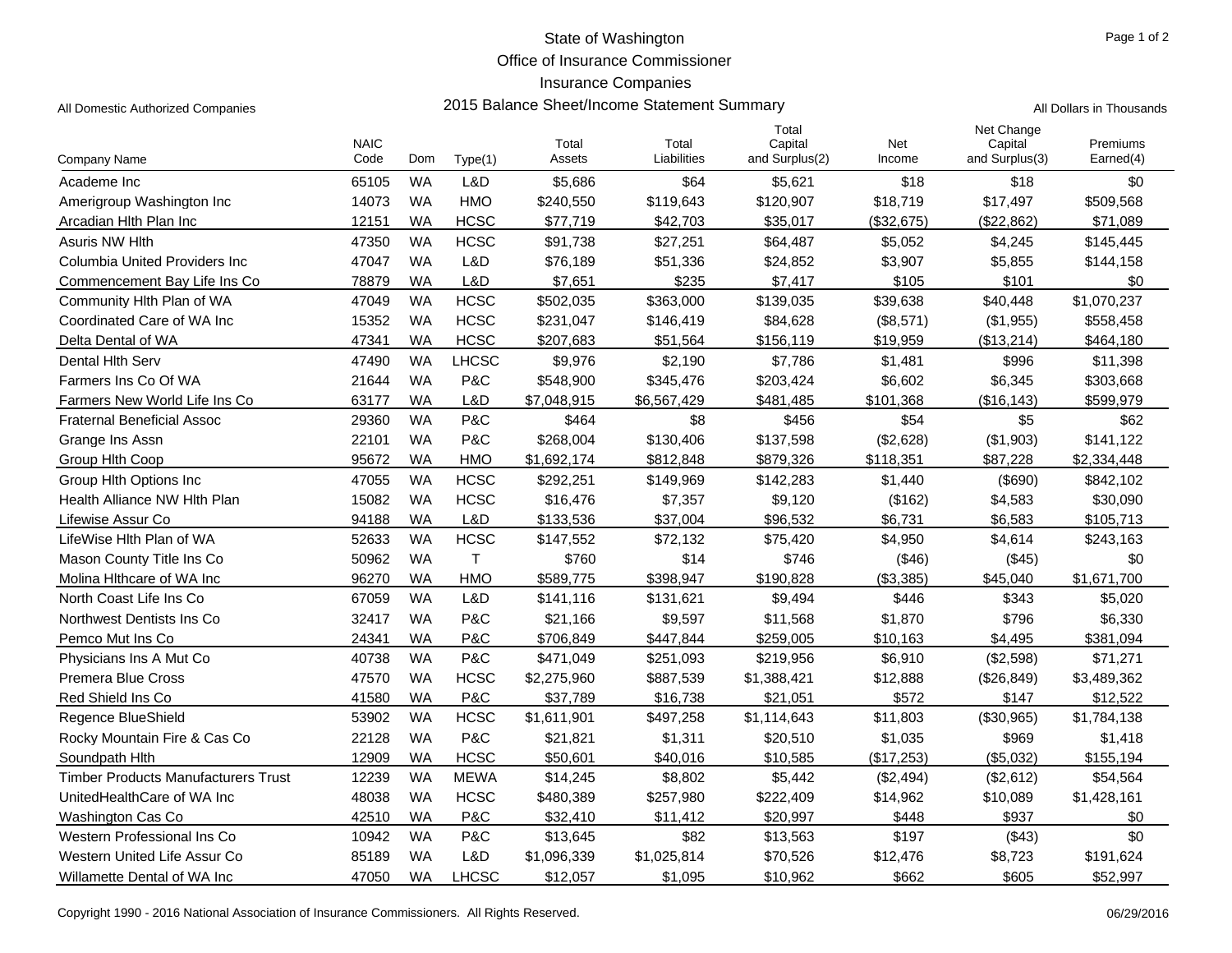|                                   |        |                     |     |         | Page 2 of 2                |                                             |                                    |               |                                         |                          |
|-----------------------------------|--------|---------------------|-----|---------|----------------------------|---------------------------------------------|------------------------------------|---------------|-----------------------------------------|--------------------------|
|                                   |        |                     |     |         |                            |                                             |                                    |               |                                         |                          |
|                                   |        |                     |     |         | <b>Insurance Companies</b> |                                             |                                    |               |                                         |                          |
| All Domestic Authorized Companies |        |                     |     |         |                            | 2015 Balance Sheet/Income Statement Summary |                                    |               |                                         | All Dollars in Thousands |
| Company Name                      |        | <b>NAIC</b><br>Code | Dom | Type(1) | Total<br>Assets            | Total<br>Liabilities                        | Total<br>Capital<br>and Surplus(2) | Net<br>Income | Net Change<br>Capital<br>and Surplus(3) | Premiums<br>Earned(4)    |
|                                   | Totals |                     |     |         | \$19,176,415               | \$12,914,196                                | \$6,262,219                        | \$335.594     | \$125,750                               | \$16,880,275             |

(1)L&D=Life and Disability Ins. Co., P&C=Property and Casualty Ins. Co., HMO=Health Maintenance Organization, HCSC=Health Care Service Contractor, LHCSC=Limited HCSC, T=

F=Fraternal, MEWA=Multiple Employer Welfare Arrangement

(2)Total Capital and Surplus also means Net Worth

(3)Difference between 2015 and 2014 (4)Premiums also means Premiums and Other Considerations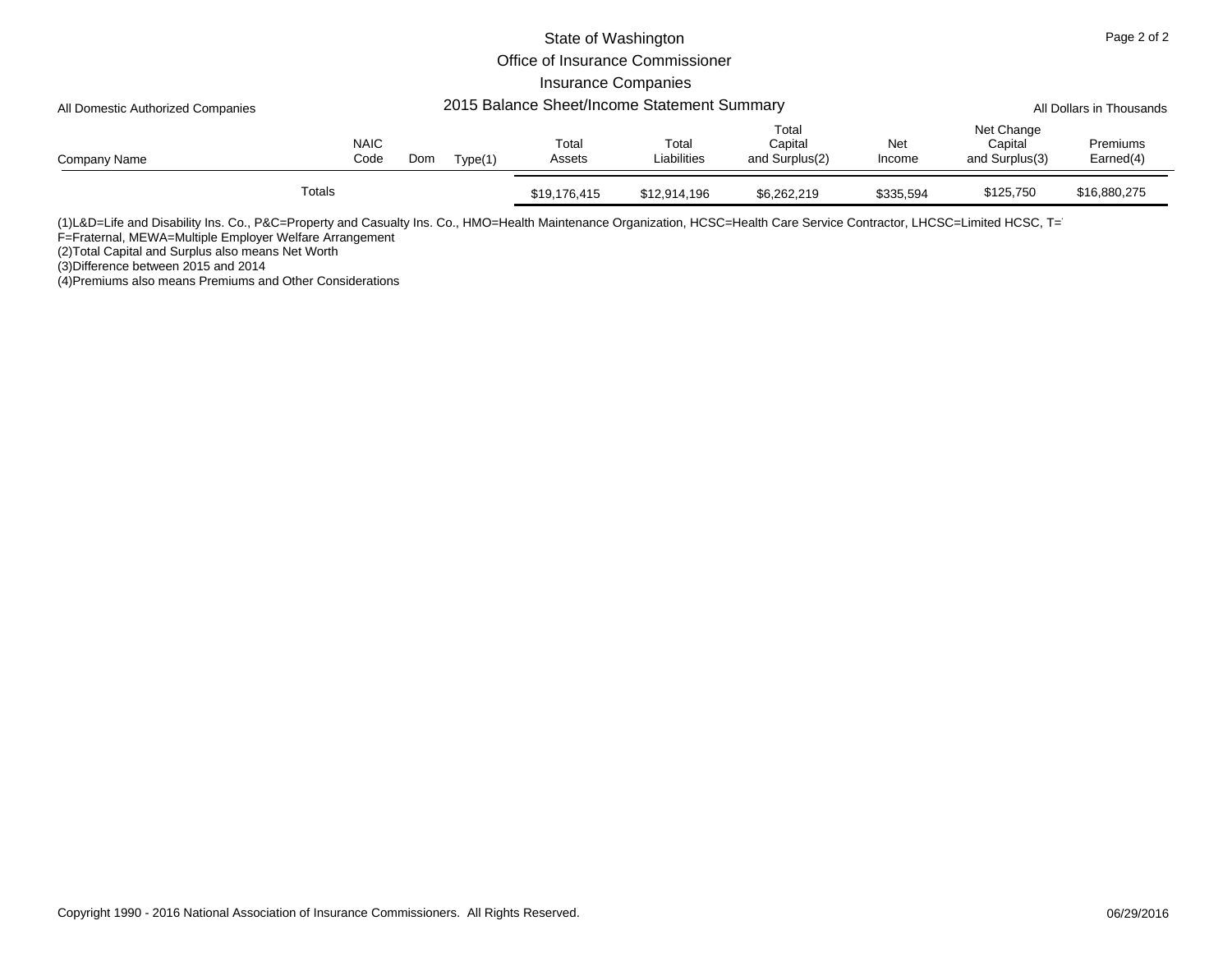Office of Insurance Commissioner

## Insurance Companies

All Non-Authorized Companies **2015 Balance Sheet/Income Statement Summary** All Dollars in Thousands

Page 1 of 5

|                                      | <b>NAIC</b> |                        |         | Total       | Total       | Total<br>Capital | Net        | Net Change<br>Capital | Premiums  |
|--------------------------------------|-------------|------------------------|---------|-------------|-------------|------------------|------------|-----------------------|-----------|
| <b>Company Name</b>                  | Code        | Dom                    | Type(1) | Assets      | Liabilities | and Surplus(2)   | Income     | and Surplus(3)        | Earned(4) |
| AAA Life Ins Co of NY                | 15282       | <b>NY</b>              | L&D     | \$8,020     | \$1,107     | \$6,913          | (\$457)    | (\$531)               | \$1,588   |
| Acceptance Cas Ins Co                | 10349       | <b>NE</b>              | P&C     | \$73,285    | \$22,991    | \$50,294         | \$2,033    | \$868                 | \$12,117  |
| Adriatic Ins Co                      | 39381       | <b>ND</b>              | P&C     | \$81,264    | \$16,919    | \$64,344         | \$3,593    | \$3,610               | \$20,227  |
| AF&L Ins Co                          | 35963       | <b>PA</b>              | P&C     | \$145,631   | \$145,626   | \$5              | \$380      | \$3                   | \$21,769  |
| Allianz Life Ins Co Of NY            | 64190       | <b>NY</b>              | L&D     | \$2,943,530 | \$2,744,771 | \$198,759        | \$34,283   | \$33,564              | \$280,801 |
| Allied World Assur Co US Inc.        | 19489       | DE                     | P&C     | \$367,276   | \$228.422   | \$138,854        | \$7,557    | (\$754)               | \$45,981  |
| Allied World Surplus Lines Ins Co    | 24319       | <b>AR</b>              | P&C     | \$267,558   | \$170,831   | \$96,727         | \$2,491    | \$4,177               | \$45,982  |
| Allstate Life Ins Co Of NY           | 70874       | <b>NY</b>              | L&D     | \$6,410,346 | \$5,902,767 | \$507,579        | (\$63,851) | (\$54,535)            | \$157,248 |
| American Continental Ins Co          | 12321       | TN                     | L&D     | \$203,100   | \$123,378   | \$79,721         | (\$15,339) | (\$6,638)             | \$430,134 |
| American Empire Surplus Lines Ins Co | 35351       | DE                     | P&C     | \$363,757   | \$238,387   | \$125,369        | \$6,154    | \$16,956              | \$88,220  |
| American Home Life Ins Co            | 60542       | KS                     | L&D     | \$246,463   | \$225,385   | \$21,078         | \$1,072    | \$601                 | \$25,408  |
| American Life & Security Corp        | 67253       | AZ                     | L&D     | \$19,695    | \$17,169    | \$2,526          | (\$1,276)  | \$97                  | \$3,847   |
| American Modern Surplus Lines Ins Co | 12489       | OH                     | P&C     | \$70,747    | \$40,286    | \$30,461         | \$4,363    | \$3,778               | \$45,927  |
| American Natl Lif Ins Co of NY       | 13762       | <b>NY</b>              | L&D     | \$273,411   | \$245,437   | \$27,973         | (\$1,984)  | \$16,356              | \$95,708  |
| American Progressive L&H Ins Of NY   | 80624       | <b>NY</b>              | L&D     | \$211,546   | \$110,204   | \$101,342        | (\$12,957) | (\$15,051)            | \$420,834 |
| American Retirement Life Ins Co      | 88366       | OH                     | L&D     | \$77,437    | \$30,134    | \$47,304         | (\$22,107) | \$16,292              | \$192,233 |
| American Safety Ind Co               | 25433       | OK                     | P&C     | \$199,432   | \$110,186   | \$89,246         | (\$9,973)  | (\$38,901)            | \$437     |
| American Savings Life Ins Co         | 91910       | <b>AZ</b>              | L&D     | \$55,537    | \$40,954    | \$14,583         | \$1,264    | (\$78)                | \$5,748   |
| American Underwriters Life Ins Co    | 92649       | $\mathsf{A}\mathsf{Z}$ | L&D     | \$71,874    | \$63,371    | \$8,502          | \$151      | (\$1,932)             | \$7,905   |
| American Western Home Ins Co         | 35912       | OK                     | P&C     | \$182,828   | \$111,615   | \$71,213         | \$9,392    | \$7,985               | \$82,668  |
| Ameritas Life Ins Corp of NY         | 60033       | <b>NY</b>              | L&D     | \$1,149,733 | \$1,083,929 | \$65,803         | (\$17,063) | (\$21,120)            | \$100,833 |
| Appalachian Ins Co                   | 10316       | R <sub>l</sub>         | P&C     | \$324,112   | \$118,212   | \$205,899        | \$9,239    | \$8,889               | \$65,181  |
| Arch Specialty Ins Co                | 21199       | <b>MO</b>              | P&C     | \$502,978   | \$197,050   | \$305,928        | \$23,298   | \$13,490              | \$606     |
| Aspen Specialty Ins Co               | 10717       | <b>ND</b>              | P&C     | \$368,957   | \$216,830   | \$152,127        | \$10,111   | \$20,187              | \$56,122  |
| Associated Industries Ins Co Inc     | 23140       | FL                     | P&C     | \$261,732   | \$192,310   | \$69,423         | \$5,610    | (\$4,592)             | \$26,383  |
| Associated Intl Ins Co               | 27189       | IL                     | P&C     | \$214,882   | \$108,947   | \$105,935        | \$20,037   | (\$3,140)             | \$9,102   |
| Atain Specialty Ins Co.              | 17159       | MI                     | P&C     | \$335,585   | \$169,598   | \$165,987        | \$12.664   | \$12,574              | \$78,300  |
| Athene Life Ins Co of NY             | 63932       | <b>NY</b>              | L&D     | \$945,148   | \$872,200   | \$72,948         | \$14,379   | \$18,139              | \$1,376   |
| Atlantic Cas Ins Co                  | 42846       | <b>NC</b>              | P&C     | \$249,675   | \$161,888   | \$87,788         | \$6,090    | \$2,109               | \$74,603  |
| <b>AXIS Surplus Ins Co</b>           | 26620       | IL                     | P&C     | \$432,271   | \$240,242   | \$192,029        | \$8,203    | (\$13,909)            | \$42,425  |
| <b>Baptist Life Assn</b>             | 57223       | <b>NY</b>              | F       | \$30,704    | \$29,462    | \$1,242          | \$139      | \$134                 | \$1,032   |
| Burlington Ins Co                    | 23620       | IL                     | P&C     | \$370,517   | \$192,186   | \$178,332        | \$5,883    | (\$2,413)             | \$49,468  |
| Canopius US Ins                      | 12961       | DE                     | P&C     | \$215,761   | \$114,188   | \$101,573        | (\$26.812) | (\$4,684)             | \$51,232  |
| Capitol Specialty Ins Corp           | 10328       | WI                     | P&C     | \$120,331   | \$66,515    | \$53,817         | \$1,249    | \$332                 | \$30,716  |
| <b>Catholic Financial Life</b>       | 56030       | WI                     | F       | \$1,378,100 | \$1,320,497 | \$57,603         | \$9,645    | \$11,609              | \$60,014  |
| <b>Catholic United Financial</b>     | 57053       | <b>MN</b>              | F       | \$869,637   | \$844,713   | \$24,924         | \$602      | (\$1,449)             | \$54,547  |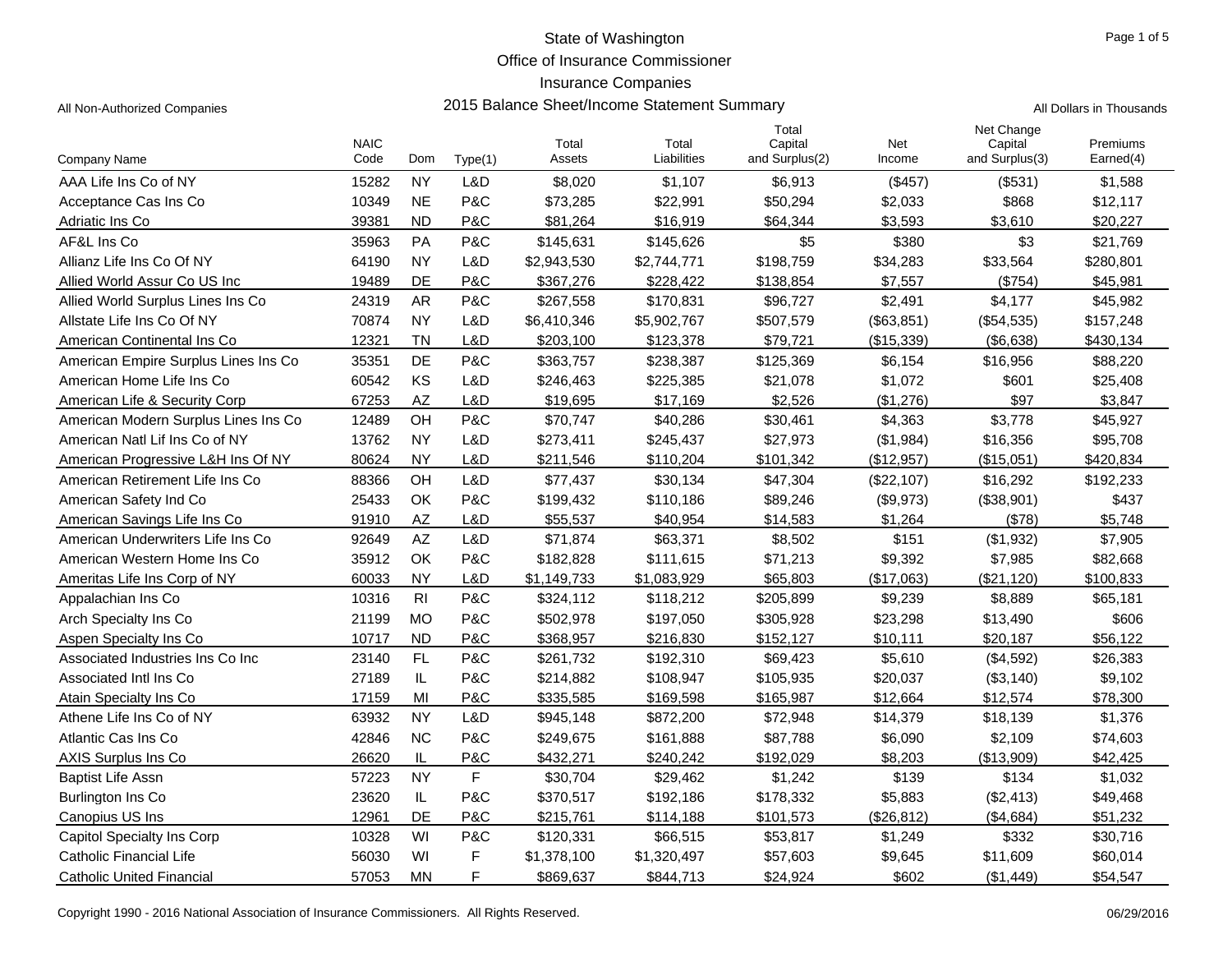Office of Insurance Commissioner

## Insurance Companies

All Non-Authorized Companies **2015 Balance Sheet/Income Statement Summary** All Non-Authorized Companies

|  |  |  |  | Il Dollars in Thousands |
|--|--|--|--|-------------------------|
|--|--|--|--|-------------------------|

|                                         | <b>NAIC</b> |           |         | Total       | Total       | Total<br>Capital | Net        | Net Change<br>Capital | Premiums  |
|-----------------------------------------|-------------|-----------|---------|-------------|-------------|------------------|------------|-----------------------|-----------|
| Company Name                            | Code        | Dom       | Type(1) | Assets      | Liabilities | and Surplus(2)   | Income     | and Surplus(3)        | Earned(4) |
| Catlin Specialty Ins Co.                | 15989       | <b>DE</b> | P&C     | \$668,397   | \$455,258   | \$213,139        | (\$6,830)  | \$8,862               | \$83,288  |
| Centennial Cas Co                       | 34568       | <b>AL</b> | P&C     | \$110,217   | \$43,933    | \$66,284         | \$4,532    | \$2,342               | \$10,463  |
| Central Reserve Life Ins Co             | 61727       | OH        | L&D     | \$28,289    | \$1,855     | \$26,434         | \$1,076    | \$2,776               | \$4,713   |
| Century Surety Co                       | 36951       | OH        | P&C     | \$609,563   | \$436,060   | \$173,503        | (\$5,463)  | (\$13,212)            | \$173,481 |
| Chubb Custom Ins Co                     | 38989       | <b>NJ</b> | P&C     | \$405,462   | \$204,676   | \$200,786        | \$13,455   | \$13,404              | \$48,394  |
| Clear Blue Specialty Ins Co             | 37745       | <b>NC</b> | P&C     | \$46.097    | \$12        | \$46.085         | \$256      | (\$5,798)             | \$11      |
| Colony Ins Co                           | 39993       | VA        | P&C     | \$1,409,387 | \$1,059,792 | \$349,595        | \$32,427   | \$29,750              | \$258,570 |
| Combined Life Ins Co Of NY              | 78697       | <b>NY</b> | L&D     | \$397,335   | \$375,473   | \$21,862         | (\$9,687)  | (\$17,991)            | \$156,240 |
| Conifer Ins Co                          | 29734       | MI        | P&C     | \$75,056    | \$44,419    | \$30,637         | \$387      | \$2,334               | \$40,128  |
| Conseco Life Ins Co of TX               | 11804       | <b>TX</b> | L&D     | \$1,264,598 | \$18,422    | \$1,246,176      | \$251,190  | \$78,794              | \$174     |
| Continental Life Ins Co Brentwood       | 68500       | <b>TN</b> | L&D     | \$274,039   | \$129,782   | \$144,257        | (\$1,217)  | (\$12,110)            | \$380,550 |
| Cotton States Life Ins Co               | 62537       | GA        | L&D     | \$333,886   | \$267,795   | \$66,091         | \$3,967    | \$3,276               | \$25,346  |
| Covington Specialty Ins Co              | 13027       | <b>NH</b> | P&C     | \$103,364   | \$53,387    | \$49,977         | \$1,324    | \$1,462               | \$16,047  |
| Delaware Life Ins Co of NY              | 72664       | <b>NY</b> | L&D     | \$2,731,014 | \$2,329,203 | \$401,810        | \$15,810   | (\$15,753)            | \$27,199  |
| Dorinco Reins Co                        | 33499       | MI        | P&C     | \$1,536,155 | \$1,022,109 | \$514,046        | \$85,762   | (\$20,765)            | \$156,729 |
| Endurance Amer Specialty Ins Co         | 41718       | DE        | P&C     | \$321,801   | \$223,899   | \$97,902         | \$8,320    | \$7,643               | \$117,749 |
| Erie Family Life Ins Co                 | 70769       | PA        | L&D     | \$2,168,973 | \$1,858,193 | \$310,781        | \$8,679    | \$7,325               | \$151,062 |
| Essex Ins Co                            | 39020       | DE        | P&C     | \$1,318,783 | \$939,831   | \$378,952        | \$96,290   | (\$37,580)            | \$438,756 |
| Evanston Ins Co                         | 35378       | IL        | P&C     | \$2,869,215 | \$2,149,756 | \$719,460        | \$140,846  | \$84,126              | \$800,846 |
| <b>Executive Risk Speciality Ins Co</b> | 44792       | <b>CT</b> | P&C     | \$286,711   | \$120,980   | \$165,732        | \$11,960   | \$12,067              | \$48,394  |
| Fair American Select Ins Co             | 15201       | DE        | P&C     | \$51,591    | \$4,279     | \$47,312         | \$419      | \$425                 | \$683     |
| Family Benefit Life Ins Co              | 70742       | <b>MO</b> | L&D     | \$98,662    | \$88,353    | \$10,309         | \$548      | (\$658)               | \$36,271  |
| <b>First Continental Life &amp; Acc</b> | 64696       | <b>TX</b> | L&D     | \$9,408     | \$3,360     | \$6,048          | \$4,084    | \$3,851               | \$10,932  |
| First Metlife Investors Ins Co          | 60992       | <b>NY</b> | L&D     | \$6,115,238 | \$5,794,563 | \$320,675        | \$17,194   | \$23,227              | \$53,866  |
| First Security Benefit Life & Ann       | 60084       | <b>NY</b> | L&D     | \$684,189   | \$657,092   | \$27,097         | \$2,474    | \$1,532               | \$23,547  |
| <b>First Specialty Ins Corp</b>         | 34916       | <b>MO</b> | P&C     | \$174,487   | \$104,863   | \$69,624         | (\$777)    | (\$511)               | \$59      |
| First Unum Life Ins Co                  | 64297       | <b>NY</b> | L&D     | \$3,130,410 | \$2,866,935 | \$263,475        | \$26,497   | (\$8,641)             | \$363,167 |
| <b>GBU Financial Life</b>               | 56685       | PA        | F       | \$1,872,365 | \$1,742,678 | \$129,687        | \$26,648   | \$24,349              | \$256,264 |
| General Security Ind Co of AZ           | 20559       | AZ        | P&C     | \$330,673   | \$268,780   | \$61,893         | \$12,892   | \$10,217              | \$29,081  |
| General Star Ind Co                     | 37362       | <b>DE</b> | P&C     | \$774,730   | \$231,458   | \$543,272        | \$7,882    | (\$72,713)            | \$69,839  |
| Genworth Life Ins Co of NY              | 72990       | <b>NY</b> | L&D     | \$8,372,238 | \$7,877,460 | \$494,777        | (\$39,796) | \$13,656              | \$356,135 |
| Gleaner Life Ins Society                | 56154       | MI        | F       | \$1,332,943 | \$1,245,021 | \$87,921         | \$3,934    | \$2,894               | \$34,863  |
| Golden Bear Ins Co                      | 39861       | CA        | P&C     | \$122,242   | \$73,589    | \$48,653         | \$4,054    | \$2,348               | \$18,437  |
| Gotham Ins Co                           | 25569       | <b>NY</b> | P&C     | \$219,247   | \$143,102   | \$76,146         | \$657      | (\$34)                | \$69,836  |
| Grange Life Ins Co                      | 71218       | OH        | L&D     | \$393,226   | \$350,771   | \$42,455         | (\$1,563)  | (\$13,675)            | \$56,645  |
| Great W Life & Ann Ins Co of NY         | 79359       | <b>NY</b> | L&D     | \$1,718,576 | \$1,628,872 | \$89,704         | \$6,310    | \$6,840               | \$301,579 |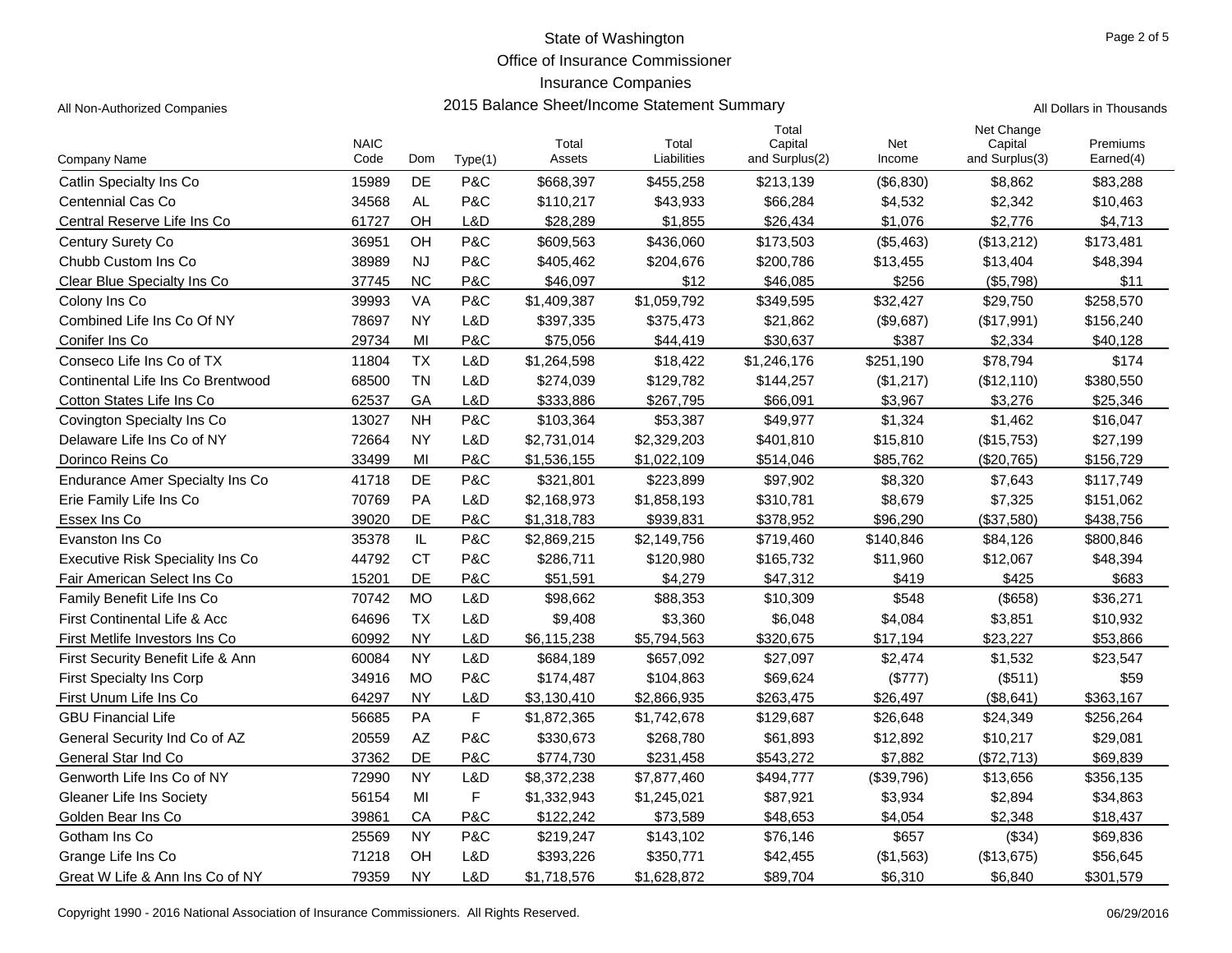Office of Insurance Commissioner

### Insurance Companies

All Non-Authorized Companies **2015 Balance Sheet/Income Statement Summary** All Non-Authorized Companies

|                                      | <b>NAIC</b> |           |             | Total        | Total        | Total<br>Capital | Net        | Net Change<br>Capital | Premiums    |
|--------------------------------------|-------------|-----------|-------------|--------------|--------------|------------------|------------|-----------------------|-------------|
| <b>Company Name</b>                  | Code        | Dom       | Type(1)     | Assets       | Liabilities  | and Surplus(2)   | Income     | and Surplus(3)        | Earned(4)   |
| Great Western Life Ins Co            | 92428       | <b>MT</b> | L&D         | \$2,114      | \$522        | \$1,592          | \$33       | \$19                  | \$5         |
| <b>Hallmark Specialty Ins Co</b>     | 26808       | OK        | P&C         | \$222,191    | \$163,675    | \$58,516         | \$6,405    | \$1,156               | \$83,781    |
| Hamilton Specialty Ins Co.           | 13551       | <b>DE</b> | P&C         | \$69,208     | \$15,381     | \$53,827         | (\$15,277) | \$5,722               | \$884       |
| Harleysville Life Ins Co             | 64327       | PA        | L&D         | \$410,404    | \$369,663    | \$40,741         | \$6,800    | \$6,668               | \$19,407    |
| <b>Heartland Natl Life Ins Co</b>    | 66214       | IN        | L&D         | \$10,859     | \$5,296      | \$5,563          | \$1,036    | \$1,266               | \$5,494     |
| Houston Cas Co                       | 42374       | <b>TX</b> | P&C         | \$3,404,079  | \$1,467,193  | \$1,936,887      | \$313,791  | \$45,016              | \$742,621   |
| Houston Specialty Ins Co             | 12936       | <b>TX</b> | P&C         | \$497,323    | \$228,472    | \$268,851        | (\$5,849)  | \$5,210               | \$96,779    |
| Hudson Specialty Ins Co              | 37079       | <b>NY</b> | P&C         | \$373,195    | \$172,044    | \$201,151        | \$50,625   | \$14,372              | \$54,086    |
| Illinois Emcasco Ins Co              | 32808       | IA        | P&C         | \$345,071    | \$245,214    | \$99,856         | \$9,633    | \$4,965               | \$149,066   |
| Independent Order Of Vikings         | 57509       | IL        | $\mathsf F$ | \$2,615      | \$1,322      | \$1,293          | \$49       | \$40                  | \$126       |
| Indian Harbor Ins Co                 | 36940       | DE        | P&C         | \$154,534    | \$109,274    | \$45,260         | \$176      | (\$912)               | \$25,690    |
| Intramerica Life Ins Co              | 64831       | <b>NY</b> | L&D         | \$32.923     | \$23,022     | \$9,901          | \$168      | \$173                 | \$81        |
| Investors Heritage Life Ins Co       | 64904       | KY        | L&D         | \$485,689    | \$464,486    | \$21,202         | \$1,268    | \$334                 | \$48,841    |
| Investors Title Ins Co               | 50369       | <b>NC</b> | $\top$      | \$151,890    | \$75,814     | \$76,076         | \$12,172   | \$3,561               | \$85,481    |
| Ironshore Specialty Ins Co.          | 25445       | AZ        | P&C         | \$987,115    | \$653,165    | \$333,950        | \$20,892   | \$8,135               | \$127,231   |
| James River Ins Co                   | 12203       | OH        | P&C         | \$504,545    | \$384,840    | \$119,705        | \$14,051   | (\$40,632)            | \$63,750    |
| John Hancock Life Ins Co of NY       | 86375       | <b>NY</b> | L&D         | \$16,390,180 | \$15,079,867 | \$1,310,313      | (\$18,191) | \$94,653              | \$1,751,408 |
| Kinsale Ins Co                       | 38920       | <b>AR</b> | P&C         | \$394,585    | \$266,910    | \$127,675        | \$21,972   | \$23,574              | \$74,323    |
| Knights Of Peter Claver              | 57835       | <b>AL</b> | F           | \$3,073      | \$1,564      | \$1,508          | \$32       | (\$83)                | \$1,140     |
| Lancet Ind RRG Inc                   | 13014       | <b>NV</b> | P&C         | \$19,245     | \$14,181     | \$5.065          | (\$27)     | \$296                 | \$7,949     |
| Landmark Amer Ins Co                 | 33138       | ОК        | P&C         | \$387,792    | \$159,084    | \$228,708        | \$19,705   | \$4,353               | \$44,935    |
| Landmark Life Ins Co                 | 82252       | <b>TX</b> | L&D         | \$45,236     | \$40,501     | \$4,735          | \$160      | \$333                 | \$6,308     |
| Lexington Ins Co                     | 19437       | DE        | P&C         | \$25,504,660 | \$18,911,631 | \$6,593,029      | \$5,957    | \$58,955              | \$5,365,444 |
| Life Ins Co Of Boston & NY           | 78140       | <b>NY</b> | L&D         | \$130,381    | \$103,829    | \$26,552         | \$3,326    | \$2,636               | \$21,495    |
| Locomotive Engineers & Conductors Mu | 87920       | MI        | L&D         | \$59,937     | \$9,173      | \$50,764         | \$4,103    | \$3,751               | \$19,991    |
| Lone Star Alliance RRG               | 15211       | <b>DC</b> | P&C         | \$3,859      | \$2,055      | \$1,804          | \$54       | \$1,054               | \$112       |
| Magnolia Guaranty Life Ins Co        | 75208       | <b>MS</b> | L&D         | \$10,548     | \$7,875      | \$2.673          | (\$21)     | (\$139)               | \$2,048     |
| Maxum Ind Co                         | 26743       | DE        | P&C         | \$279,203    | \$164,573    | \$114,629        | \$6,539    | \$4,905               | \$68,293    |
| Medico Life & Hith Ins Co            | 65641       | IA        | L&D         | \$30,280     | \$17,229     | \$13,051         | \$882      | \$958                 | \$816       |
| Merchants Natl Ins Co                | 12775       | <b>NH</b> | P&C         | \$116,592    | \$76,250     | \$40,341         | \$2,483    | \$3,225               | \$42,298    |
| Mesa Underwriters Specialty Ins Co.  | 36838       | <b>NJ</b> | P&C         | \$309,450    | \$233,979    | \$75,470         | \$9,481    | \$8,676               | \$99,495    |
| Monarch Life Ins Co                  | 66265       | <b>MA</b> | L&D         | \$692,955    | \$689,370    | \$3,584          | (\$1,269)  | (\$1,229)             | \$4,555     |
| Monitor Life Ins Co Of NY            | 81442       | <b>NY</b> | L&D         | \$22,297     | \$11,849     | \$10,448         | \$1.907    | \$132                 | \$18,388    |
| Motorists Life Ins Co                | 66311       | OH        | L&D         | \$490,027    | \$428,255    | \$61,772         | \$3,974    | \$5,413               | (\$53,795)  |
| Mount Vernon Fire Ins Co             | 26522       | <b>PA</b> | P&C         | \$580,161    | \$180,496    | \$399,665        | \$17,032   | \$4,424               | \$67,974    |
| MT Hawley Ins Co                     | 37974       | IL        | P&C         | \$861,225    | \$413,389    | \$447,836        | \$85,533   | (\$13,304)            | \$207,163   |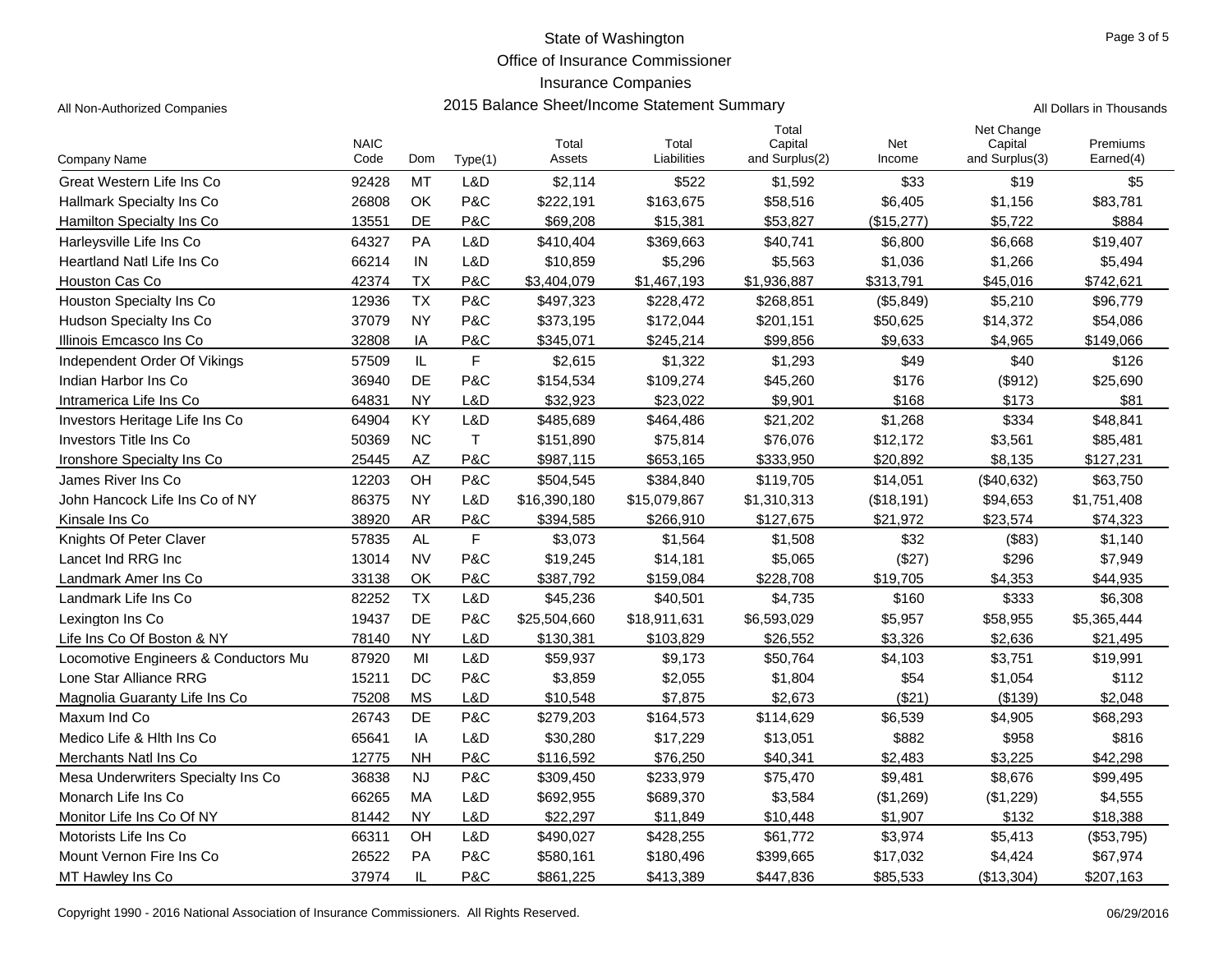Office of Insurance Commissioner

## Insurance Companies

All Non-Authorized Companies **2015 Balance Sheet/Income Statement Summary** All Non-Authorized Companies

|  | Il Dollars in Thousands |  |
|--|-------------------------|--|

|                                      | <b>NAIC</b> |                        |         | Total       | Total       | Total<br>Capital | Net        | Net Change<br>Capital | Premiums    |
|--------------------------------------|-------------|------------------------|---------|-------------|-------------|------------------|------------|-----------------------|-------------|
| Company Name                         | Code        | Dom                    | Type(1) | Assets      | Liabilities | and Surplus(2)   | Income     | and Surplus(3)        | Earned(4)   |
| Mutual Savings Life Ins Co           | 66397       | <b>AL</b>              | L&D     | \$450,326   | \$414,910   | \$35,416         | \$6,409    | \$3,785               | \$38,902    |
| National Fire & Marine Ins Co        | 20079       | <b>NE</b>              | P&C     | \$8,664,800 | \$2,968,944 | \$5,695,856      | \$327,152  | \$91,130              | \$773,289   |
| National Integrity Life Ins Co       | 75264       | <b>NY</b>              | L&D     | \$4,738,977 | \$4,382,335 | \$356,642        | \$34,298   | (\$20,897)            | \$255,143   |
| <b>National Mut Benefit</b>          | 56073       | WI                     | F       | \$332,157   | \$297,654   | \$34,502         | \$1,952    | \$346                 | \$17,642    |
| Nevada Capital Ins Co                | 11165       | <b>NV</b>              | P&C     | \$104,203   | \$51,748    | \$52,456         | \$1,439    | \$671                 | \$45,360    |
| Noetic Specialty Ins Co              | 17400       | VT                     | P&C     | \$118,185   | \$49,618    | \$68,566         | \$4,360    | \$5,376               | \$11,824    |
| <b>NORCAL Specialty Ins Co</b>       | 35114       | PA                     | P&C     | \$507,657   | \$271,002   | \$236,655        | \$14,822   | \$6,993               | (\$2,116)   |
| North Amer Ins Co                    | 68349       | WI                     | L&D     | \$20,926    | \$8,241     | \$12,685         | \$1,161    | \$1,096               | \$18,850    |
| North Carolina Mut Life Ins Co       | 67032       | <b>NC</b>              | L&D     | \$37,593    | \$28,330    | \$9,263          | (\$4,451)  | (\$8,716)             | \$13,113    |
| Northfield Ins Co.                   | 27987       | IA                     | P&C     | \$383,551   | \$255,825   | \$127,726        | \$16,564   | \$1,541               | \$106,376   |
| Onvx Ins Co Inc a RRG                | 15208       | <b>TN</b>              | P&C     | \$24,288    | \$19,245    | \$5,043          | (\$1,116)  | \$1,367               | \$10,778    |
| Order of United Commercial Travelers | 56383       | OH                     | F.      | \$18,687    | \$9.264     | \$9.423          | \$186      | (\$189)               | \$12,126    |
| Ozark Natl Life Ins Co               | 67393       | <b>MO</b>              | L&D     | \$775,248   | \$644,615   | \$130,634        | \$15,661   | \$6,104               | \$82,788    |
| Pacific Ins Co Ltd                   | 10046       | <b>CT</b>              | P&C     | \$637,953   | \$415,660   | \$222,293        | \$24,646   | (\$4,914)             | \$175,694   |
| Pavonia Life Ins Co NY               | 79340       | <b>NY</b>              | L&D     | \$31,497    | \$21,022    | \$10,475         | \$1,411    | \$468                 | \$5,475     |
| Pekin Life Ins Co                    | 67628       | $\mathsf{IL}$          | L&D     | \$1,393,599 | \$1,273,442 | \$120,157        | (\$1,291)  | (\$176)               | \$215,738   |
| Penn Star Ins Co                     | 10673       | PA                     | P&C     | \$129,504   | \$81,919    | \$47,585         | \$1,958    | (\$1,715)             | \$35,322    |
| PMI Mortgage Ins Co                  | 27251       | AZ                     | P&C     | \$1,028,206 | \$2,510,051 | (\$1,481,845)    | (\$34,957) | (\$34, 847)           | \$203,900   |
| Police & Firemens Ins Assn           | 58009       | IN                     | F       | \$162,752   | \$121,902   | \$40,850         | \$3,791    | \$1,848               | \$29,680    |
| Prime Ins Co                         | 12588       | IL                     | P&C     | \$74,512    | \$35,260    | \$39,252         | \$7,108    | \$4,382               | \$27,022    |
| Protective Specialty Ins Co          | 13149       | IN                     | P&C     | \$69.124    | \$9,653     | \$59.470         | \$213      | \$317                 | \$1,490     |
| Provident Amer Life & Hith Ins Co.   | 67903       | OH                     | L&D     | \$18,042    | \$1,689     | \$16,353         | \$1,795    | \$1,763               | \$10,148    |
| Puritan Life Ins Co of Amer          | 71390       | <b>TX</b>              | L&D     | \$37,585    | \$30,808    | \$6,777          | (\$281)    | \$810                 | \$3,709     |
| <b>QBE Specialty Ins Co</b>          | 11515       | <b>ND</b>              | P&C     | \$671,648   | \$487,573   | \$184,075        | \$11,747   | (\$13,384)            | \$300,213   |
| Rainier Ins Co                       | 43915       | $\mathsf{A}\mathsf{Z}$ | P&C     | \$25,801    | \$4,969     | \$20,832         | \$294      | (\$46)                | \$2,272     |
| Riversource Life Ins Co Of NY        | 80594       | <b>NY</b>              | L&D     | \$6,497,204 | \$6,171,691 | \$325,513        | \$48,911   | \$27,881              | \$412,439   |
| Savers Prop & Cas Ins Co             | 16551       | <b>MO</b>              | P&C     | \$231,180   | \$172,142   | \$59,038         | (\$4,247)  | (\$4, 141)            | \$77,819    |
| Scottsdale Ins Co                    | 41297       | OH                     | P&C     | \$2,313,260 | \$1,547,117 | \$766,143        | \$8,506    | \$1,291               | \$734,501   |
| Security Natl Life Ins Co            | 69485       | UT                     | L&D     | \$544,054   | \$511,283   | \$32,771         | \$3,478    | (\$1,585)             | \$67,026    |
| Security Plan Life Ins Co            | 60076       | LA                     | L&D     | \$322.115   | \$275,116   | \$46,999         | (S2.347)   | (\$6,482)             | \$41,699    |
| Sentinel Amer Life Ins Co            | 77119       | <b>TX</b>              | L&D     | \$30,515    | \$26,303    | \$4,212          | (\$785)    | (\$748)               | \$28        |
| Sentry Life Ins Co Of NY             | 68829       | <b>NY</b>              | L&D     | \$75,265    | \$65,017    | \$10,249         | \$400      | (\$75)                | \$12,130    |
| Serb Natl Federation                 | 56936       | PA                     | F       | \$41,208    | \$38,659    | \$2,549          | \$312      | \$262                 | \$686       |
| Shelter Life Ins Co                  | 65757       | <b>MO</b>              | L&D     | \$1,157,399 | \$973,268   | \$184,131        | \$7,548    | \$6,133               | \$119,900   |
| Shenandoah Life Ins Co               | 68845       | <b>VA</b>              | L&D     | \$1,131,843 | \$1,043,967 | \$87,876         | \$20,978   | \$2,422               | \$44,834    |
| Southland Natl Ins Corp              | 79057       | <b>NC</b>              | L&D     | \$307,359   | \$273,376   | \$33,983         | \$16,438   | \$11,096              | (\$152,436) |